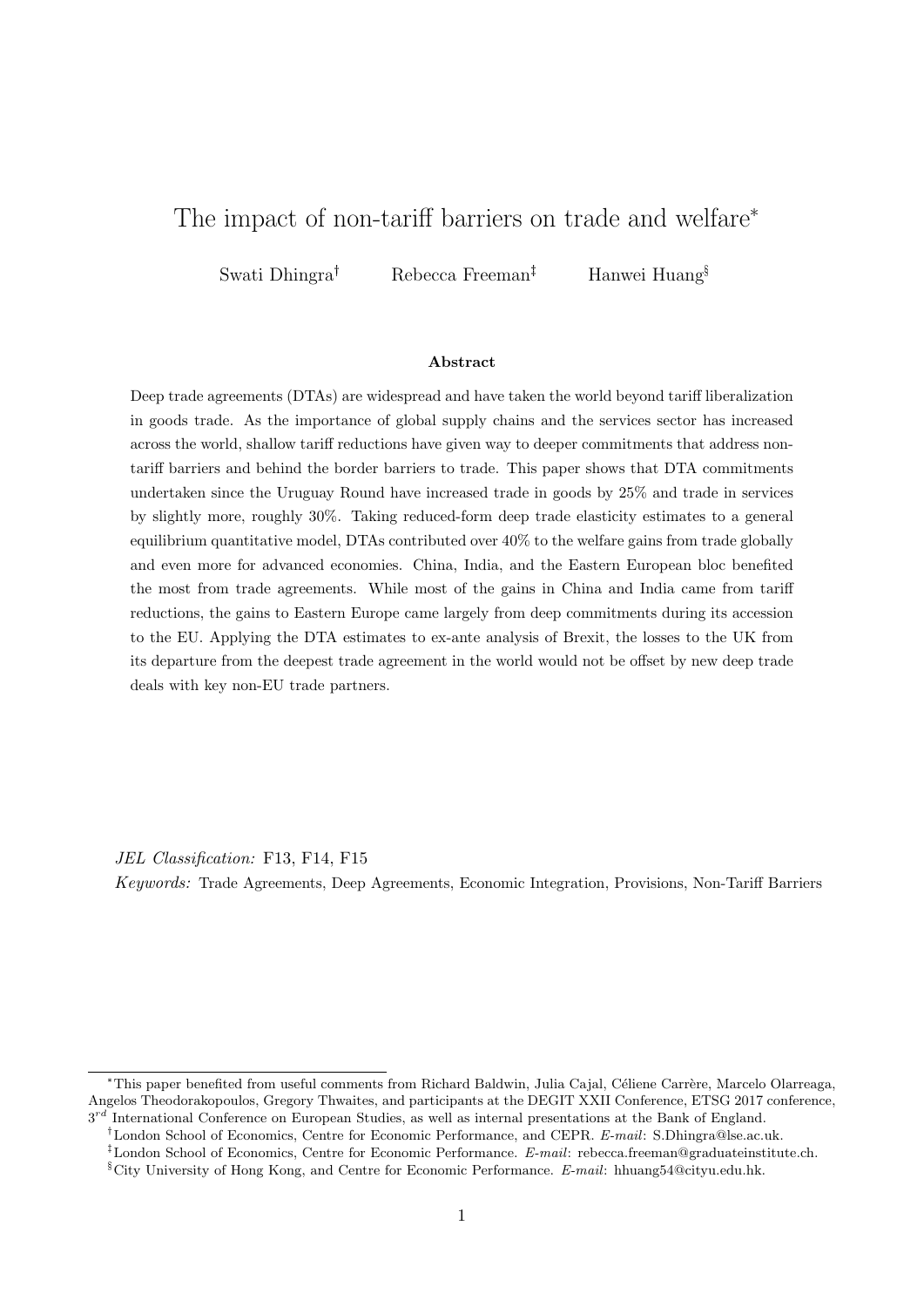## 1 Introduction

Trade agreements, one of the most widely used policy tools for international economic integration, have evolved greatly both in volume and scope since the 1990s. Roughly 300 agreements are in force today, compared to only about 20 in 1990. Whereas the predominant focus of early trade arrangements was lowering tariffs and quantitative restrictions to ease trade in goods, modern trade agreements contain a range of deeper provisions beyond the narrow remit of traditional trade policy instruments. Such provisions are widespread across agreements and typically encompass measures such as mutual recognition of professional qualifications for service providers, investment liberalization, and intellectual property protection commitments. Trade agreements that include these provision types are often referred to as deep trade agreements (DTAs).

DTAs are widespread and have taken the world beyond tariff liberalization in goods trade. As the importance of global supply chains and the services sector increased across the world, shallow tariff reductions gave way to deeper commitments that address non-tariff barriers and behind-the-border barriers to trade. However, existing work on trade and welfare impacts of DTAs remains scant, and research on trade in services is still very limited. This paper examines the impacts of DTAs on trade and welfare, and it does so by expanding the scope to trade in services.

A first contribution of the paper is to provide reduced-form evidence that deep trade commitments increase trade, over and above shallow tariff reductions. DTAs, which include a wide range of nontariff measures, have a stronger effect on gross exports than shallow agreements. Their trade-expansion effect is relatively larger for services than goods—roughly a 30% boost in gross exports for services compared to just under 25% for goods.

A second contribution of the paper is to develop a structural model that builds on these reducedform estimates to provide general equilibrium impacts of DTAs on trade and welfare. Despite a growing literature that has examined the impact of economic integration on welfare, there is limited quantitative work studying DTAs. Our approach differs from the long tradition of computable general equilibrium models to estimate the impact of trade reforms [\(Anderson and Martin, 2005;](#page-24-0) [Cline, 2004;](#page-24-1) [Hertel, 1997\)](#page-26-0). Following [Kehoe et al.](#page-26-1)  $(2017)$ , we use a quantitative trade model (à la [Caliendo and](#page-24-2) [Parro, 2015;](#page-24-2) Costinot and Rodríguez-Clare, 2014) with carefully calibrated parameters and shocks from model-consistent reduced-form estimates. As such, our model enables quantification of the aggregate trade and welfare impacts of trade agreements. We focus on two major policy events for the quantification.

In the first application, we quantify the ex-post welfare gains from trade liberalization after the Uruguay Round through tariff reductions and deeper trade policy commitments. We estimate the welfare effect of trade liberalization by feeding the actual shocks in tariffs and non-tariff provisions into our model. We also identify the major winners and the primary source of their gains by separately feeding these shocks and by differentiating across sectors. A key insight is that tariff reductions in goods contributed to welfare gains prior to the EU's 2004 expansion and for the two major economies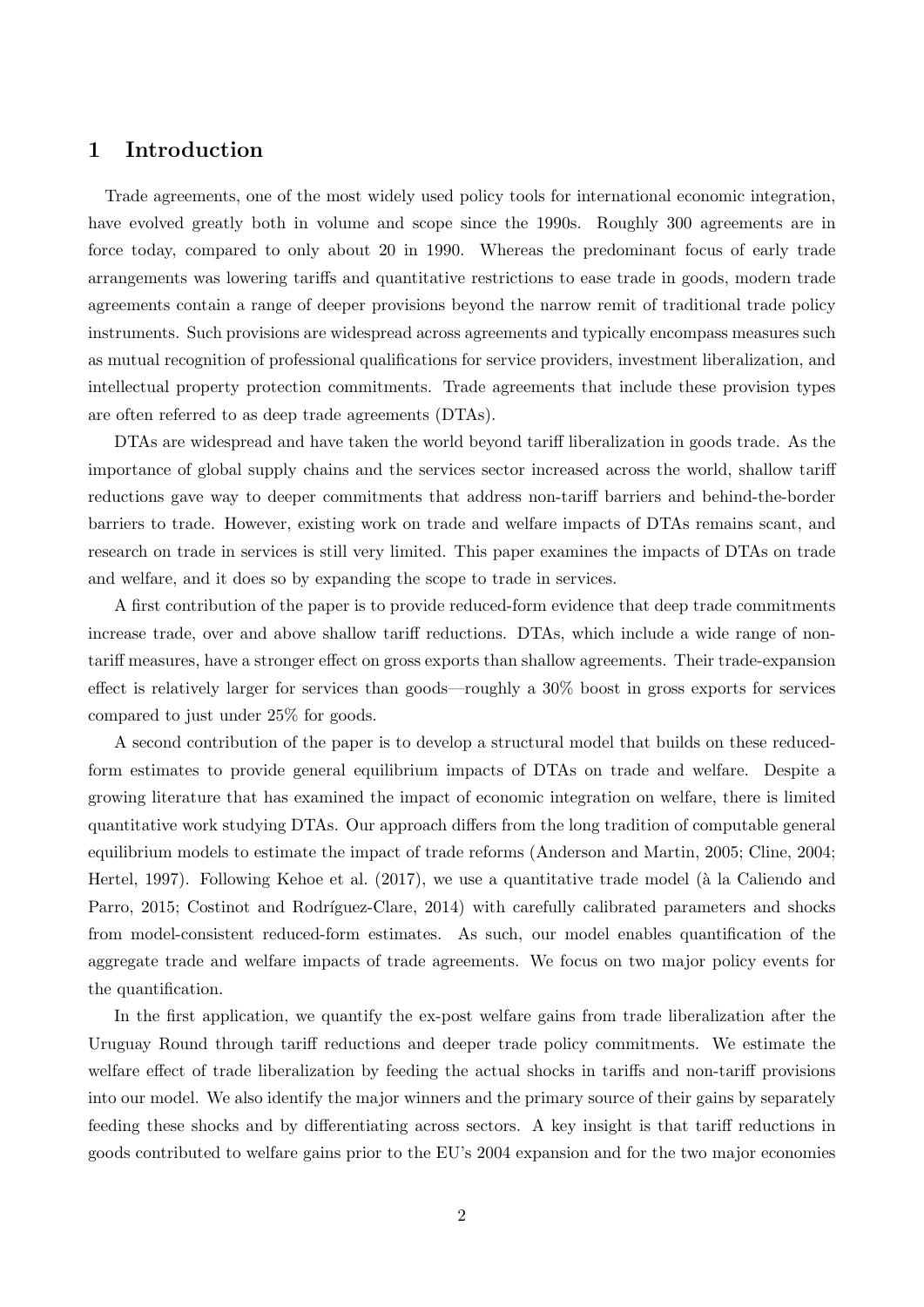of China and India. After 2004, the contribution of DTAs to welfare gains from trade rises, and particularly for Eastern and Central European economies that became members of the world's deepest trade agreement, the European Union (EU). More broadly speaking, our analysis underscores that DTAs in developing economies are comprised of relatively few deep provisions and that this group has gained primarily from tariff reductions. On the other hand, welfare gains to industrialized economies, which actively engaged in comprehensive DTAs since the Uruguay round, come equally from deep commitments and tariff channels.

In the second application, we examine the trade and welfare impacts of Brexit, which reduces the United Kingdom's deep trade commitments with its largest trading partner but opens up new avenues for DTAs with economies outside the EU. Model simulations using the reduced-form estimates of the impact of DTAs on trade show welfare losses of roughly 1% for the UK in terms of real consumption per capita, even after accounting for a soft Brexit and deep NAFTA-type trade agreements with other potential partners like the United States. Moreover, these welfare losses from Brexit rise to more than double as policies with shallower trade agreements are considered in the counterfactual analysis. As the current trend towards deglobalization from political developments and more recently the Covid-19 pandemic continues, this application suggests that the unraveling of DTAs can undo some of the welfare gains from integration achieved in the past couple of decades.

This paper is related to three strands of the literature. First, we study DTAs in a quantitative framework, which is related to a vast evolving line of work providing general equilibrium welfare impacts of trade, as discussed in detail in subsequent sections. While the focus of quantitative trade models has largely been on tariff liberalization, more recent work has turned to examining non-tariff policy tools like rules of origin [\(Conconi et al., 2018\)](#page-25-1), trade policy uncertainty [\(Steinberg, 2019\)](#page-26-2), non-tariff barriers (Comerford and Rodríguez Mora, 2019) and preferential trade agreements [\(Felbermayr](#page-25-3) [et al., 2015;](#page-25-3) [Mayer et al., 2019\)](#page-26-3). We build on the long tradition of work on trade agreements in gravity models [\(Baier and Bergstrand, 2007;](#page-24-3) for a survey of the literature see Limão, 2016), which have more recently been expanded in scope to incorporate elements of trade agreement depth (for example, [Baier](#page-24-4) [et al., 2017,](#page-24-4) [2014\)](#page-24-5). We use a combination of reduced-form and structural modeling to answer distinct questions in this literature. Building on the enormous progress in measuring the content of DTAs through non-tariff provisions [\(Hofmann et al., 2017\)](#page-26-5) and estimating their reduced-form trade impacts [\(Mattoo et al., 2017;](#page-26-6) [Mulabdic et al., 2017;](#page-26-7) [Orefice and Rocha, 2014\)](#page-26-8), this paper quantifies the general equilibrium trade and welfare impacts of major DTAs of the past three decades.

Second, we examine services trade where deep commitments are a central trade policy tool. This connects our work to the growing body of research on services trade, such as [Breinlich et al.](#page-24-6) [\(2018\)](#page-24-6), [Borchert et al.](#page-24-7) [\(2017\)](#page-24-7), and [Costa et al.](#page-25-4) [\(2019\)](#page-25-4). Compared to these papers, we consider the impact of trade agreement provisions on services trade. Third, we quantify potential welfare impacts from deglobalization, which has been the focus of emerging literature, such as that on the Trump tariff war, Brexit, and, more recently, the Covid-19 pandemic. While many studies have examined recent deglobalization trends, the analysis has rarely incorporated trade elasticities from DTA provisions,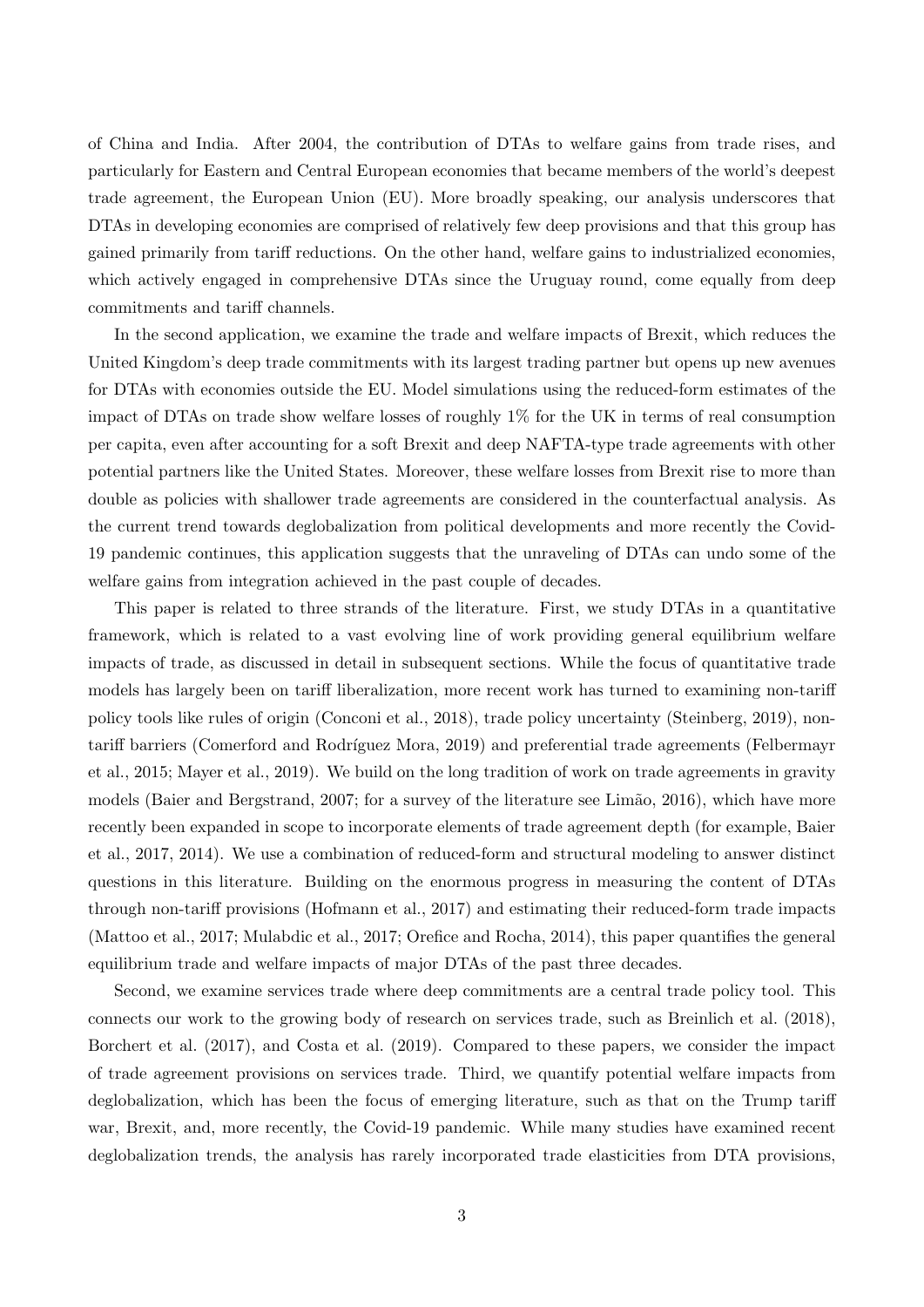making it difficult to disentangle the relative contributions of shallow and deep commitments with the trade partner and the world economy (for example, [Dhingra et al., 2017;](#page-25-5) [HM Treasury, 2016;](#page-26-9) [Kierzenkowski et al., 2016\)](#page-26-10). Summing up, we build on the measurement and empirical progress on DTAs to estimate and quantify their trade and welfare impacts.

The rest of the paper is structured as follows. Section 2 describes the data sources used in our analysis and documents general trends in DTAs over time. Section 3 gives our empirical specification, which is motivated by the gravity equation literature, and presents reduced-form results. Section 4 walks through the quantitative framework used to estimate the effect of DTAs on living standards. Section 5 presents the results of two quantitative exercises: the welfare effects of trade liberalization after the formation of the WTO and the welfare effects from Brexit. Finally, Section 6 concludes.

## 2 Data and trends in modern trade agreements and tariffs

Our empirical analysis relies upon matched data on DTAs encompassing non-tariff provisions, applied tariff rates, and bilateral exports. In what follows, we describe the data sources used and discuss trends in DTAs and bilateral tariffs over time.

Information on DTAs is drawn from the World Bank (WB) Content of Deep Trade Agreements database (herein DTA database), described in [Hofmann et al.](#page-26-5) [\(2017\)](#page-26-5). This database records information on the full set of 279 trade agreements notified to the WTO between 1958 and 2015. Importantly, it identifies 52 provision categories that can exist (or co-exist) in a trade agreement. These are then broken down into two broad categories: those which fall under the current WTO mandate (WTO+ provisions) and those which extend beyond the WTO mandate (WTO-X provisions). There are 14 WTO+ provisions that cover non-tariff liberalizations embedded in modern DTAs related to customs, anti-dumping, trade-related investment measures, and public procurement, among others. The remaining 38 WTO-X provisions span a wide set of policy areas ranging from competition policy, intellectual property rights, and investment to nuclear safety, energy, and human rights.

The WB further classifies these 52 provisions as "core" versus "non-core." Core provisions are those which the literature has identified as being most relevant in terms of easing market access (see [Baldwin, 2008;](#page-24-8) [Damuri, 2012\)](#page-25-6). These include all WTO+ provisions as well as four WTO-X areas: competition policy, investment, movement of capital, and intellectual property rights. Table [1](#page-4-0) presents the full set of provisions in the WB DTA database, with core provisions denoted in italics.<sup>[1](#page-3-0)</sup>

Moreover, the DTA database also relies upon expertise from legal specialists to code the enforceability of each trade agreement provision within a given bilateral agreement. A provision is classified as legally enforceable if the language used is sufficiently explicit, precise, and committing. In line with the emerging literature using this data (for example, [Laget et al., 2018;](#page-26-11) [Mattoo et al., 2017;](#page-26-6) [Mulabdic](#page-26-7) [et al., 2017\)](#page-26-7), we only consider legally enforceable provisions in our baseline estimations, given that these commitments are most likely to be successfully addressed if invoked in a dispute settlement

<span id="page-3-0"></span><sup>1</sup>See Table A1 in [Hofmann et al.](#page-26-5) [\(2017\)](#page-26-5) for a detailed description of each provisions' definition.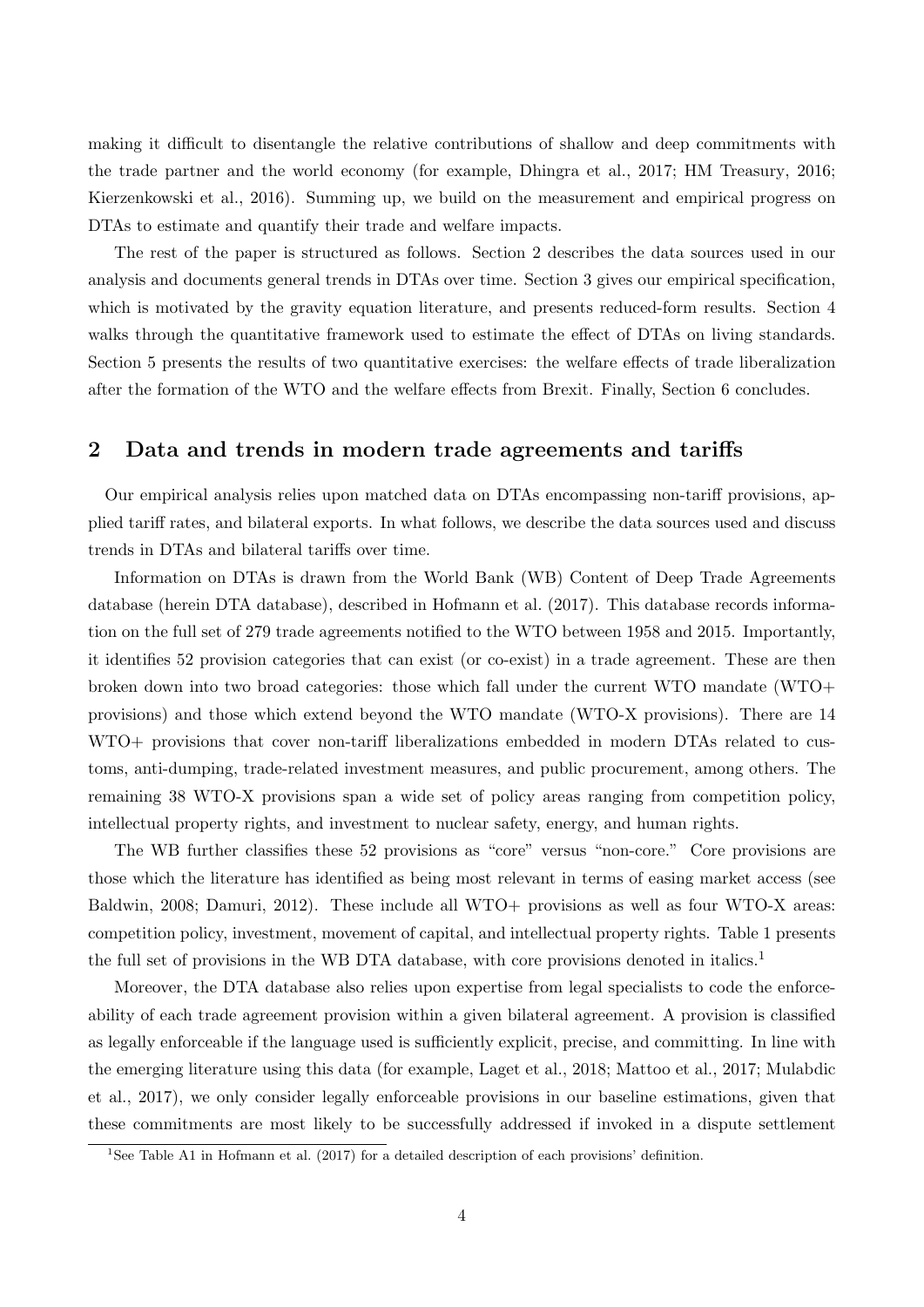proceeding. Nonetheless, we relax this requirement when conducting robustness exercises.[2](#page-4-1)

<span id="page-4-0"></span>

| $WTO+$ provisions               |                              | WTO-X provisions         |                         |
|---------------------------------|------------------------------|--------------------------|-------------------------|
| <i>Tariffs industrial goods</i> | Anti-corruption              | Cultural cooperation     | Political dialogue      |
| Tariffs agricultural goods      | Competition policy           | Economic policy dialogue | Public administration   |
| Customs                         | Environmental laws           | Education and training   | Regional cooperation    |
| <i>Export taxes</i>             | Intellectual property rights | Energy                   | Research and technology |
| SPS measures                    | Investment                   | Financial assistance     | <b>SMEs</b>             |
| TBT measures                    | Labor market regulation      | Health                   | Social matters          |
| State trading enterprises       | Movement of capital          | Human rights             | <b>Statistics</b>       |
| $Anti\text{-}dumping$           | Consumer protection          | Illegal immigration      | Taxation                |
| Countervaling measures          | Data protection              | Illicit drugs            | Terrorism               |
| State aid                       | Agriculture                  | Industrial cooperation   | Visa and asylum         |
| <i>Public procurement</i>       | Approximation of legislation | Information society      |                         |
| <b>TRIMS</b>                    | Audio visual                 | Mining                   |                         |
| <i>GATS</i>                     | Civil protection             | Money laundering         |                         |
| <i>TRIPs</i>                    | Innovation policies          | Nuclear safety           |                         |

Table 1: WB Content of Deep Trade Agreements Database Provisions

Source: [Hofmann et al.](#page-26-5) [\(2017\)](#page-26-5). Notes: This table lists the full set of trade agreement provisions available and included in our analysis. WTO+ provisions are defined as those which fall under the current WTO mandate while WTO-X provisions are those which extend beyond the WTO mandate. Core provisions are in italics.

For the economies considered in our analysis, the deepest agreement is the EU agreement, which, after the 2004 expansion, is comprised of 40 legally enforceable provision categories.[3](#page-4-2) The second deepest agreement in our sample is NAFTA, which contains 20 legally enforceable provisions. In contrast, the shallowest agreements in our sample are the China-ASEAN and India-ASEAN agreements, with [4](#page-4-3) and 8 legally enforceable provisions, respectively.<sup>4</sup> For expositional purposes, Figure [1](#page-5-0) plots the number of pairs of trade partners in our sample with a DTA, distinguishing those with less than 10 provisions, between 10 and 20 provisions, and more than 20 provisions. The jump in the number of pairs with more than 20 provisions in 2004 and 2007 is driven by EU expansions in those years. The steady increase in agreements with 10-20 provisions represents the entry into force of agreements such as those between the US and Australia, India, and Japan, as well as the EU and Korea, among others.

Data on applied HS 6-digit bilateral tariffs that each exporter faces when sending goods to a given partner come from UNCTAD's Trade Analysis Information System (TRAINS), downloaded through the WB World Integrated Trade Solutions (WITS) platform. Three main steps are taken to clean and concord the data to the classification of our trade data (the ISIC Rev. 3). First, we construct a series of applied bilateral import tariffs at the HS 6-digit level, taking into account ad-valorem equivalents as provided by TRAINS where applicable.<sup>[5](#page-4-4)</sup> Second, we construct the tariff faced by each exporter

<span id="page-4-1"></span> $2$ Specifically, the DTA database distinguishes between legally enforceable provisions that are explicitly excluded by dispute settlement provision and those which are not. We consider only those which are not in the category of 'excluded by dispute settlement' in our baseline analysis but examine others in a robustness exercise.

<span id="page-4-3"></span><span id="page-4-2"></span><sup>&</sup>lt;sup>3</sup>Before the 2004 expansion this agreement contained 38 provisions.

<sup>4</sup>The only ASEAN member included individually in our trade dataset is Indonesia. All other members are accounted for in the Rest of the World aggregate.

<span id="page-4-4"></span><sup>5</sup>As such, bilateral applied tariffs are constructed as the first of: preferential ad-valorem equivalent; preferential rate; MFN ad-valorem equivalent; MFN rate. In the case of Indonesia, we use the information on applied rates only due to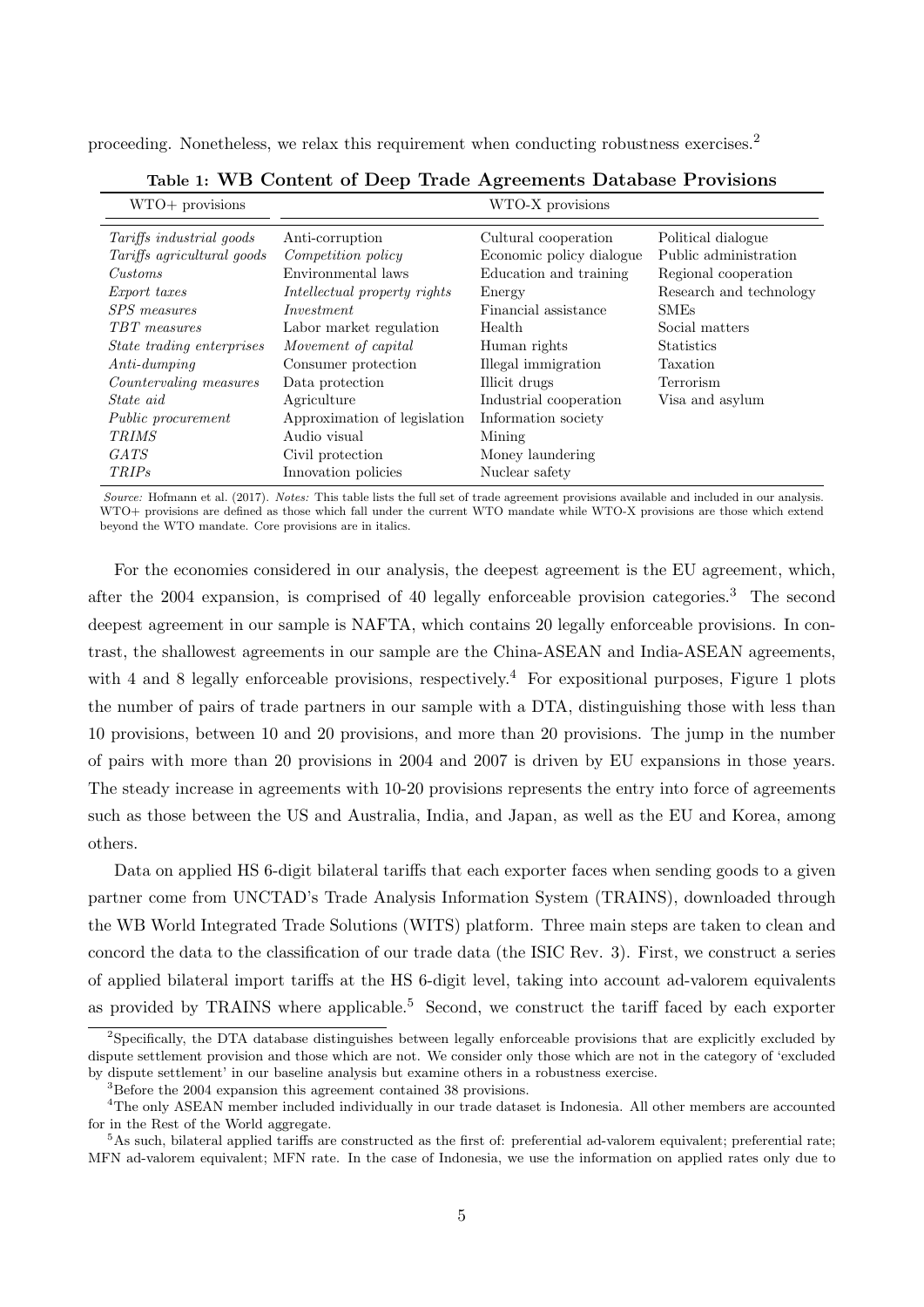from each partner's respective bilateral import tariff file.<sup>[6](#page-5-1)</sup> Finally, we aggregate HS 6-digit products to the relevant 2-digit industries of our trade data using a concordance between HS products for each HS classification year and ISIC Rev. 3 industries.[7](#page-5-2)

<span id="page-5-0"></span>

Figure 1: Evolution of trade agreement depth, 1995-2011

Source: Authors' computations based WIOD and WB DTA database. Notes: This figure shows the number of region pairs in our sample with a DTA, decomposed into the number of legally enforceable provisions.

Figure [2](#page-6-0) plots the average applied tariff rates imposed by each economy in our sample on all other economies in the world (aggregated across all goods sectors). The clear messages which emerge from the figure are threefold. First, we observe large drops in India and China's average import tariffs over the whole period. This is primarily driven by reductions in their MFN tariffs, with steady declines for India over the full period and the steepest declines for China in its lead-up to joining the WTO in 2001. Second, there is a notable drop in most Eastern European nations' average bilateral tariffs as they prepared to join the EU, albeit to differing extents. Finally, the average applied tariffs of the US and all Western European nations are relatively low during the whole period (below 5%).

Lastly, data on bilateral exports for goods and services come from the 2013 release of the World Input-Output Database (WIOD), made available by the University of Groningen and described in [Timmer et al.](#page-27-0) [\(2015\)](#page-27-0). Bilateral exports—including intra-national flows—are available for years 1995- 2011 for 40 economies and a Rest of the World (RoW) aggregate. We do not work with the newer

large gaps in reporting on ad-valorem equivalents (AVEs) between 1995 and 2001.

<span id="page-5-1"></span> $6$ For example, the tariffs faced by the United States in each respective destination to which it sends goods are simply the tariffs that each destination imposes on the US, as reported in their import tariff file.

<span id="page-5-2"></span><sup>7</sup>As detailed below, we source our trade data from the WIOD, which follows the ISIC Rev. 3 classification. The concordance is publicly available through the WITS platform: [http://wits.worldbank.org/product](http://wits.worldbank.org/product%5C_concordance.html) concordance.html.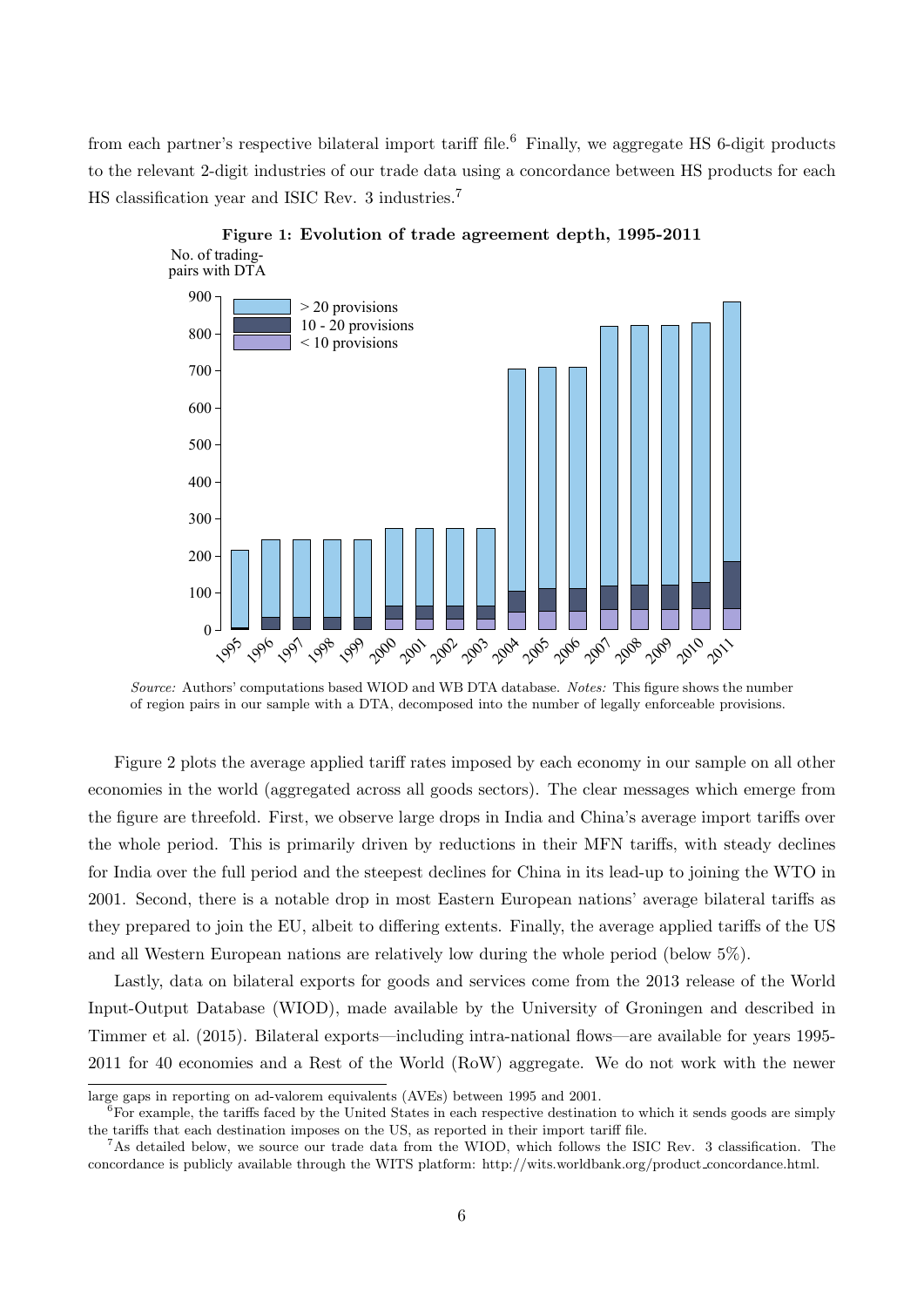release of the WIOD because it starts in year 2000, and therefore does not cover the large integration periods after the Uruguay Round (which concluded in 1994). A particularly nice feature of the WIOD is that it covers both goods and services sectors, allowing us to examine the impact of trade agreements on trade flows at various levels of disaggregation: aggregate exports; and goods versus services exports.

<span id="page-6-0"></span>

Figure 2: Average applied tariff rates, 1995-2011

Source: Authors' computations based WIOD and UNCTAD TRAINS Database. Notes: This figure shows the average tariff rates applied by each economy in our sample to all other economies in the world. Economies are denoted following standard ISO 3-digit codes.

## 3 Quantifying the impact of deep trade agreements

Our welfare analysis relies, in a first stage, on the gravity 'workhorse model' of international trade. We use this to capture how bilateral exports are related to changes in the level of bilateral trade costs over time. In this section, we briefly present a gravity model, which forms the basis of our reduced-form empirical analysis.<sup>[8](#page-6-1)</sup> We then discuss the empirical specifications implemented and present reducedform results.

### 3.1 Micro-foundations of the gravity equation framework

Our reduced-form empirical model is based on the gravity equation framework summarized in [Head](#page-25-7) [and Mayer](#page-25-7) [\(2014\)](#page-25-7). They define general gravity in trade flows from exporter i to importer j as the set

<span id="page-6-1"></span><sup>&</sup>lt;sup>8</sup>A longer discussion of the theoretical gravity model is relegated to section [4,](#page-10-0) where we discuss our quantitative model.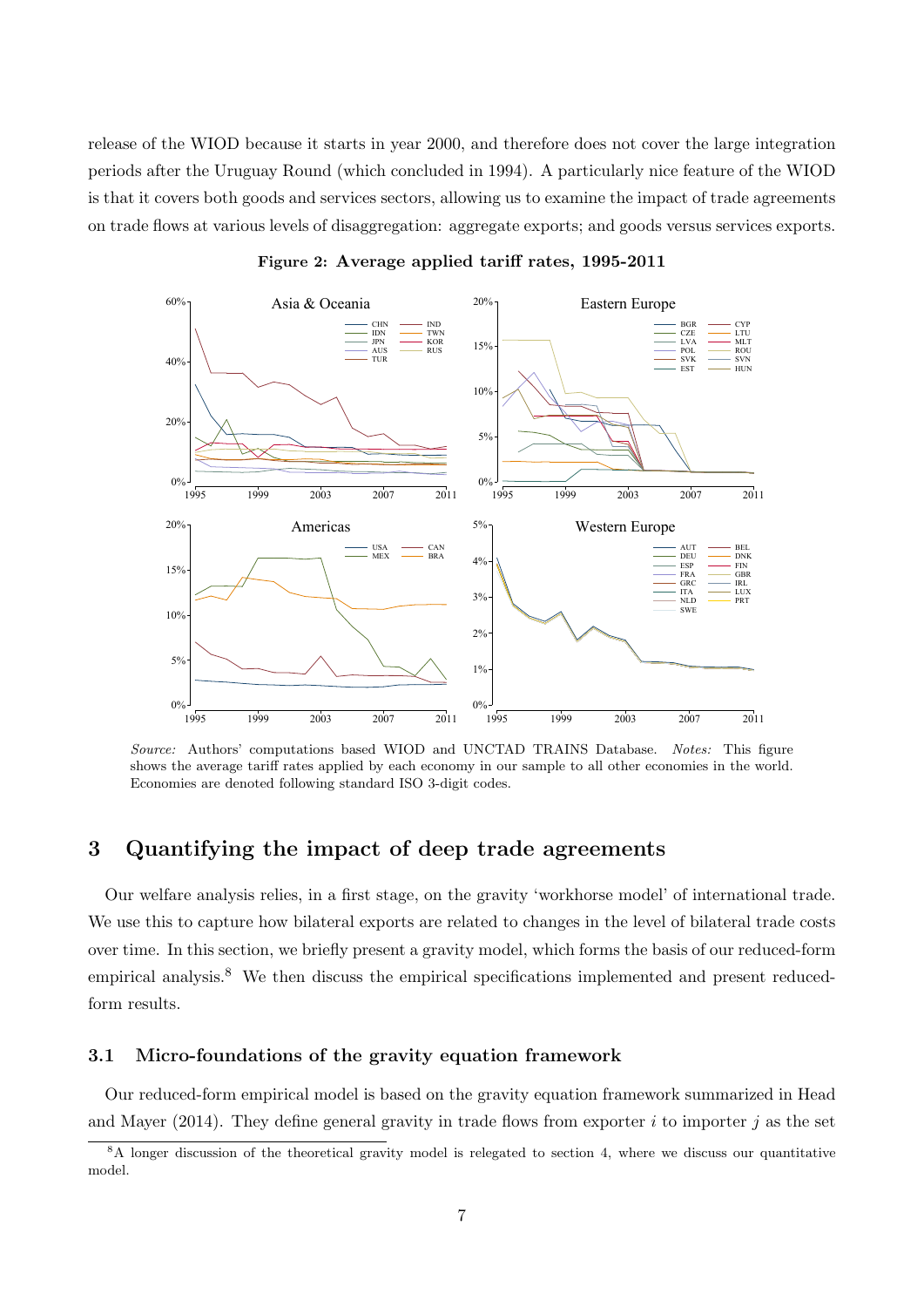of models that yield a bilateral trade equation (in logs) as:  $ln X_{ij} = ln G + ln S_i + ln M_j + ln \phi_{ij} + \varepsilon_{ij}$ where G is a "gravitational constant,"  $S_i$  represents "capabilities" of exporter i as a supplier to all destinations,  $M_j$  captures all characteristics of destination market j that promote imports from all sources, and  $\varepsilon_{ij}$  is an error term. Bilateral accessibility of importer j to exporter i is captured in  $0 \le \phi_{ij} \le 1$ , which proxies for the impact of bilateral trade costs on bilateral trade flows.

As is standard, we assume that trade costs contain both a policy-related and a natural component. Adding a time dimension t to reflect the panel nature of our dataset, the impact of trade costs on accessibility is specified as  $ln \phi_{ijt} = \alpha D T A_{ijt} + \gamma ln(1+\tau_{ijt}) + \eta_{ij}$ , where  $DT A_{ijt}$  and  $\tau_{ijt}$  are the policyrelated components and represent any deep trade agreement variable as described in section [3.2](#page-7-0) and bilateral export tariffs (in the case of goods exports), respectively. The use of pairwise fixed effects,  $\eta_{ij}$ , addresses the natural trade cost component and has been widely shown to be the most effective method to mitigate endogeneity bias between trade agreements and trade flows, as they capture timeinvariant reasons for signing trade agreements such as geographical distance and common language among trade partners.

To avoid making structural assumptions on the specific forms of the origin- and destination-specific terms, the gravity equation can be estimated with exporter and importer-specific fixed effects (or, in a panel, with exporter-time and importer-time fixed effects) which subsume the region-specific terms  $S_{it}$  and  $M_{it}$ . These fixed effects control for time-varying factors that could influence trade (such as exchange rate shocks), and they account for the multilateral resistance terms which have been theoretically and empirically shown to bias the effects of trade agreements on trade if not controlled for [\(Anderson and Van Wincoop, 2003;](#page-24-9) [Baldwin and Taglioni, 2006\)](#page-24-10).

### <span id="page-7-0"></span>3.2 Empirical specification

We are interested in whether DTAs raise bilateral exports above and beyond an average trade agreement. We therefore estimate the following reduced-form equation:

<span id="page-7-1"></span>
$$
X_{ijt} = exp[\alpha DTA_{ijt} + \gamma ln(1 + \tau_{ijt}) + \varphi_{jt} + \delta_{it} + \eta_{ij}] + \varepsilon_{ijt}
$$
\n(1)

where  $X_{ijt}$  represents annual bilateral imports of destination j from origin i at time t.  $\varphi_{jt}$  and  $\delta_{it}$ are importer-time and exporter-time fixed effects, respectively, and  $\varepsilon_{ijt}$  is an error term. All other variables are as described above. We estimate equation [\(1\)](#page-7-1) for three categories of bilateral trade flows: aggregate (i.e., goods and services sectors combined); goods sectors; and services sectors. For the case of goods, we control for (the log of) applied bilateral tariffs imposed by the importer,  $ln(1 + \tau_{ijt})$ , specifically.<sup>[9](#page-7-2)</sup>

We use three different measures to capture trade agreements, each of which reflects varying types of trade agreement depth. First, we proxy  $DTA_{ijt}$  in equation [\(1\)](#page-7-1) with a dummy variable,  $EIA_{ijt}$ ,

<span id="page-7-2"></span><sup>&</sup>lt;sup>9</sup>Note that controlling for tariffs on trade in services is not applicable as bilateral tariffs only apply to goods which physically cross borders.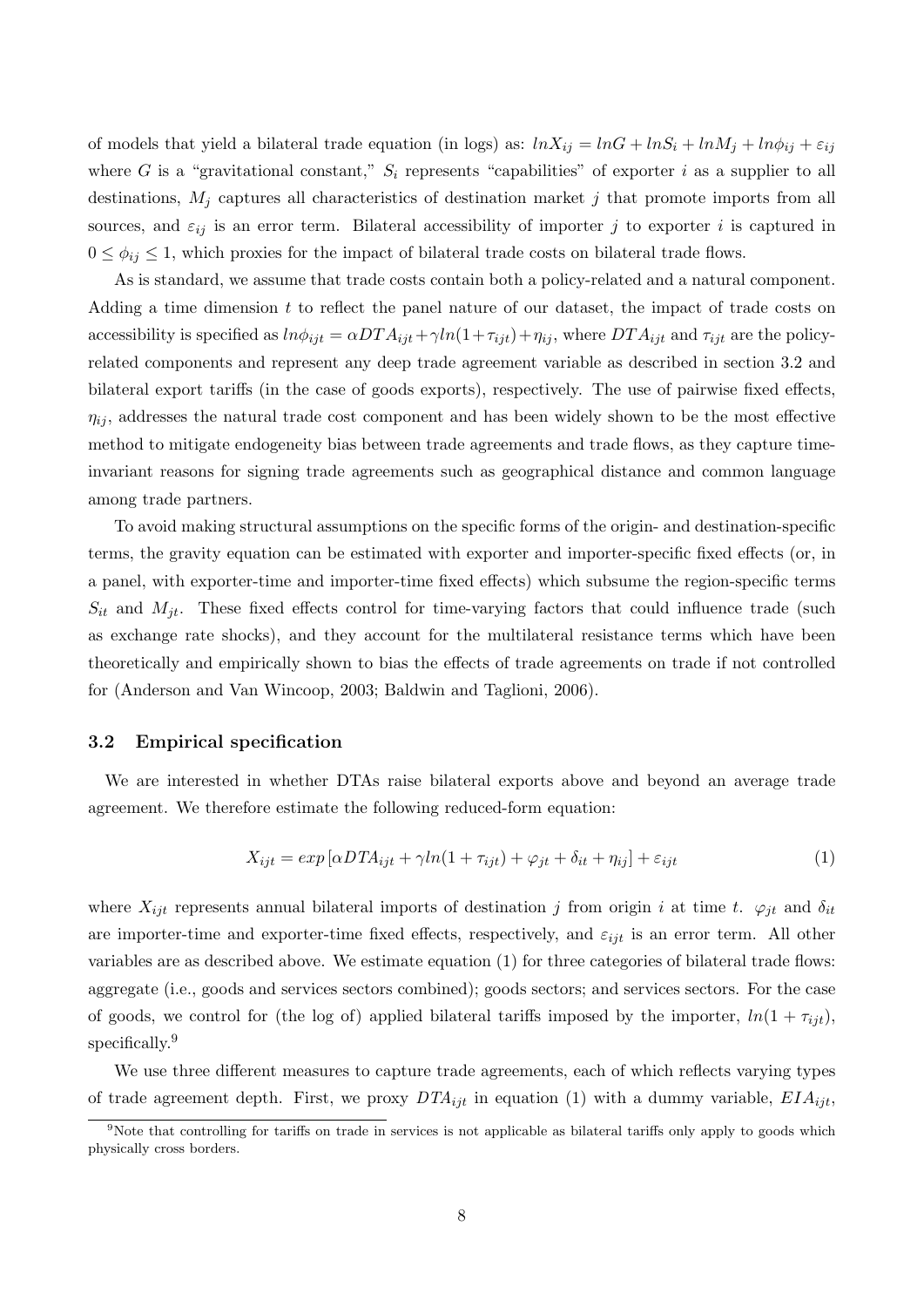equal to unity if trade partners  $i$  and  $j$  have any economic integration agreement in place at time t and zero otherwise.<sup>[10](#page-8-0)</sup> Next, following [Mattoo et al.](#page-26-6) [\(2017\)](#page-26-6), we proxy  $DTA_{ijt}$  with two additional measures of trade agreement depth, based on the count of legally enforceable provisions  $(k)$  embedded in a given trade agreement. The first measure,  $Core_{ijt} = \sum_{k=1}^{18} Provision_{kijt}$ , captures the number of core provisions included in a bilateral trade agreement at any point in time. Noting that this trims down the full set of possible provisions as coded in the DTA database and thus might induce omitted variable bias, the second measure,  $Depth_{ijt} = \sum_{k=1}^{52} Provision_{kijt}$ , accounts for all potential trade agreement provisions. For ease of interpretation, we normalize these indices between 0 and 1, where 1 refers to the agreement with the maximum number of provisions, and 0 refers to the absence of an agreement.[11](#page-8-1)

In our sample, certain trade agreements, such as the EU agreement, become deeper over time by introducing additional provisions. The main sources of variation thus come from the entry into force of a new DTA and adding provisions to pre-existing trade agreements. In equation [\(1\)](#page-7-1), the estimated coefficient of interest is  $\alpha$ , which gives the extent to which DTAs raise bilateral trade flows, holding economy-wide outcomes fixed. In line with the latest techniques in the literature, we apply the Poisson pseudo maximum-likelihood (PPML) estimation technique proposed by [Silva and Tenreyro](#page-26-12) [\(2006,](#page-26-12) [2011\)](#page-26-13) as a way to account for the presence of zero trade flows between bilateral partners, as well as to control for potential heteroskedasticity in our trade data.<sup>[12](#page-8-2)</sup>

Finally, we estimate our baseline specification using annual data. Given our main goal to examine the welfare effects of DTAs, this is our preferred approach for two main reasons. First, we map our reduced-form estimates to annual frequency data in the quantitative model. Therefore, using annual data in our gravity specifications keeps the two parts of our analysis consistent. Second, relative to most gravity model studies that consider trade in goods data starting in the 1960s, the WIOD provides greater disaggregation between goods and services sectors at the expense of a relatively short (16 year) panel. Thus, proceeding with annual data allows us to retain a maximum amount of observations for each export category. Recent work by [Egger et al.](#page-25-8) [\(2020\)](#page-25-8) lends support to this approach, showing that the use of annual data in gravity estimates improves the efficiency of estimates due to the use of more data.<sup>[13](#page-8-3)</sup>

#### 3.3 Reduced-form results

Table [2](#page-9-0) presents the results of equation [\(1\)](#page-7-1) for aggregate, goods, and services exports.<sup>[14](#page-8-4)</sup> Three main observations are noteworthy. First, the magnitude of the trade agreement variable at hand

<span id="page-8-1"></span><span id="page-8-0"></span><sup>&</sup>lt;sup>10</sup>For the economies covered in our sample, the relevant EIA types are free trade agreements or customs unions.

<sup>&</sup>lt;sup>11</sup>In the case of Core<sub>ijt</sub> the maximum number of provisions is 18. In the case of Depth<sub>ijt</sub>—for our sample at hand—the maximum number of provisions is 40.

<span id="page-8-3"></span><span id="page-8-2"></span> $12$ We implement these regressions in Stata using the regression command ppmlhdfe by [Correia et al.](#page-25-9) [\(2019\)](#page-25-9).

 $13$ Using annual versus interval data—and the appropriate length of intervals—is a widely discussed issue in the gravity literature. We address this through robustness exercises, whereby we re-estimate our empirical specifications using 2-year and 4-year interval data.

<span id="page-8-4"></span> $14$ In all reduced-form specifications presented, we exclude the RoW aggregate as it contains some economies with which economies in our sample have an agreement. Nonetheless, including the RoW aggregate only changes results trivially.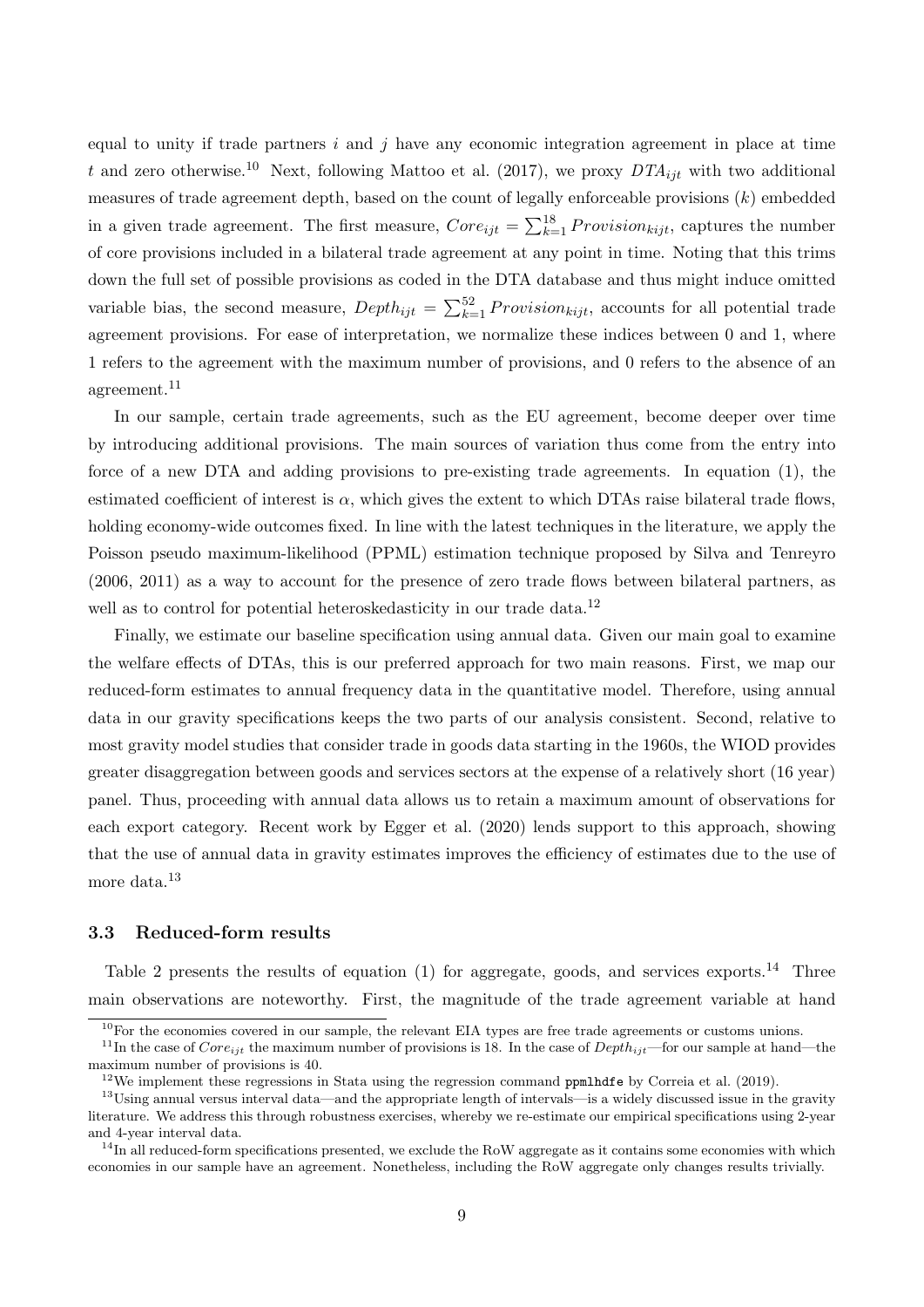increases with agreement depth, irrespective of the type of trade flow in question. More specifically, the point estimates on  $EIA_{ijt}$ , which capture the average effect of any bilateral agreement irrespective of the number of provisions, suggests that bilateral exports between partners that sign an agreement increase by 33.8% (column 1a for aggregate exports).<sup>[15](#page-9-1)</sup> This is lower than the overall impact of  $Core_{ijt}$  $(38.4\%$ , column 1b) and  $Depth_{ijt}$   $(43.9\%$ , column 1c). This pattern of increasing magnitude across depth variables confirms results from [Mattoo et al.](#page-26-6) [\(2017\)](#page-26-6), although they find an even larger (and, as they note, somewhat puzzling) jump in magnitude between  $Core_{ijt}$  and  $Depth_{ijt}$ .

From a policy standpoint, our results provide empirical backing to the notion that DTAs, which include a wide range of non-tariff provisions, have a stronger effect on exports than shallow agreements, given their ability to address behind-the-border trade barriers in addition to the reduction of tariffs. Moreover, our results underscore that provisions which might seem less direct as trade policy instruments (such as clauses on education and training or health) do in fact play a role as non-tariff measures.

Second, comparing results from columns 2a-2c with results from columns 3a-3c suggests that the effect of DTAs is larger for trade in services than trade in goods. The point estimate on  $Depth_{ijt}$  in column 3c suggests that trade in services between partners that sign an agreement with the highest depth increases by 29.6%. This result—which is not well documented in the literature—provides evidence that DTAs that include substantive non-tariff provisions play an important role in services trade overall.<sup>[16](#page-9-2)</sup> This underscores that DTAs can be a powerful policy tool by which to boost services exports.

<span id="page-9-0"></span>

|                     | (1a)        | (1b)              | $\rm (1c)$  | (2a)          | (2b)        | (2c)        | (3a)             | (3b)       | $^{(3c)}$  |
|---------------------|-------------|-------------------|-------------|---------------|-------------|-------------|------------------|------------|------------|
|                     |             | Aggregate Exports |             | Goods Exports |             |             | Services Exports |            |            |
| $EIA_{ijt}$         | $0.094***$  |                   |             | $0.123**$     |             |             | $0.183***$       |            |            |
|                     | (0.041)     |                   |             | (0.050)       |             |             | (0.034)          |            |            |
| $Core_{iit}$        |             | $0.112**$         |             |               | $0.180***$  |             |                  | $0.237***$ |            |
|                     |             | (0.044)           |             |               | (0.057)     |             |                  | (0.037)    |            |
| $Depth_{ijt}$       |             |                   | $0.138***$  |               |             | $0.221***$  |                  |            | $0.259***$ |
|                     |             |                   | (0.043)     |               |             | (0.056)     |                  |            | (0.039)    |
| $ln(1+\tau_{ijt})$  | $-0.230***$ | $-0.229***$       | $-0.226***$ | $-0.272***$   | $-0.265***$ | $-0.261***$ |                  |            |            |
|                     | (0.038)     | (0.038)           | (0.037)     | (0.039)       | (0.038)     | (0.037)     |                  |            |            |
| FEs $(it, jt, ij)$  | Yes         | Yes               | Yes         | Yes           | Yes         | Yes         | Yes              | Yes        | Yes        |
| <b>Observations</b> | 27,200      | 27,200            | 27,200      | 26,434        | 26,434      | 26,434      | 27,200           | 27,200     | 27,200     |

Table 2: Baseline results: Aggregate, goods, and services exports

Notes: This table shows the estimation results for equation [\(1\)](#page-7-1) for aggregate gross exports, goods exports, and services exports. Data is for years 1995-2011 (annual). RoW aggregate excluded. SEs clustered by  $ij$ -pair are in parentheses.  $*$ ,  $**$ , and  $***$  denote statistical significance at the 10, 5, and 1% levels, respectively.

Finally, while the overall effect of DTAs is relatively larger for trade in services, our results also suggest that such agreements positively impact goods exports, even after controlling for bilateral tariffs. This is seen in column 2c, where the point estimate on  $Depth_{ijt}$  indicates that trade in goods between partners that sign an agreement with the highest depth increases by 24.7% (versus 13.1%

<span id="page-9-2"></span><span id="page-9-1"></span><sup>&</sup>lt;sup>15</sup>The overall percentage change in exports resulting from any given agreement proxy is calculated as  $exp(\alpha) - 1$ .

 $16$ Looking at global value chain trade, [Laget et al.](#page-26-11) [\(2018\)](#page-26-11) find that the impact of DTAs is typically higher for valueadded trade in services compared to value-added trade in goods.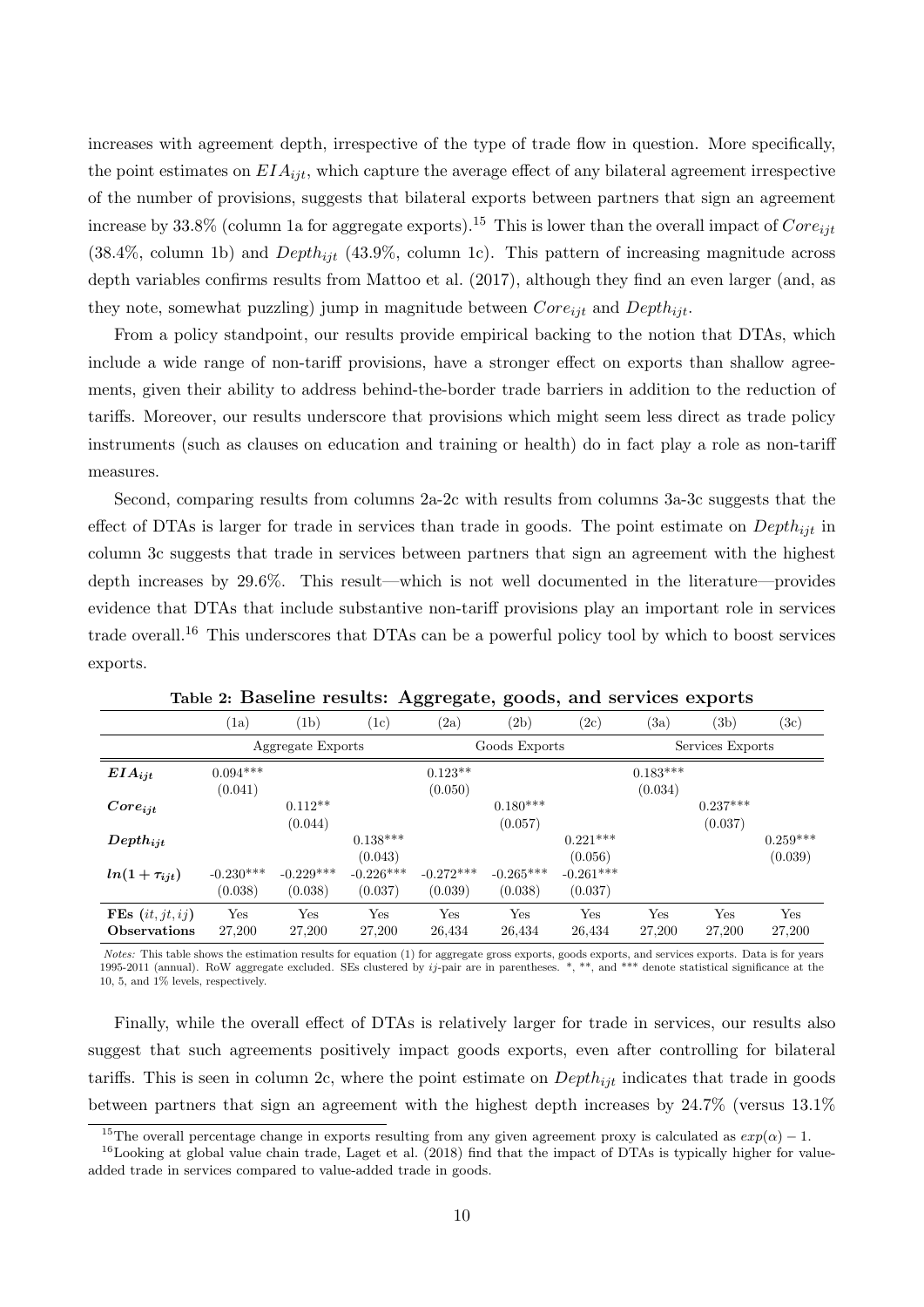when examining the point estimate on  $EIA_{ijt}$  in column 2a). This again supports the role of non-tariff provisions in fostering deeper trade links which engender bilateral goods exports in a meaningful way, beyond the pure reduction of tariffs.

## 3.4 Reduced-form robustness

We run two main checks to ensure the robustness of equation [\(1\)](#page-7-1). First, we relax the requirement that legally enforceable provisions must include dispute settlement, thus expanding the number of underlying provisions included in both  $Core_{ijt}$  and  $Depth_{ijt}$ . Results are presented in Table [A1,](#page-28-0) where the variables  $CoreAll_{ijt}$  and  $DepthAll_{ijt}$  refer to the expanded set of provisions. While results are similar and the trends described above hold, overall magnitudes are slightly lower across the board. These smaller magnitudes are in line with results in [Mattoo et al.](#page-26-6) [\(2017\)](#page-26-6) and, if anything, provide merit to the approach of considering legally enforceable provisions which can be resolved through dispute settlement. In effect, clauses which are strictly legally binding give a stronger boost to bilateral exports than those which might not hold up in dispute settlement.

Second, we pool our data over two-year and four-year intervals. This is motivated by the argument that using interval data in gravity specifications is the best approach to isolate results from year to year variability and to account for the fact that trade agreement effects might not adjust in a single year's time (see [Yotov et al., 2016](#page-27-1) for a thorough discussion).<sup>[17](#page-10-1)</sup> Our main results continue to hold when using data over two- or four-year intervals, as shown in Table [A2](#page-28-1) and Table [A3,](#page-28-2) respectively. Overall we observe the same trends, while the magnitude of our point estimates increases slightly with larger intervals. As such, we posit that if anything, our main results provide a lower bound of the overall effect of DTAs.

## <span id="page-10-0"></span>4 Quantitative framework

To estimate the welfare effect of DTAs, we use a quantitative trade model of the global economy, which predicts the gravity equation and incorporates various welfare channels of trade. We follow Costinot and Rodríguez-Clare  $(2014)$  and [Caliendo and Parro](#page-24-2)  $(2015)$  to set up a general equilibrium multi-sector model with trade in intermediate inputs and input-output linkages. [Arkolakis et al.](#page-24-11) [\(2012\)](#page-24-11) show that many workhorsetrade models deliver the same predictions of "gains from trade." Our model belongs to this class of models. More importantly, these models enable the "hat algebra approach" [\(Dekle et al., 2008\)](#page-25-10) which provides a mapping of the data to the model and allows us to perform counterfactual trade policy simulations with relatively few requirements for the estimation of model parameters.

We contribute to this literature by introducing two important differences in our approach, as compared to Costinot and Rodríguez-Clare [\(2014\)](#page-25-0). First, while they focus on hypothetical shocks

<span id="page-10-1"></span><sup>&</sup>lt;sup>17</sup>The literature cited typically uses panel data for long time periods over four-year or five-year intervals (e.g. [Anderson](#page-24-12) [and Yotov, 2016;](#page-24-12) [Baier and Bergstrand, 2007;](#page-24-3) [Baier et al., 2014\)](#page-24-5).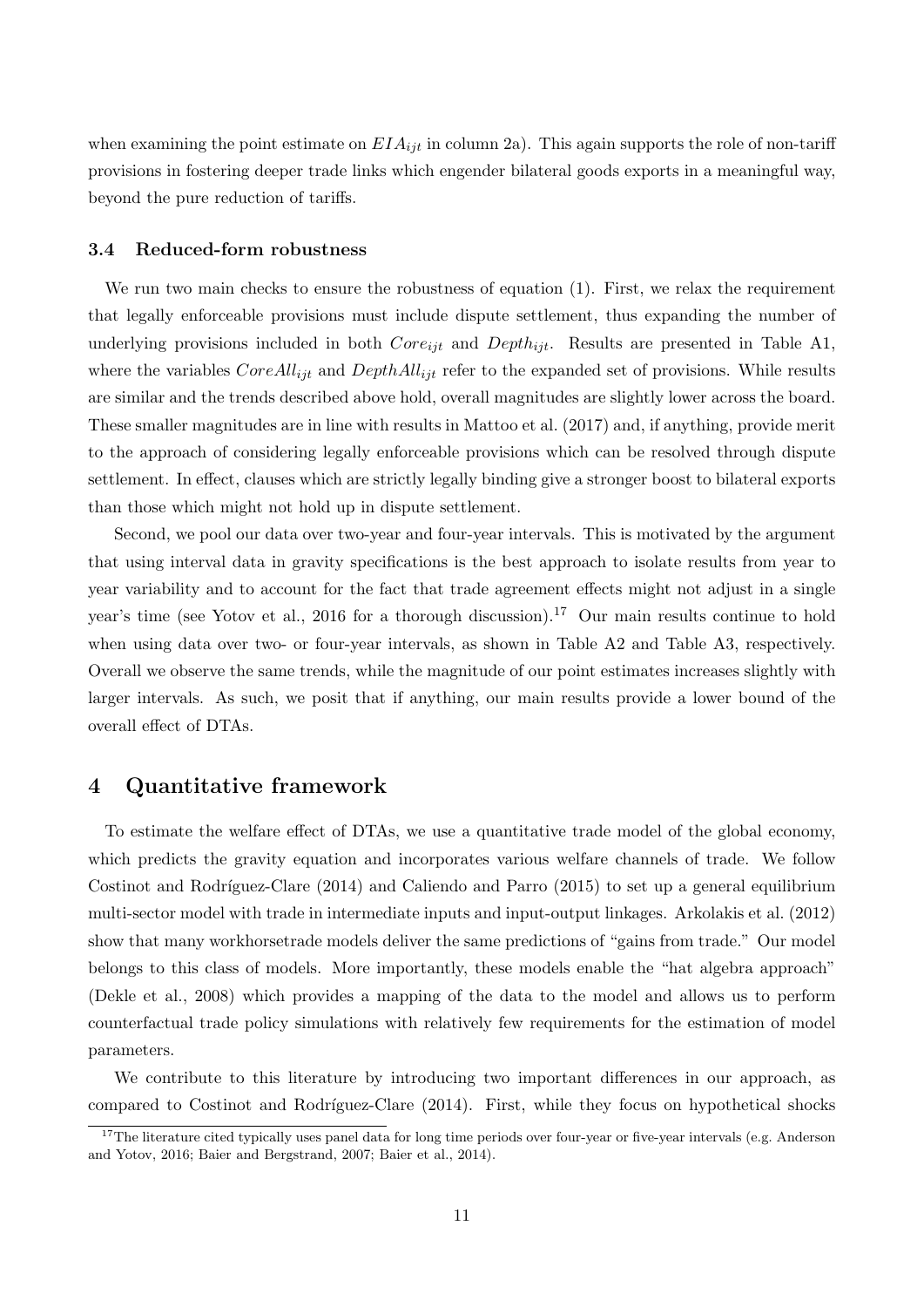to tariffs and non-tariff barriers, we examine the welfare effects of actual changes in observed tariffs and non-tariff provisions in DTAs since the Uruguay Round. Otherwise stated, we use reduced form estimates of the impact of observed tariffs and DTA provisions to inform which shocks to feed into our quantitative model. Second, juxtaposing this information with 1995 levels allows us to estimate a series of welfare changes due to trade liberalization across our whole sample period.<sup>[18](#page-11-0)</sup>

In what follows, we first present our multi-sector model with trade in intermediate inputs and input-output linkages. We apply the "hat algebra approach" to such a model and then describe our model-based accounting approach to simulate the welfare effect of DTAs.

#### 4.1 Model

**Demand Side.** Suppose there are N countries, indexed by  $j = 1, ..., N$ , and S sectors, indexed by  $s = 1, ..., S$ . In each country, the representative household maximizes the following two-tier utility:

<span id="page-11-2"></span>
$$
u_i = \prod_{s=1}^{S} C_{i,s}^{\beta_{i,s}},
$$
\n(2)

while  $\beta_{i,s}$  is the Cobb-Douglas expenditure share of sector s in country i satisfying  $\sum_s \beta_{i,s} = 1$ , and  $C_{i,s}$  is total consumption of composite good s given by a CES aggregator:

$$
C_{i,s} = \left(\int_{\omega \in \Omega_{is}} c_{i,s}(\omega)^{(\sigma_s - 1)/\sigma_s} d\omega \right)^{\sigma_s/(\sigma_s - 1)},\tag{3}
$$

where  $\sigma_s > 1$  is the sector-specific elasticity of substitution and  $\Omega_{is}$  is the set of available differentiated good variety.

**Production and Trade.** Suppose each country is endowed with a measure  $L_i$  unit of labor. The production of final goods variety requires both labor inputs and composite intermediate goods. To be specific, we assume that the unit cost function of a variety  $\omega$  of sector s in country i is given by:

<span id="page-11-1"></span>
$$
c_{i,s} = w_i^{\alpha_{i,s}} \prod_{n=1}^{S} P_{i,n}^{\alpha_{i,ns}},
$$
\n(4)

where  $w_i$  is the wage rate of labor in country i,  $\alpha_{i,s}$  is the share of labor inputs,  $\alpha_{i,ns}$  are the sectoral intermediate input expenditure shares such that  $\alpha_{i,s} + \sum_{n=1}^{S} \alpha_{i,ns} = 1$ , and  $P_{i,n}$  is the price of the composite intermediate inputs given by:

$$
P_{i,n} = \left(\sum_{j=1}^{N} P_{ji,n}^{1-\sigma_n}\right)^{\frac{1}{1-\sigma_n}},\tag{5}
$$

where  $P_{ji,n}$  is the price index of intermediate good n sourced from country j.

<span id="page-11-0"></span> $^{18}$ Our model does not include dynamics such as [Caliendo et al.](#page-24-13) [\(2019\)](#page-24-13), but it does use observed tariff and DTA changes in each year to examine welfare changes over a 16-year time span.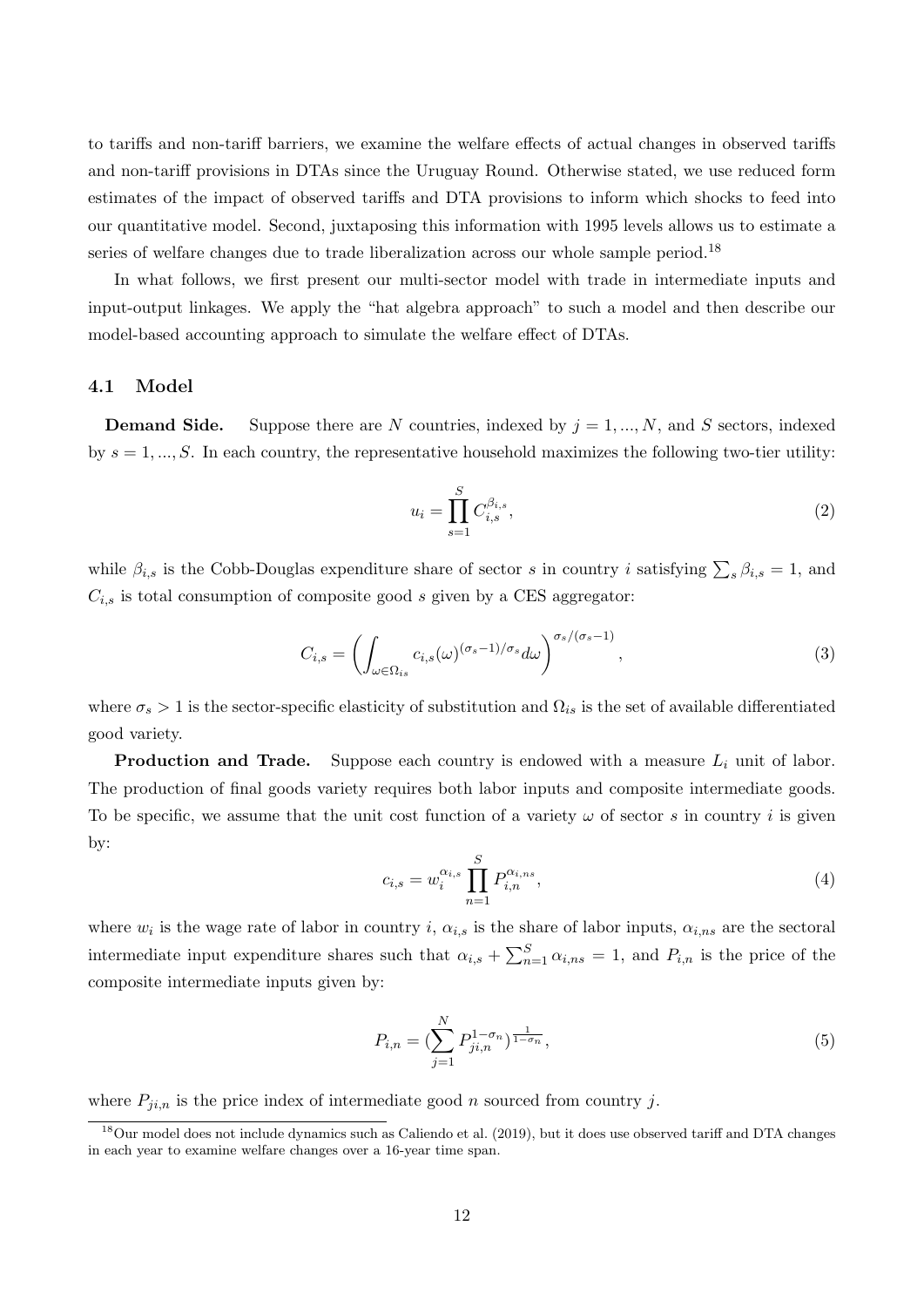Trade is costly. To deliver one unit of goods from i to j,  $d_{ij,s} \geq 1$  units have to be shipped. Therefore,  $d_{ij,s}$  represents iceberg trade costs [\(Samuelson, 1954\)](#page-26-14) which capture all non-tariff barriers of trade, which are shaped by DTAs. In addition, there are tariffs imposed by governments on foreign imports. The *ad-valorem* tariff rate imposed by country j on good s from country i is  $\tau_{ij,s}$ . Taking both non-tariff barriers and tariffs into account, and under the assumption that markets are perfectly competitive, the price index of intermediate goods in country j sector s sourced from country  $i$  is given by:

$$
P_{ij,s} = d_{ij,s}(1 + \tau_{ij,s})c_{i,s}.
$$
\n(6)

Trade flows include both final and intermediate goods. Under our assumption that they share the same CES elasticity, the aggregate trade flow follows the gravity equation such that

$$
X_{ij,s} = \frac{P_{ij,s}^{1-\sigma_s}}{P_{j,s}^{1-\sigma_s}} E_{j,s},\tag{7}
$$

where  $E_{j,s}$  is the total expenditure of country j on goods in sector s, which we specify below. Therefore, the expenditure share on goods in sector  $s$  produced by country  $i$  is given by:

$$
\lambda_{ij,s} \equiv \frac{X_{ij,s}}{E_{j,s}} = \frac{P_{ij,s}^{1-\sigma_s}}{P_{j,s}^{1-\sigma_s}}.\tag{8}
$$

Trade Balance and Total Expenditure. Due to the Cobb-Douglas preference, without trade in intermediate goods and input-output linkages, sectoral expenditure is simply  $E_{j,s} = \beta_{j,s}(Y_j +$  $T_j + D_j$ , where  $Y_j = w_i L_j$  is total factor income,  $T_j$  is total tariff revenues, and  $D_j$  is the exogenous aggregate trade imbalance.<sup>[19](#page-12-0)</sup> With input-output linkages, sectoral expenditure is given by:

<span id="page-12-1"></span>
$$
E_{j,s} = \beta_{j,s}(Y_j + T_j + D_j) + \sum_{n=1}^{S} \alpha_{j,sn} R_{j,n},
$$
\n(9)

where  $T_j = \sum_{i=1, s=1}^{N, S}$  $\tau_{ij,s}$  $\frac{\tau_{ij,s}}{1+\tau_{ij,s}}X_{ij,s}$  is the aggregate tariff revenue,  $R_{j,n} = \sum_{i=1}^{N}$  $X_{ji,n}$  $\frac{\Lambda_{ji,n}}{1+\tau_{ji,n}}$  is the sectoral revenue, and  $Y_j = \sum_{s=1}^{S} \alpha_{i,s} R_{j,s}$  is the aggregate labor income.

**Competitive Equilibrium.** Given the preference parameters  $(\beta_{i,s}, \sigma_s)$ , technology parameters  $(\alpha_{i,s}, \alpha_{i,ns})$ , trade deficits  $(D_j)$ , tariffs  $(\tau_{ij,s})$  and non-tariff barriers  $(d_{ij,s})$ , the competitive equilibrium is determined by Equations [\(4\)](#page-11-1)-[\(9\)](#page-12-1).

#### 4.2 Hat Algebra and Welfare

In general, to simulate the welfare impact of any trade policy reform requires solving the system of equations [\(4\)](#page-11-1)-[\(9\)](#page-12-1). But this would rely on knowing the level of all model primitives, which might

<span id="page-12-0"></span><sup>&</sup>lt;sup>19</sup>Endogenizing trade imbalances requires to model the aggregate saving and investment decision of a given agent [\(Dix-Carneiro et al., 2021\)](#page-25-11). To keep our model simple, we take trade imbalance as exogenously given in our model. We also follow Costinot and Rodríguez-Clare [\(2014\)](#page-25-0) to remove the trade imbalances from the data and conduct the counterfactual analysis in a model with balanced trade. Nevertheless, the results are quantitatively close to our baseline results without removing trade imbalances from the data.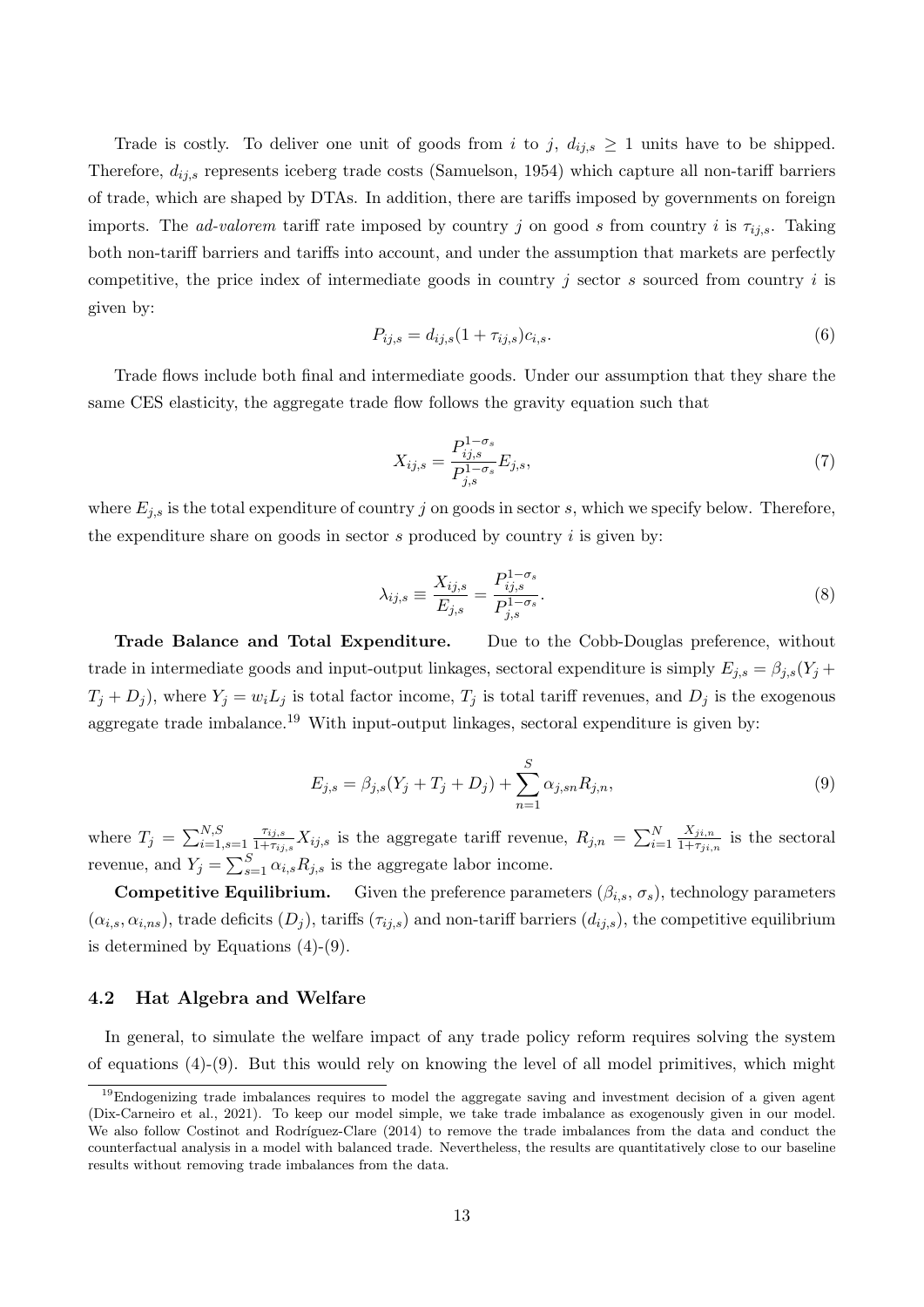be difficult to estimate. We instead adopt the "Hat Algebra" approach [\(Dekle et al., 2008\)](#page-25-10). This approach solves the model in terms of changes, thus eliminating the need to incorporate information on the full set of parameters discussed above. Defining  $\hat{x} = x'/x$ , where x' is the level of x after a (trade policy) shock, we can rewrite equations  $(4)-(9)$  $(4)-(9)$  $(4)-(9)$  as follows:

<span id="page-13-0"></span>
$$
\widehat{c}_{i,s} = \widehat{w}_i^{\alpha_{i,s}} \prod_{n=1}^S \widehat{P}_{i,n}^{\alpha_{i,ns}},\tag{10}
$$

$$
\widehat{P}_{i,n} = (\sum_{j=1}^{N} \widehat{P}_{j i,n}^{1-\sigma_n} \lambda_{j i,n})^{\frac{1}{1-\sigma_n}},
$$
\n(11)

$$
\widehat{P}_{ij,s} = \widehat{d}_{ij,s} \frac{1 + \tau'_{ij,s}}{1 + \tau_{ij,s}} \widehat{c}_{i,s},
$$
\n(12)

$$
\widehat{\lambda}_{ij,n} = \frac{\widehat{P}_{ij,n}^{1-\sigma_n}}{\sum_{k=1}^{N} \widehat{P}_{kj,n}^{1-\sigma_n} \lambda_{kj,n}},
$$
\n(13)

<span id="page-13-1"></span>
$$
\widehat{E}_{j,s}E_{j,s} = \frac{\beta_{j,s}}{1 - \sum_{i=1}^{N,S} \frac{\tau'_{ijs}}{1 + \tau'_{ijs}} \widehat{\lambda}_{ij,n} \lambda_{ij,n} \beta_{j,s}} (Y'_j + D'_j + T'_j) + \sum_{n=1}^{S} \alpha_{j,sn} R'_{j,n},
$$
(14)

where  $Y'_{j} = \sum_{s=1}^{S} \alpha_{i,s} R'_{j,s}, R'_{j,s} = \sum_{k=1}^{N} \frac{\lambda_{kj,s} \lambda_{kj,s}}{1 + \tau'_{kj,s}} \widehat{E}_{k,s} E_{k,s}$ , and  $T'_{j} = \sum_{i=1, s=1}^{N,S}$  $\frac{\tau_{ij,s}'}{1+\tau_{ij,s}'}\widehat\lambda_{ij,s}\lambda_{ij,s}\widehat E_{j,s}E_{j,s}.$ 

According to Equations [\(10\)](#page-13-0)-[\(14\)](#page-13-1), given the preference and technological parameters and shocks on tariffs  $(\tau_{ij,s} \to \tau'_{ij,s})$ , non-tariff barriers  $(d_{ij,s} \to d'_{ij,s})$ , or trade imbalances  $(D_j \to D'_j)$ , we only need to observe the status quo trade share  $\{\lambda_{ij,s}\}, i,j = 1,...,N; s = 1,...,S$  to solve the model in terms of changes. Given the preference specified in Equation [\(2\)](#page-11-2), the changes in consumer welfare can be evaluated by changes in real consumption:

$$
\widehat{u}_j = \widehat{c}_j = \frac{Y_j + \widehat{D_j} + T_j}{\widehat{P_j}},\tag{15}
$$

where  $Y_j + \widehat{D_j} + T_j$  is the change in total income and  $\widehat{P}_j = \prod_{i=1, s=1}^{N,S} \widehat{P}_{i,s}^{\beta_{j,s}}$ .<sup>[20](#page-13-2)</sup>

Adopting the method above, we can compute the change in real consumption for any period  $t$ relative to a benchmark period,  $\hat{c}_{it}$ . To account for the impact of a trade policy reform that makes bilateral trade costs (including tariff and non-tariff barriers) evolve over time, we need to evaluate the discounted value of real consumption flows. To do so, we assume that the representative household has a lifetime utility function given by:

$$
U_j = \sum_{t=0}^{\infty} \beta^t \ln(u_{jt}),
$$

<span id="page-13-2"></span> $^{20}$ We follow Costinot and Rodríguez-Clare [\(2014\)](#page-25-0) to normalize the world GDP to one.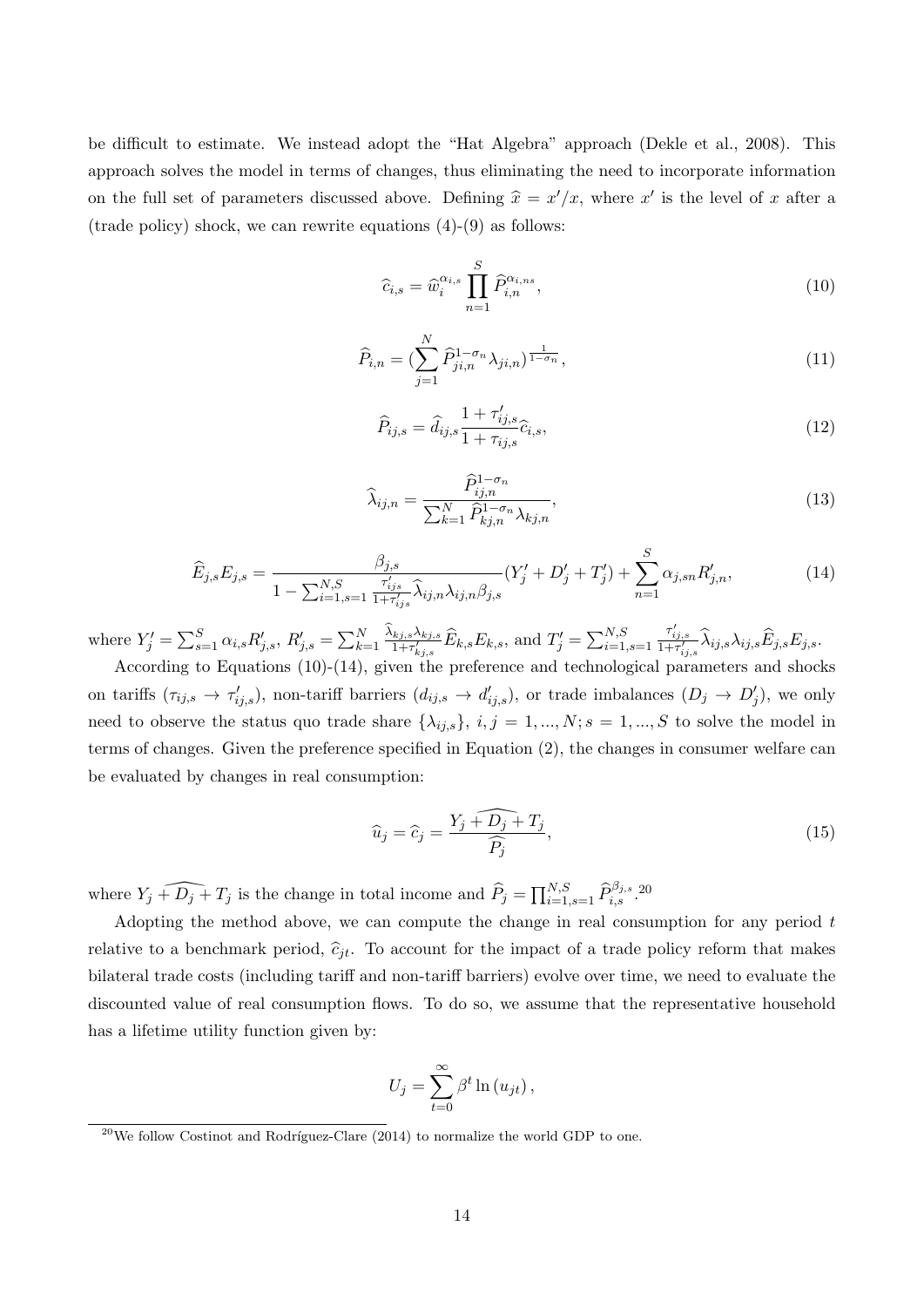where  $u_{jt}$  has the same specification as equation [\(2\)](#page-11-2), and  $\beta \in (0,1)$  is the discount factor. We measure the welfare impact of a trade policy reform in terms of equivalent variations. To be specific, it is the permanent proportional change in real consumption that would keep the household's lifetime utility the same with or without the trade policy reform. Suppose  ${c_{jt}}_{t=0}^{\infty}$  and  ${c'_{jt}}_{t=0}^{\infty}$  are the real consumption flows with and without the trade policy reform, respectively, and that  $\Delta_j$ , the consumption equivalent of country  $i$ , is defined as:

$$
\sum_{t=0}^{\infty} \beta^t \ln(\Delta_j \cdot c_{jt}) = \sum_{t=0}^{\infty} \beta^t \ln(c'_{jt}).
$$

Then, the consumption equivalent  $\Delta_i$  satisfies:

<span id="page-14-2"></span>
$$
\ln(\Delta_j) = (1 - \beta) \sum_{t=0}^{\infty} \beta^t \ln(\widehat{c}_{jt}),
$$
\n(16)

while  $\hat{c}_{jt} \equiv c'_{jt}/c_{jt}$  is the counterfactual change in real consumption, which we can estimate using the hat algebra approach for each period.

## 5 Quantitative Results

We use the model described above and data from the WIOD to simulate the welfare effect of two major changes in trade policy. Following Costinot and Rodríguez-Clare [\(2014\)](#page-25-0), the WIOD data is aggregated to 31 regions and 31 sectors.<sup>[21](#page-14-0)</sup> Data on sectoral and regional output expenditure shares and the share of intermediate inputs sourced from each other in production are taken from the WIOD. Trade elasticities are from estimates provided in [Caliendo and Parro](#page-24-2) [\(2015\)](#page-24-2).<sup>[22](#page-14-1)</sup>

We examine two major trade policy changes. First, we estimate the ex-post welfare gains which ensued from widespread trade liberalization that took place following the conclusion of the Uruguay Round and the formation of the WTO in 1995. Following historical developments in the world trade landscape, the years 1995-2011 saw a rapid decline in tariff barriers, the signature of several DTAs, and the deepening of some pre-existing trade agreements.

Second, we use our framework to simulate welfare changes following Brexit under different policy scenarios of DTAs with the EU and with economies outside the EU. The UK's departure from the EU is the largest DTA reversal in recent history. Brexit is a fracture in the world's deepest trade agreement and arises in a setting where services trade and deep commitments are key components of aggregate economic impacts. While a number of studies have examined its tariff implications, an understanding of non-tariff barriers, particularly in the services sector, is less well-understood. The

<span id="page-14-0"></span> $21$ This approach is taken because some sectors in some economies are associated with both zero output and consumption in the WIOD due to differences in sector classifications across economies. Following Costinot and Rodríguez-Clare [\(2014\)](#page-25-0), we thus aggregate to 31 sectors, all with non-zero outputs and consumption in all economies. This allows us to keep the data as disaggregated as possible. For further details, see pp. 14 of the Online Appendix of Costinot and Rodríguez-Clare [\(2014\)](#page-25-0). See [Appendix 2](#page-28-3) for a list of economies and sectors and the aggregations included in our analysis.

<span id="page-14-1"></span> $^{22}$ The aggregation scheme for economies is provided in Tables [A4](#page-29-0) and that for sectors and corresponding trade elasticities is provided in Table [A5.](#page-30-0)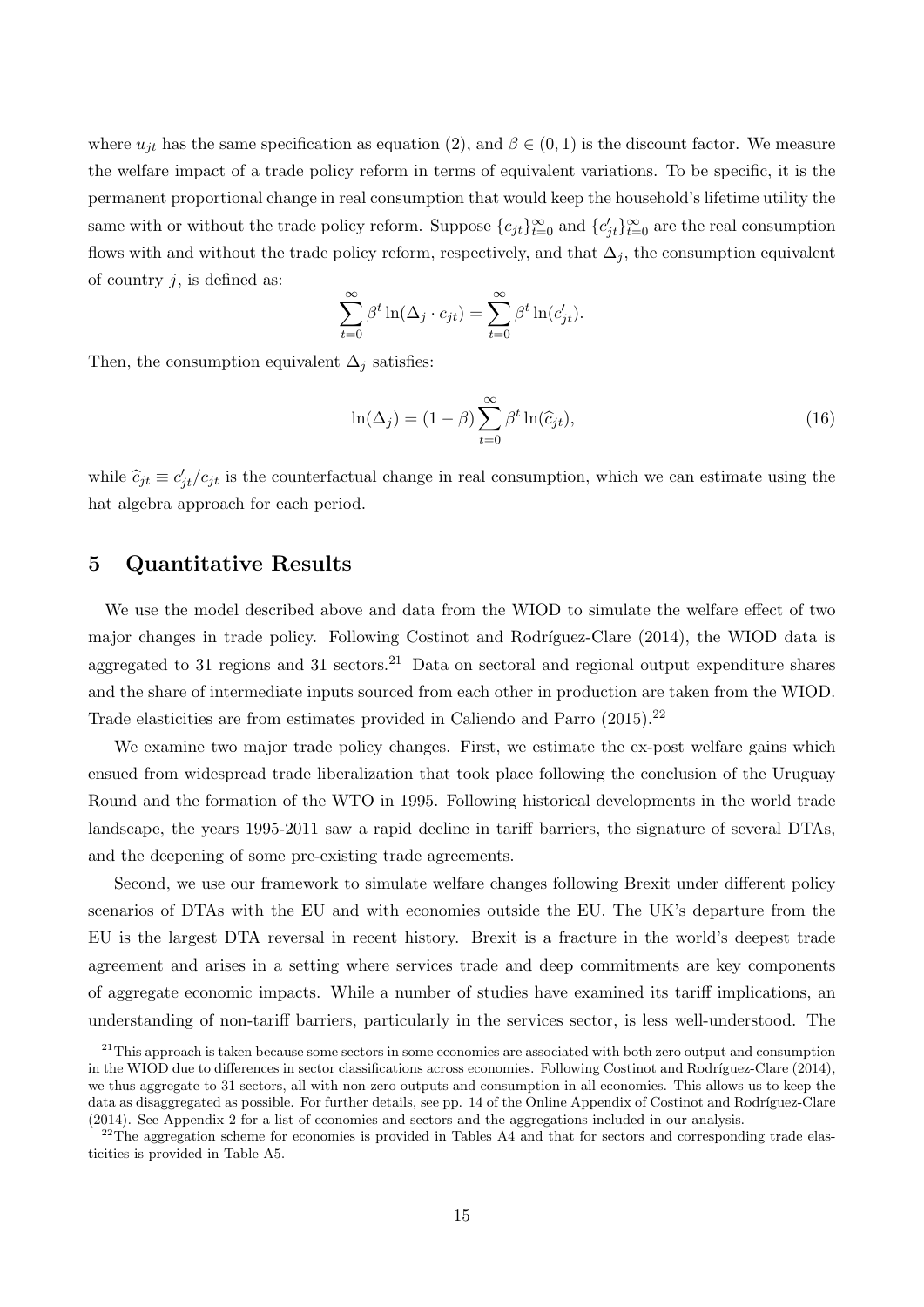reduced form deep trade agreement estimates and the structural model provide new results for the evolution and deepening of UK's trade relationships within and outside the EU.

#### 5.1 Trade liberalization after the WTO is formed: 1995-2011

The world experienced significant progress in trade liberalization from around the time the WTO was formed in 1995 through the end of our data sample in 2011. This is highlighted in Figures [1](#page-5-0) and [2,](#page-6-0) which show an uptick in DTAs and a considerable decline in applied tariff rates, respectively. Two notable developments were the expansion of the largest customs union in the world, the EU, and large tariff reductions by two of the largest developing economies, China and India.

How much did the world benefit from this round of trade liberalization? We answer this question by feeding estimated changes in DTAs and observed tariff reductions into our quantitative trade model. We proceed as follows. First, setting year 1995 as the base year, we infer the change in non-tariff barriers of trade due to DTAs from equation [\(1\)](#page-7-1) as:

$$
\widehat{d}_{ij,st} = exp\left[-\frac{\widetilde{\alpha}_s}{\theta} \left(DTA_{ij,t} - DTA_{ij,1995}\right)\right],\tag{17}
$$

where  $\tilde{\alpha}_s$  is the point estimate of  $\alpha$  in equation [\(1\)](#page-7-1) for sector s (goods or services) and  $\theta$  is the trade elasticity for each individual WIOD sector from [Caliendo and Parro](#page-24-2) [\(2015\)](#page-24-2), listed in Table [A5.](#page-30-0) Then, the change in the bilateral trade costs in sector s is given by:

$$
\widehat{\phi}_{ij,st} = \widehat{d}_{ij,st} \frac{1 + \tau_{ij,st}}{1 + \tau_{ij,s1995}},
$$
\n(18)

where  $\tau_{ij,st}$  is the tariff imposed by country i on sector s imports from country j.<sup>[23](#page-15-0)</sup> Therefore,  $\hat{\phi}_{ij,st}$ measures overall changes in trade costs (including tariff and non-tariff barriers) between country  $i$ and country  $j$  from the year 1995 to year  $t$ . Finally, we feed the shocks of each year into the model together with data from the year 1995 to estimate changes in real consumption induced by the shocks.

Figure [3](#page-16-0) plots the estimated changes in real consumption for each year, which are further decom-posed into DTA and tariff effects.<sup>[24](#page-15-1)</sup> A few economies are noteworthy in terms of overall welfare gains. First, Eastern European economies, including Romania, Hungary, and Poland, all of which joined the EU during its 2004 enlargement, experienced high overall welfare gains. These gains were predominantly driven by tariff reductions prior to EU accession. After 2004, there is a notable rise in their welfare gains stemming from DTAs. Second, economies that cut their tariffs significantly, including China and India, stand out as well. For example, India's real consumption rose by almost 10% in 2011

<span id="page-15-1"></span><span id="page-15-0"></span> $^{23}$ For services sectors, there is no second term which captures changes in tariffs.

 $^{24}$ Note that a general feature of this type of exercise is that the sum of the decomposition effects is typically larger than the total effect. This is explained by the fact that the baseline model accounts for a high-dimensional shock representing changes in both tariffs and DTAs. During the model simulation, these two components interact with one another, generating general equilibrium effects running in potentially different directions. When included in isolation, this potential interaction is not present. For other studies for which decomposition effects exhibit this feature, see [Dhingra](#page-25-5) [et al.](#page-25-5) [\(2017\)](#page-25-5) and [Tombe and Zhu](#page-27-2) [\(2019\)](#page-27-2).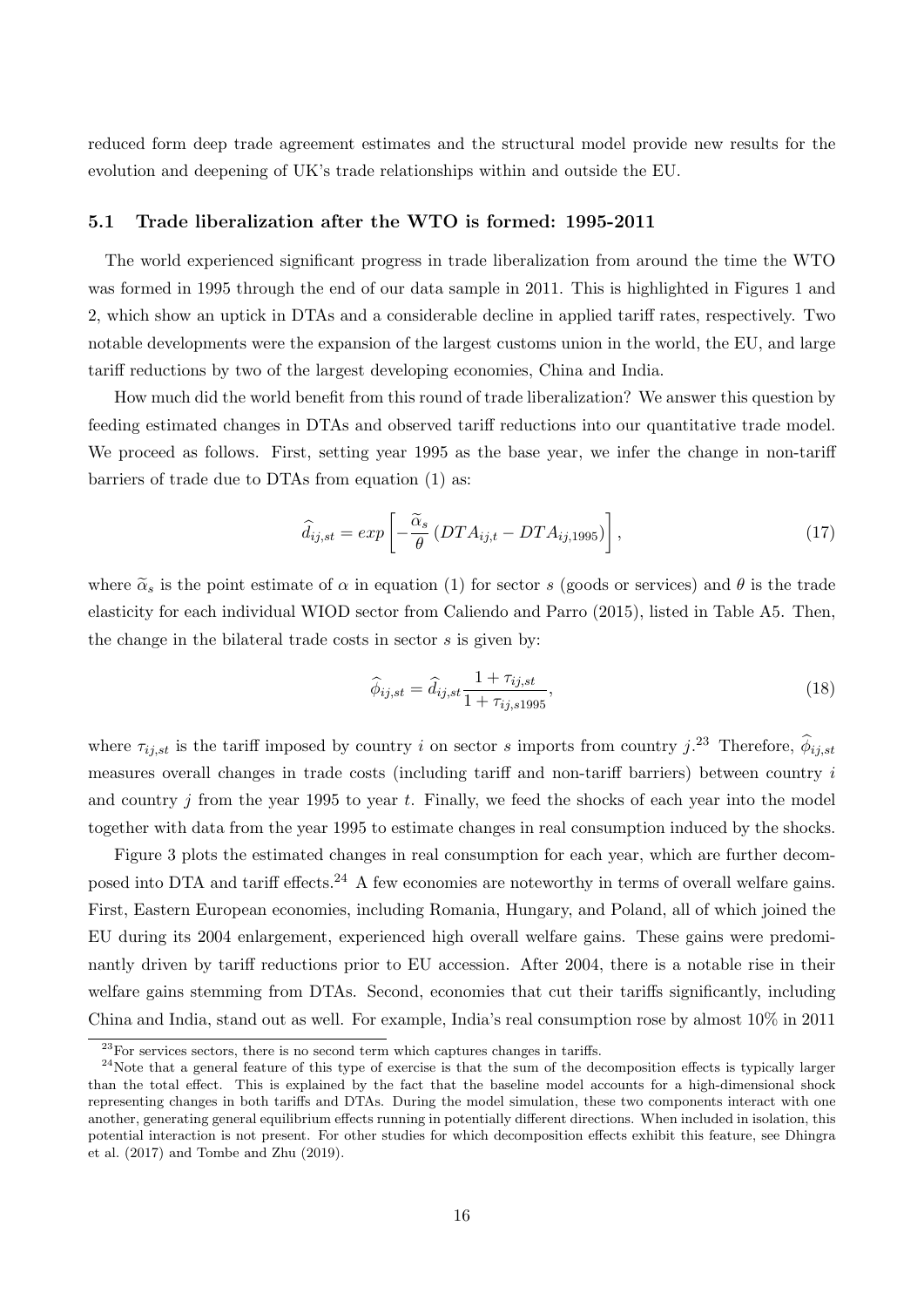compared to 1995 as a result of trade liberalization during this period. Unlike the Eastern European economies, China and India's welfare gains were driven predominantly by tariff reductions. All other economies in our sample experienced relatively small welfare gains over the period.[25](#page-16-1)

<span id="page-16-0"></span>

Figure 3: Evolution of overall welfare gains from trade liberalization, 1996-2011

Notes: This figure shows the estimated change in real consumption for each economy and each year by feeding the observed changes in tariffs and estimated non-tariff barriers as compared to year 1995 into the quantitative model.

Next, we use equation [\(16\)](#page-14-2) to compute the consumption equivalent of welfare gains from trade liberalization. Results are reported in Table [3.](#page-18-0) Column 1 presents our results assuming that  $\beta = 0.96$ and that no further trade liberalization occurred after 2011. Following Costinot and Rodríguez-Clare [\(2014\)](#page-25-0), we ensure consistency with the theoretical model by performing simulations after having removed trade imbalances from the data. Note that this correction is made alongside an assumption of zero status quo tariffs (i.e., in 1995). In terms of the DTA variable, we assume that the "rest of the word" belongs to an agreement equal to the average depth with all other economies in our sample. In line with the picture painted by Figure [3,](#page-16-0) we find that China, India, and the Eastern European bloc

<span id="page-16-1"></span><sup>&</sup>lt;sup>25</sup>[Appendix 2](#page-28-3) presents all economies used in the quantitative analysis. Individual results for all economies not named in Figure [3](#page-16-0) are averaged for readability and are available upon request.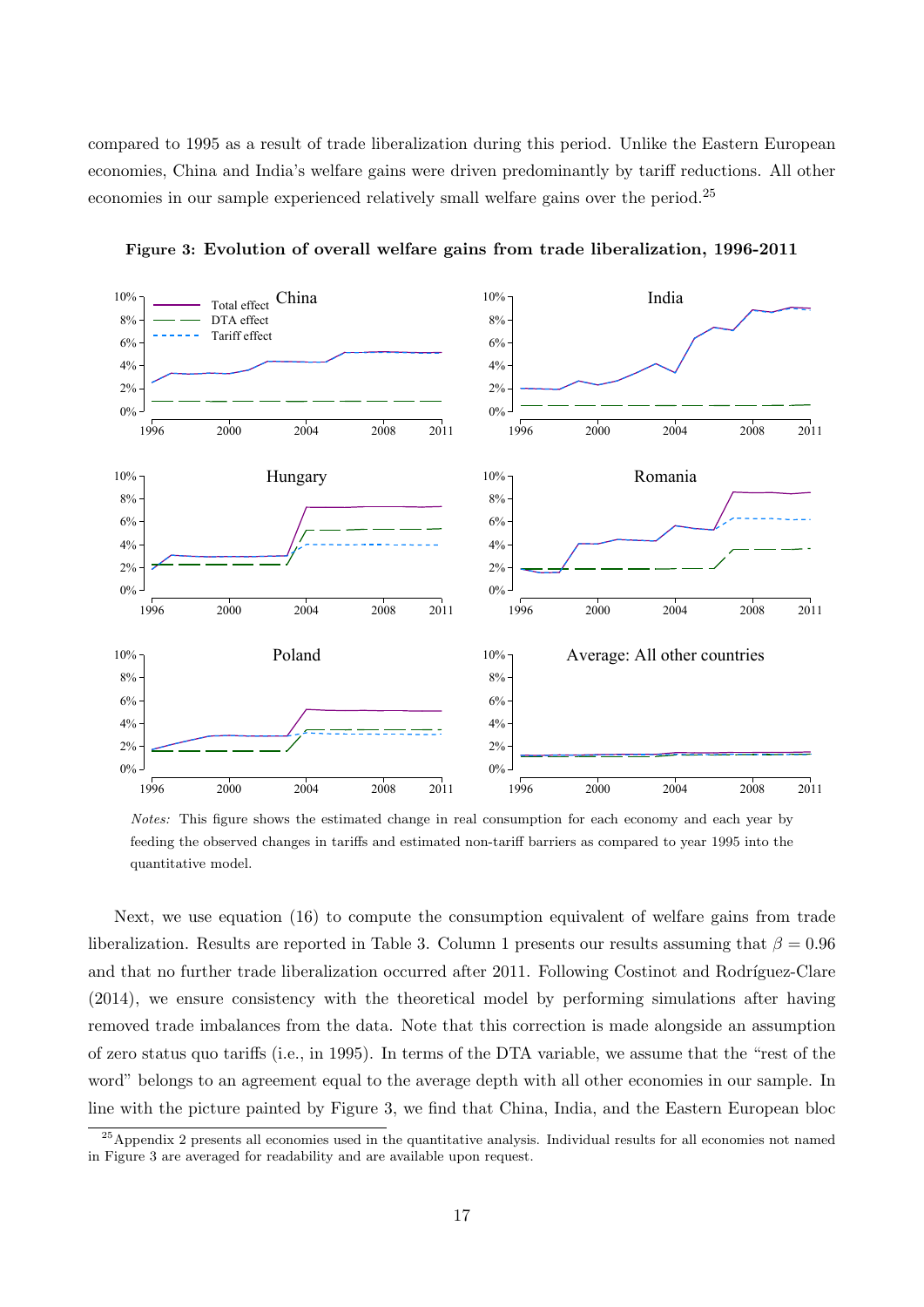benefited the most, enjoying a welfare gain ranging from roughly 4% to 7%. Other regions experienced modest welfare gains.

To understand the source of the welfare gain, Columns 2-5 conduct two additional exercises. First, in columns 2 and 3, we isolate the effects of DTA provisions from tariff shocks, and present the share attributable to each (i.e. columns 2 and 3 sum to 100%). Overall, we observe that gains from both types of trade liberalization are comparable. China and India are the main exceptions, as their gains from tariff liberalization are much bigger than those from deep clauses in trade agreements. This is not surprising: as we can see from Figure [2,](#page-6-0) these two economies undertook the largest import tariff cuts in our sample. Moreover, our results support the findings of [Goldberg et al.](#page-25-12) [\(2010\)](#page-25-12) and [Yu](#page-27-3) [\(2015\)](#page-27-3), who also show that reductions in China's and India's import tariffs contributed to aggregate gains.

Subsequently, columns 4 and 5 decompose total welfare gains into gains from goods versus services sectors, respectively (where now columns 4 and 5 sum to 100%). This exercise reveals that, in most cases, welfare gains from goods liberalization outweigh those from services liberalization. This is particularly evident for Eastern European economies (Hungary, Poland, and Romania) and emerging economies such as China and India and others like Mexico and Indonesia. On the other hand, the gains from goods versus services sectors are comparable for industrialized economies such as the US and early EU members.[26](#page-17-0)

These results track well with intuition: industrialized economies exhibited low tariffs during the full sample period, and thus their gains from reductions in barriers to trade in goods are likely to be linked mostly to liberalization of non-tariff barriers to trade. On the other hand, developing and emerging market economies drastically cut their tariffs during the sample period and undertook deeper liberalizations, and thus their gains from trade in goods are likely to capture both effects. Moreover, welfare gains from services sectors are non-trivial, which speaks to the importance of deep commitments in services trade. It is also noteworthy that welfare gains from column 5 tend to be smaller than those in column 2. This is rationalized by the fact that results in column 2 account for DTA effects for all sectors over time, whereas those in column 5 isolate DTA effects for services sectors only.

Finally, columns 6 and 7 present the results of two robustness exercises. First, in column 6 we re-estimate our baseline specification from column 1, but instead of assuming zero status quo tariffs when removing trade imbalances in the year 1995, we now impose actual applied tariff rates in this year. The resulting welfare gains remain very close to those in the baseline. In column 7, we use a discount factor  $\beta = 0.99$ , which raises welfare gains slightly.

### 5.2 Brexit and post-Brexit trade deals

The United Kingdom's decision to withdraw from the EU is an unprecedented instance of trade de-integration: it is the first time in modern history that an economy has sought to leave a deeply

<span id="page-17-0"></span> $^{26}$ For ease of discussion, columns 2-3 and 4-5 break down DTA and tariff results, and goods and services results, as shares. Appendix Table [A6](#page-32-0) presents full results in terms of values.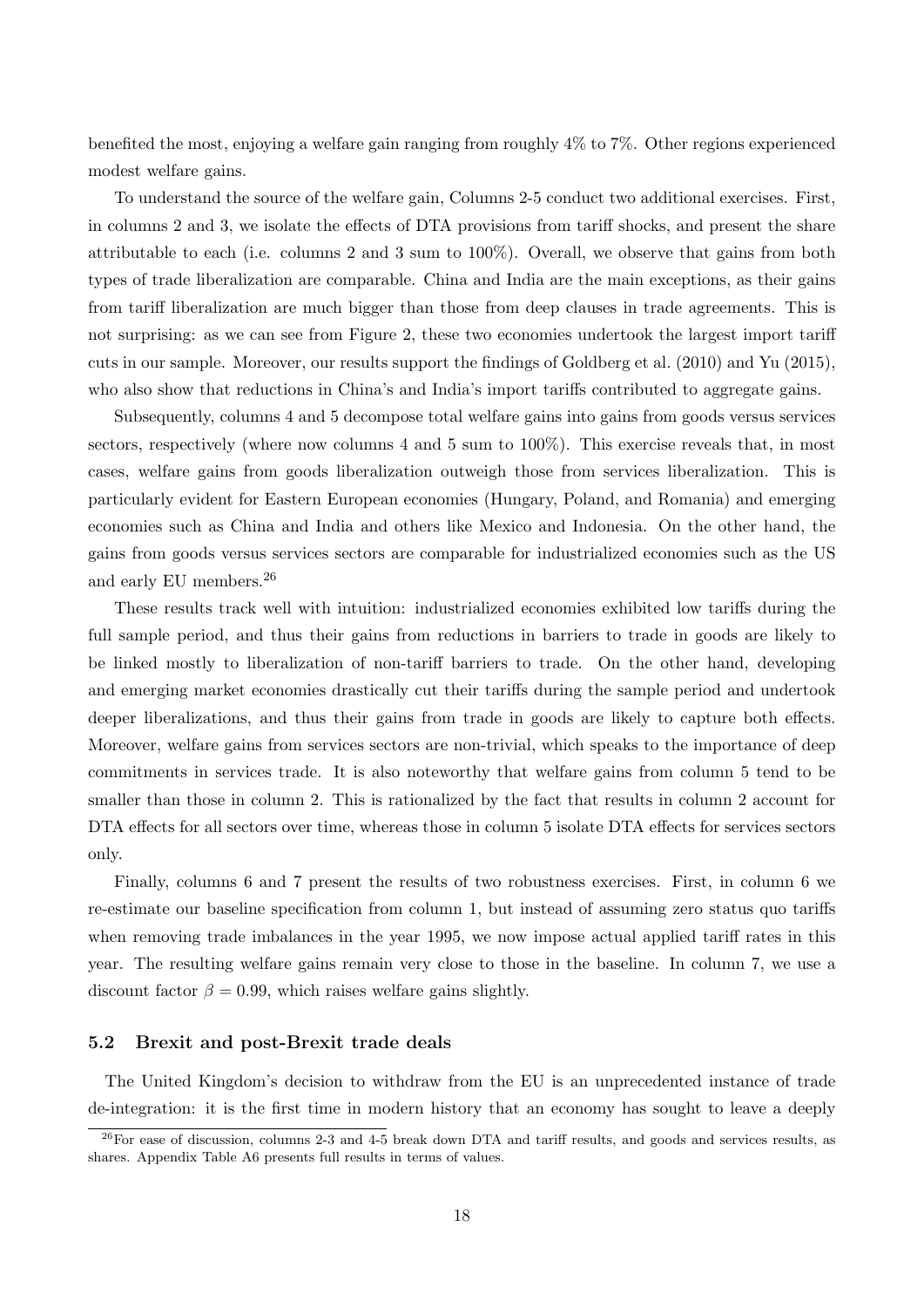<span id="page-18-0"></span>

|              | (1)             | (2)        | (3)                | (4)       | (5)                      | (6)         | (7)            |
|--------------|-----------------|------------|--------------------|-----------|--------------------------|-------------|----------------|
|              | <b>Baseline</b> |            | DTA & tariff split |           | Goods $&$ services split |             | Robustness     |
|              | DTAs and        | <b>DTA</b> | Tariff             | Goods     | Services                 | Actual      | Discount rate  |
|              | tariffs         | share      | $_{\rm share}$     | share     | share                    | '95 $\tanh$ | $\beta = 0.99$ |
| <b>AUS</b>   | $1.97\%$        | 45.08%     | $54.92\%$          | $59.06\%$ | $40.94\%$                | 1.96%       | $2.11\%$       |
| <b>AUT</b>   | 0.98%           | $53.44\%$  | $46.56\%$          | $56.59\%$ | 43.41%                   | $0.96\%$    | 1.07%          |
| <b>BEL</b>   | $1.41\%$        | $55.13\%$  | 44.87%             | 54.17%    | $45.83\%$                | $1.35\%$    | $1.53\%$       |
| BRA          | 0.47%           | $51.02\%$  | 48.98%             | $50.51\%$ | 49.49%                   | 0.49%       | 0.49%          |
| CAN          | $1.54\%$        | 42.78%     | $57.22\%$          | 57.71%    | 42.29%                   | 1.54%       | $1.61\%$       |
| CHN          | $4.46\%$        | $16.21\%$  | $83.79\%$          | 84.10%    | 15.90%                   | $4.80\%$    | 4.97%          |
| DEU          | $1.08\%$        | $53.74\%$  | 46.26%             | $53.31\%$ | 46.69%                   | 1.03%       | $1.14\%$       |
| ${\rm DNK}$  | $1.35\%$        | $50.82\%$  | $49.18\%$          | 56.42%    | 43.58%                   | $1.34\%$    | 1.47%          |
| <b>ESP</b>   | 0.72%           | $55.49\%$  | $44.51\%$          | $52.31\%$ | 47.69%                   | $0.70\%$    | $0.76\%$       |
| <b>FIN</b>   | 1.10%           | $51.91\%$  | 48.09%             | 56.04%    | 43.96%                   | 1.08%       | 1.17%          |
| ${\rm FRA}$  | 0.81%           | $52.80\%$  | 47.20%             | $53.62\%$ | 46.38%                   | 0.79%       | 0.86%          |
| GBR          | $1.24\%$        | $52.00\%$  | $48.00\%$          | $53.47\%$ | $46.53\%$                | $1.20\%$    | $1.30\%$       |
| GRC          | $0.65\%$        | $48.46\%$  | $51.54\%$          | 62.37%    | 37.63%                   | $0.66\%$    | 0.71%          |
| <b>HUN</b>   | $5.82\%$        | $55.20\%$  | 44.80%             | $70.13\%$ | $29.87\%$                | $5.90\%$    | $6.91\%$       |
| <b>IDN</b>   | $2.09\%$        | $43.61\%$  | $56.39\%$          | $65.68\%$ | $34.32\%$                | $2.16\%$    | $2.40\%$       |
| <b>IND</b>   | 6.61%           | $7.51\%$   | 92.49%             | $93.01\%$ | $6.99\%$                 | $6.82\%$    | $8.33\%$       |
| IRL          | 1.86%           | 52.18%     | 47.82%             | $52.34\%$ | 47.66%                   | 1.83%       | 1.95%          |
| <b>ITA</b>   | $0.96\%$        | $54.96\%$  | $45.04\%$          | $51.37\%$ | 48.63%                   | $0.93\%$    | $1.00\%$       |
| <b>JPN</b>   | $0.85\%$        | 51.17%     | 48.83%             | 49.57%    | $50.43\%$                | $0.80\%$    | 0.84%          |
| <b>KOR</b>   | $2.29\%$        | 44.37%     | 55.63%             | 58.32%    | 41.68%                   | $2.34\%$    | $2.36\%$       |
| MEX          | $1.09\%$        | $38.33\%$  | $61.67\%$          | $66.56\%$ | 33.44%                   | $1.14\%$    | 1.28%          |
| $\mbox{NLD}$ | $1.67\%$        | 54.69%     | 45.31%             | 51.81%    | 48.19%                   | 1.59%       | 1.76%          |
| POL          | 4.23%           | $50.13\%$  | 49.87%             | 71.54%    | 28.46%                   | $4.23\%$    | 4.86%          |
| PRT          | $0.70\%$        | 60.63%     | $39.37\%$          | $50.50\%$ | $49.50\%$                | $0.68\%$    | 0.74%          |
| <b>ROU</b>   | $6.53\%$        | 36.22%     | 63.78%             | 77.31%    | 22.69%                   | $6.64\%$    | 7.98%          |
| $\rm RUS$    | 2.40%           | 49.79%     | 50.21\%            | $51.67\%$ | 48.33%                   | $2.30\%$    | 2.58%          |
| <b>SWE</b>   | $1.06\%$        | $51.79\%$  | $48.21\%$          | $54.53\%$ | 45.47%                   | $1.03\%$    | 1.13%          |
| TUR          | 1.51%           | $56.68\%$  | $43.32\%$          | $59.06\%$ | 40.94%                   | 1.52%       | 1.55%          |
| <b>TWN</b>   | $3.03\%$        | $46.25\%$  | $53.75\%$          | $54.29\%$ | 45.71%                   | 3.14%       | 3.23%          |
| <b>USA</b>   | $0.84\%$        | 51.57%     | $48.43\%$          | 49.20%    | $50.80\%$                | $0.80\%$    | $0.86\%$       |
| Row          | 2.38%           | 38.97%     | $61.03\%$          | 73.35%    | $26.65\%$                | $2.56\%$    | 2.75%          |
| average      | 2.05%           | 44.04%     | 55.96%             | 64.24%    | 35.76%                   | 2.07%       | 2.31%          |

Table 3: Welfare Effect of Trade Liberalization: 1995-2011

Notes: This table presents the welfare effect of trade liberalization during 1995-2011 in terms of equivalent variation for each economy and the RoW region. Column 1 is the baseline result from simulations which feed the estimated DTAs and observed changes in tariffs of each economy during 1995-2011 to the model, assuming the discount factor  $\beta = 0.96$ . Here, we follow Costinot and Rodríguez-Clare [\(2014\)](#page-25-0) by removing trade imbalances from the data and assuming zero status quo tariffs (i.e., in 1995). Columns 2 and 3 feed the DTA and tariffs shocks in isolation, respectively, and present results in terms of shares. Similarly, columns 4 and 5 decompose the effects of DTA provisions and tariff reductions into gains from goods versus services sectors, respectively, and present results in terms of shares. Column 6 uses data which removes trade imbalances, but assumes the underlying status-quo tariffs are actual tariffs. Column 7 uses a discount factor  $\beta = 0.99$ . The last row of the table computes the simple average of welfare gains across economies.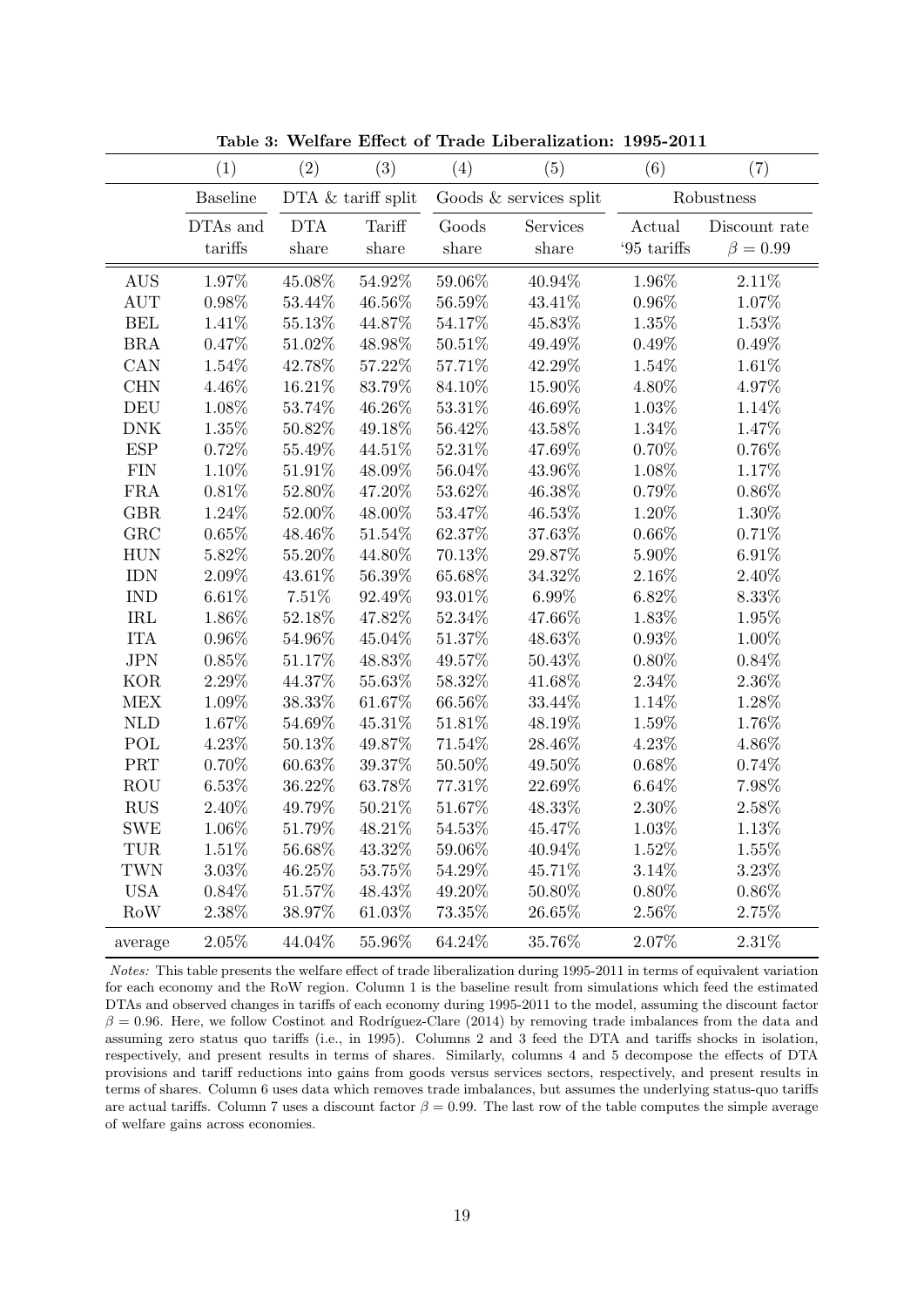integrated trading bloc. As such, Brexit represents a potentially significant re-shaping of the UK's future trading relationships with both the EU itself and the rest of the world. In addition, leaving the EU affords the UK the opportunity to independently negotiate trade agreements with non-EU countries, which it was unable to do while within the EU. Although it remains unclear which countries these might be, the US and the UK's Commonwealth trading partners are frequently cited as potential candidates. The depth of any possible new trade agreements with non-EU countries remains uncertain.

The importance of this policy question and the uncertainty surrounding any outcome has sparked several investigations into the potential consequences of Brexit, including [Dhingra et al.](#page-25-5) [\(2017\)](#page-25-5), [Born](#page-24-14) [et al.](#page-24-14) [\(2019\)](#page-24-14), [Steinberg](#page-26-2) [\(2019\)](#page-26-2), and [Mayer et al.](#page-26-3) [\(2019\)](#page-26-3), among others. In this subsection, we pick up on this debate, and focus on the welfare effect of Brexit and post-Brexit trade agreements. Importantly, our analysis differs from those mentioned above in two main ways. First, instead of proxying any new deal with a binary trade agreement variable, we use information from our reduced-form estimates in equation [\(1\)](#page-7-1), which account for the depth of agreements based on non-tariff provisions. Second, we incorporate the actual information about potential tariff shocks based on pre-existing bilateral tariff rates between trade partners.

Overall, we consider four potential Brexit outcomes, summarized in Table  $4.27$  $4.27$  While the UK's future tariffs with the EU have been specified in the new EU-UK Trade and Cooperation Agreement (TCA), its implications for non-tariff barriers, particularly in the services sectors, are not fully specified. We therefore consider different degrees of depth in the UK's trading relationship within and outside the EU.

<span id="page-19-0"></span>

|                | $\mathbf{u}$ . Divisio boomando                                                 |                                 |
|----------------|---------------------------------------------------------------------------------|---------------------------------|
| Scenario       | (a) UK: Soft Brexit with the EU                                                 | (b) UK: Hard Brexit with the EU |
| $\mathbf{1}$   | NAFTA-depth deal with EU                                                        | No deal with the EU; MFN rules  |
| $\overline{2}$ | Scenario (1a) plus NAFTA-depth<br>trade deal with the United States             |                                 |
| 3              | Scenario (2a) plus $NAFTA\text{-}depth$<br>trade deal with Canada and Australia |                                 |

Table 4: Brexit scenarios

Notes: This table describes the four different Brexit scenarios considered in our counterfactual exercises. In all scenarios, we assume that current FTAs with non-EU members remain in place.

The first three scenarios relate to a "Soft Brexit" case, in which the UK and EU are assumed to negotiate a trade deal of equivalent depth and tariff rates as the North American Free Trade Agreement (NAFTA). NAFTA is a relatively deep agreement, encompassing 0% preferential tariff rates on nearly all goods and a range of non-tariff provisions. The main difference between this Soft Brexit outcome and the UK's EU membership is thus a shift in non-tariff barriers.<sup>[28](#page-19-2)</sup> For example, according to the

<span id="page-19-1"></span> $27$ In all scenarios, we assume that the UK rolls over its pre-existing trade deals with non-EU members. These are less important here, as most agreements are relatively shallow in nature.

<span id="page-19-2"></span><sup>&</sup>lt;sup>28</sup>There are some differences in tariff rates on individual products, but the main differences come in terms of non-tariff barriers to trade.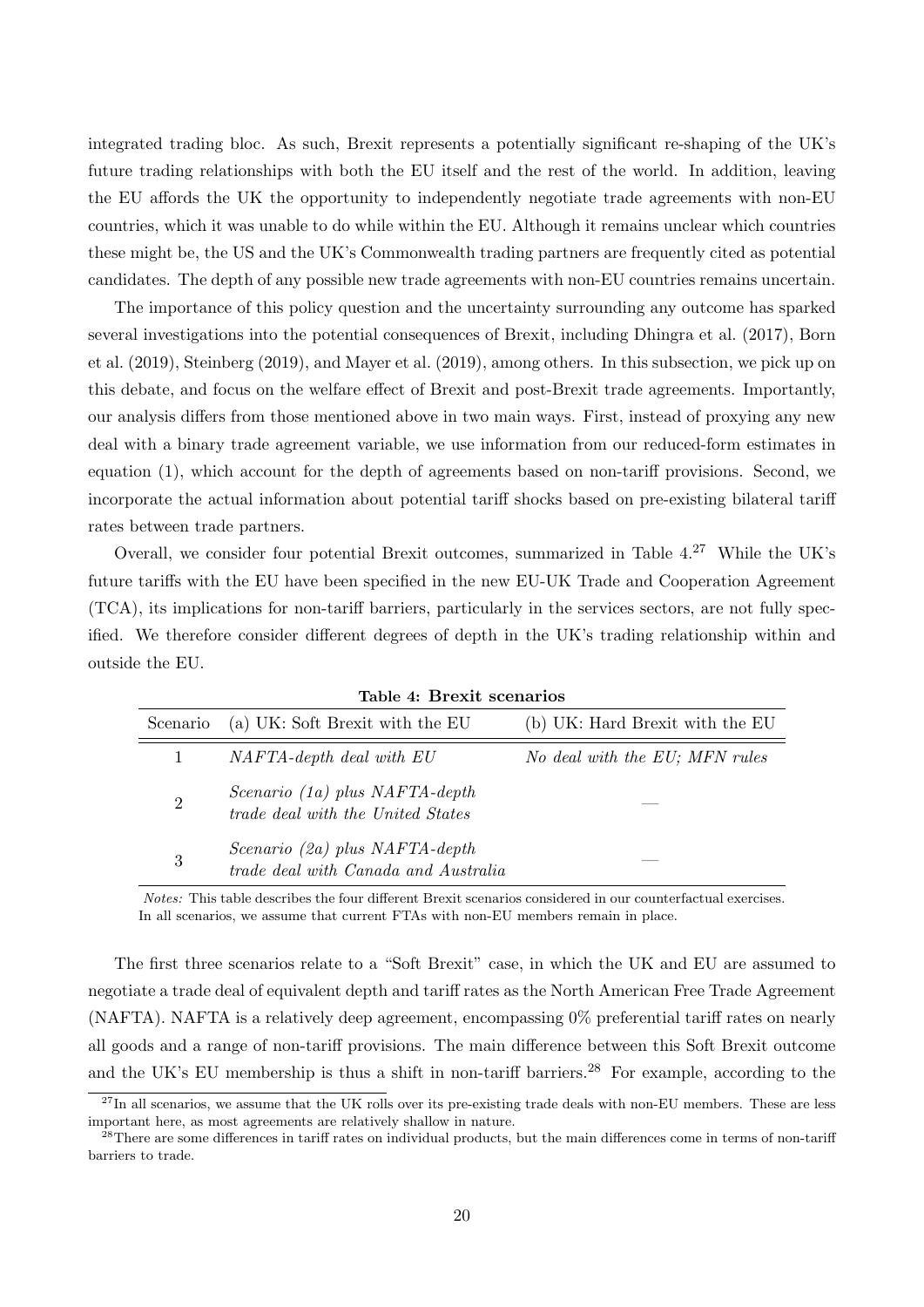DTA database, the EU agreement contains provisions on areas like competition policy, anti-corruption, and visa and asylum, while NAFTA does not. The remaining two Soft Brexit scenarios layer additional NAFTA-depth agreements (including NAFTA tariff rates) on top of the assumed UK-EU relationship. First, we allow for such an agreement between the UK and US, the UK's next largest trading partner. Second, we consider additional agreements between the UK and its largest Commonwealth trading partners, Canada and Australia.

The final scenario relates to a benchmark "Hard Brexit", whereby the UK trades on MFN terms with the entire EU bloc: bilateral tariffs revert to MFN rates, and trade agreement depth drops to zero. This is a useful benchmark with which to compare our estimates because previous work has typically reported a Hard Brexit scenario, as the chance of a no deal remained on the table until the UK actually left the EU in 2021. In all cases, we choose the final year of our data as the base year of Brexit and feed the data from this year into the model alongside the shocks from the four different Brexit scenarios.

Table [5](#page-21-0) presents the welfare effects in terms of changes in real consumption from different Brexit and post-Brexit trade deals.<sup>[29](#page-20-0)</sup> Columns 1-3 present results relating to the various Soft Brexit outcomes, and columns 4-6 present results relating to the various Hard Brexit outcomes. We discuss these outcomes in turn.

UK: Soft Brexit with the EU. Column 1 of Table [5](#page-21-0) presents results from our most basic Soft Brexit scenario, whereby we assume that the UK reaches a NAFTA-depth agreement with the EU and implements NAFTA tariff rates. In this case, we infer the associated change in DTA provisions using the estimated  $\hat{\alpha}_s$  point estimate from equation [\(1\)](#page-7-1) and the difference between the depth of NAFTA and the  $EU^{30}$  $EU^{30}$  $EU^{30}$  Under this scenario, we find that UK welfare would drop by 1.02%. Ireland experiences the next biggest welfare reduction, 0.59%. Other EU members are also left worse off, but the hit to their welfare is about one order of magnitude smaller. Economies outside the EU gain slightly from Brexit due to trade diversion effects. Column 2 presents results when layering a NAFTA-depth UK-US trade deal and NAFTA-level UK-US tariff rates on top of Soft Brexit with the EU. This reduces the UK's welfare loss by about a third. The US' welfare is only slightly raised, and the welfare of most of the other regions remains almost unchanged. Finally, column 3 allows for NAFTA-like DTAs between the UK and the US, Canada, and Australia.

The main takeaways from the Soft Brexit counterfactuals are twofold. Even with this relatively deep post-Brexit trade agreement with the EU, UK welfare declines as a result of leaving the EU. Furthermore, additional DTAs with non-EU members do little to mitigate this loss. In the best-case scenario (column 3), the UK still experiences a welfare loss of 0.67% (over two-thirds of the loss without the extra deals).

UK: Hard Brexit with the EU. Column 4 of Table [5](#page-21-0) presents results from our baseline Hard Brexit scenario, whereby we assume that no trade deal is reached between the UK and the EU. In

<span id="page-20-0"></span> $^{29}$ We assume that the Brexit shock is permanent. Therefore, computing the consumption equivalent would deliver the same result.

<span id="page-20-1"></span> $30$ In the year 2011, the EU's depth index is 1, while that of NAFTA is 0.5.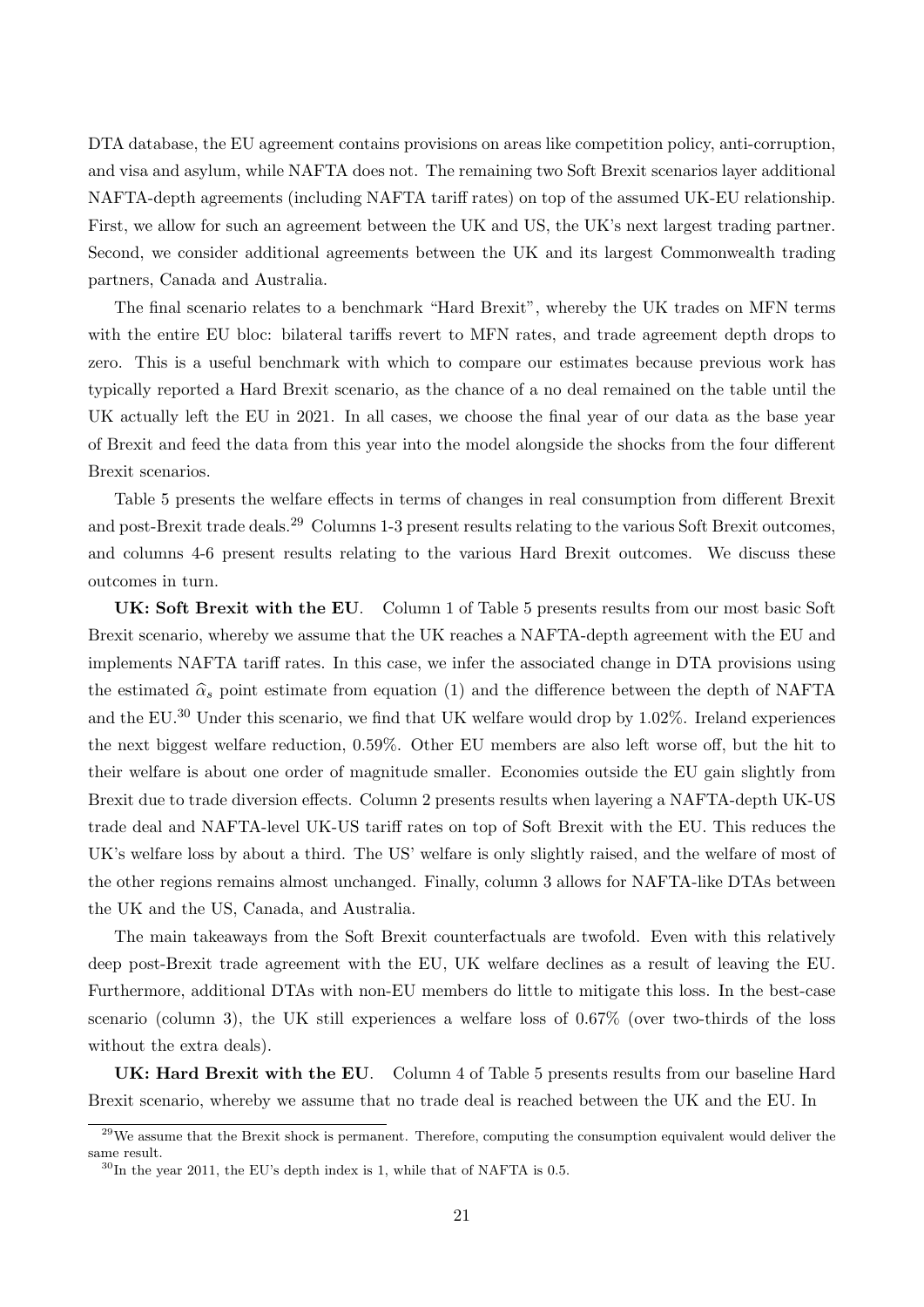<span id="page-21-0"></span>

|            | ranie o:  |                             | wenare enects or drexit |             |
|------------|-----------|-----------------------------|-------------------------|-------------|
|            | (1)       | (2)                         | $\overline{(3)}$        | (4)         |
|            |           | UK: Soft Brexit with the EU |                         | Hard Brexit |
|            |           | $+$ NAFTA-depth             |                         |             |
|            |           |                             | DTA with:               |             |
|            |           |                             | US, CAN,                |             |
|            |           | <b>US</b>                   | <b>AUS</b>              |             |
| <b>AUS</b> | 0.02%     | 0.02%                       | 0.02%                   | $0.02\%$    |
| AUT        | $-0.07%$  | $-0.07%$                    | $-0.07%$                | $-0.13%$    |
| <b>BEL</b> | $-0.21%$  | $-0.22%$                    | $-0.22%$                | $-0.40\%$   |
| <b>BRA</b> | $0.00\%$  | $0.00\%$                    | $0.00\%$                | $0.00\%$    |
| CAN        | 0.03%     | 0.03%                       | 0.11%                   | 0.03%       |
| <b>CHN</b> | $0.00\%$  | $0.00\%$                    | $0.00\%$                | 0.01%       |
| DEU        | $-0.15%$  | $-0.16%$                    | $-0.16%$                | $-0.30\%$   |
| <b>DNK</b> | $-0.11%$  | $-0.11%$                    | $-0.11%$                | $-0.23%$    |
| <b>ESP</b> | $-0.08%$  | $-0.08%$                    | $-0.08\%$               | $-0.14%$    |
| <b>FIN</b> | $-0.09%$  | $-0.09%$                    | $-0.09%$                | $-0.15%$    |
| <b>FRA</b> | $-0.09%$  | $-0.09%$                    | $-0.09\%$               | $-0.17%$    |
| $\rm GBR$  | $-1.02\%$ | $-0.70%$                    | $-0.67%$                | $-2.24%$    |
| GRC        | $-0.04%$  | $-0.04%$                    | $-0.04%$                | $-0.08%$    |
| <b>HUN</b> | $-0.12%$  | $-0.13%$                    | $-0.13%$                | $-0.25%$    |
| <b>IDN</b> | $0.00\%$  | $0.00\%$                    | $0.00\%$                | $0.00\%$    |
| <b>IND</b> | $0.00\%$  | $0.00\%$                    | $0.00\%$                | $0.00\%$    |
| IRL        | $-0.59%$  | $-0.60\%$                   | $-0.61%$                | $-1.21%$    |
| <b>ITA</b> | $-0.06%$  | $-0.06%$                    | $-0.06%$                | $-0.11%$    |
| <b>JPN</b> | $0.00\%$  | $0.00\%$                    | $0.00\%$                | $0.00\%$    |
| <b>KOR</b> | $0.00\%$  | $0.00\%$                    | $0.00\%$                | $0.01\%$    |
| <b>MEX</b> | $0.00\%$  | $0.00\%$                    | $0.00\%$                | $0.00\%$    |
| <b>NLD</b> | $-0.17%$  | $-0.18%$                    | $-0.18%$                | $-0.35%$    |
| POL        | $-0.09%$  | $-0.09%$                    | $-0.09%$                | $-0.18%$    |
| PRT        | $-0.07%$  | $-0.07%$                    | $-0.07%$                | $-0.14%$    |
| <b>ROU</b> | $-0.08%$  | $-0.08\%$                   | $-0.08%$                | $-0.14%$    |
| <b>RUS</b> | $0.00\%$  | $0.00\%$                    | $0.00\%$                | $0.00\%$    |
| SWE        | $-0.13%$  | $-0.13%$                    | $-0.13%$                | $-0.23%$    |
| TUR        | $0.00\%$  | $0.00\%$                    | $0.00\%$                | 0.02%       |
| <b>TWN</b> | $0.00\%$  | $0.00\%$                    | $0.00\%$                | 0.01%       |
| <b>USA</b> | 0.01%     | 0.04%                       | 0.04%                   | 0.02%       |
| RoW        | $0.00\%$  | $0.00\%$                    | $0.00\%$                | 0.01%       |

Table 5: Welfare effects of Brexit

Notes: This table shows the impact of the following scenarios on the welfare (in terms of real consumption) of each economy: (1) Soft Brexit. The UK and the EU reach a NAFTA-depth trade deal (including NAFTA tariff rates). (2) In addition, a NAFTA-depth and NAFTA-tariff rate deal is reached with the United States. (3) In addition, a NAFTA-depth and NAFTA-tariff rate deal is reached with Canada and Australia. (4) Hard Brexit. There is no deal between the UK and the EU: depth is zero, and each apply MFN tariffs. (5) In addition, a NAFTA-depth and NAFTA-tariff rate deal is reached with the United States. (6) In addition, a NAFTA-depth and NAFTA-tariff rate deal is reached with Canada and Australia with NAFTA tariff rates.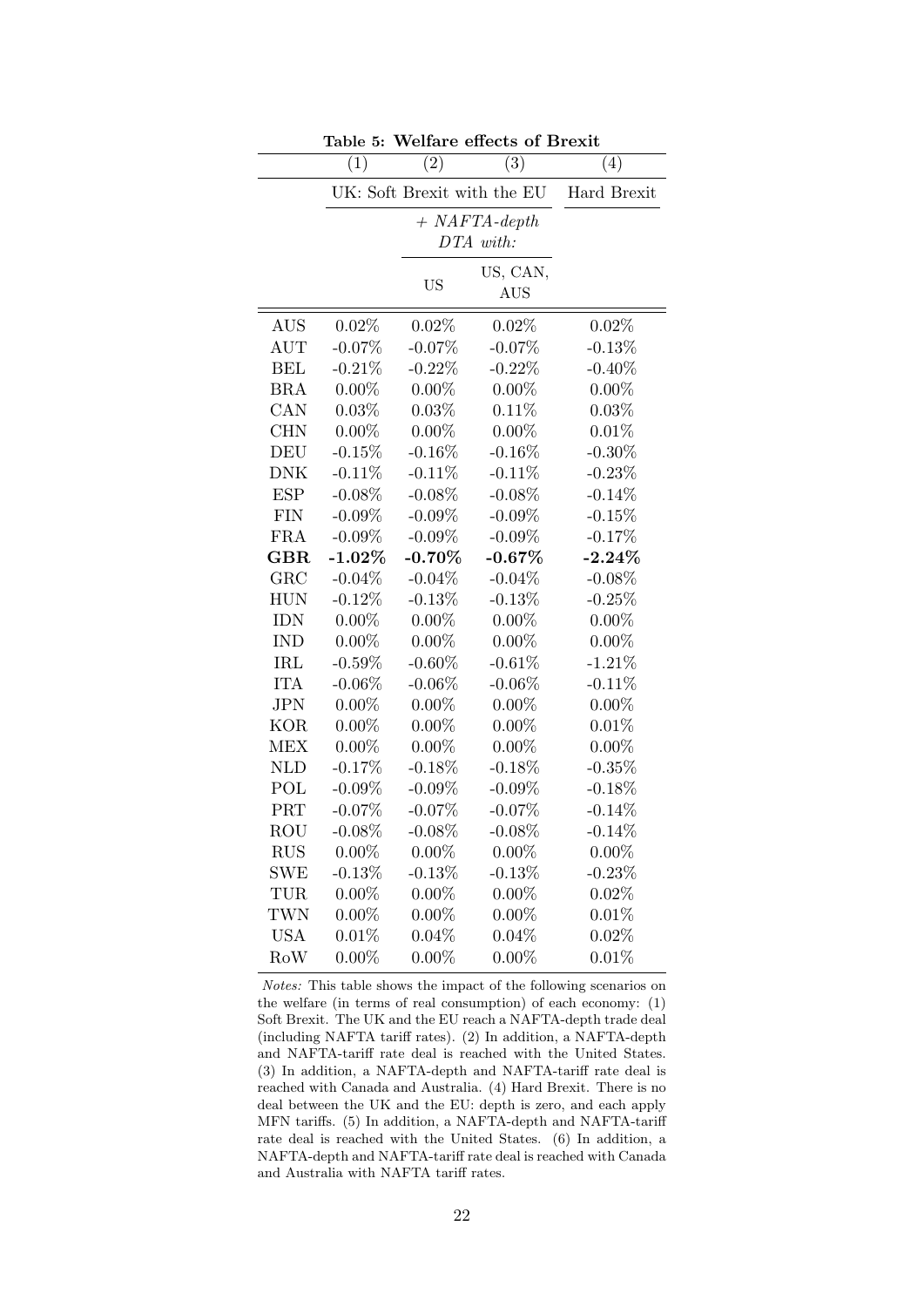such a world, the depth between the UK and all EU trade partners would drop to zero, and MFN tariffs would be implemented. Compared to our baseline Soft Brexit scenario (column 1), the hit to welfare more than doubles reaching a total loss of 2.24%. This shows that substantial losses to the UK economy which could have emerged under a Hard Brexit outcome have been avoided through the new EU-UK TCA, but the losses nonetheless remain substantive under Soft Brexit. For example, even the losses under Soft Brexit are an order of magnitude higher than those estimated for the US economy from the Trump tariff war (0.04% of GDP, [Fajgelbaum et al. 2020\)](#page-25-13).

Clearly, the main takeaway from these exercises is that signing deep trade deals with non-EU members will not make up for the overall loss from leaving the EU. Admittedly, a welfare loss of around 1% (Soft Brexit) to 2% (Hard Brexit) might seem modest, but they are incurred annually and cumulate over time.<sup>[31](#page-22-0)</sup> To put these numbers in perspective, we can compare with column 1 of Table [3,](#page-18-0) which shows that total UK welfare gains from trade liberalization over the 1995-2011 period were just over 1.2%. Therefore, we conclude that Brexit losses are of a similar magnitude as the gains from trade liberalization accumulated over nearly two decades.

## 6 Conclusion

This paper has examined the impact of deep trade agreements (DTAs) on trade and welfare. The reduced-form estimates show that deep trade policy commitments have given an extra boost to trade in goods, which amounted to a 25% increase after the conclusion of the Uruguay Round. A less wellknown finding is that deep trade policy commitments increase trade in services, and the elasticity of services trade flows to DTAs is 30%. These reduced-form estimates provide direct evidence for the role of DTAs in fostering international economic integration. To examine the welfare effect of DTAs, the paper develops a structural model that builds on the reduced-form estimates to determine the aggregate welfare impacts of deep trade policy commitments.

The structural model enables an understanding of the aggregate contribution of DTAs to the welfare gains from trade in the last couple of decades. We find that the tariff reductions and deepening of trade policy commitments since the Uruguay Round increased welfare by over 2% on average. DTAs contributed over 40% to the gains from trade, and even more so in advanced economies and 2004 EUaccession members.

A key advantage of structural modeling is the ability to conduct counterfactual scenario analysis. Applying the reduced-form estimates and the structural model to Brexit, we find that the UK economy experiences a welfare loss ranging from roughly -1% to over -2%. While signing deep agreements with the EU and key trading partners like the United States, Canada, and Australia reduces the magnitude of the welfare losses, it is not enough to overcome the loss of deep trade policy commitments that EU membership provides. Welfare losses in this soft Brexit scenario continue to be negative. The annual welfare losses under our baseline Soft Brexit scenario amount to over 80% of the UK's annual gains

<span id="page-22-0"></span> $31$ Our Hardr Brexit numbers are similar to those from [Dhingra et al.](#page-25-5) [\(2017\)](#page-25-5) and a wide range of other studies. See [Sampson](#page-26-15) [\(2017\)](#page-26-15) for a survey.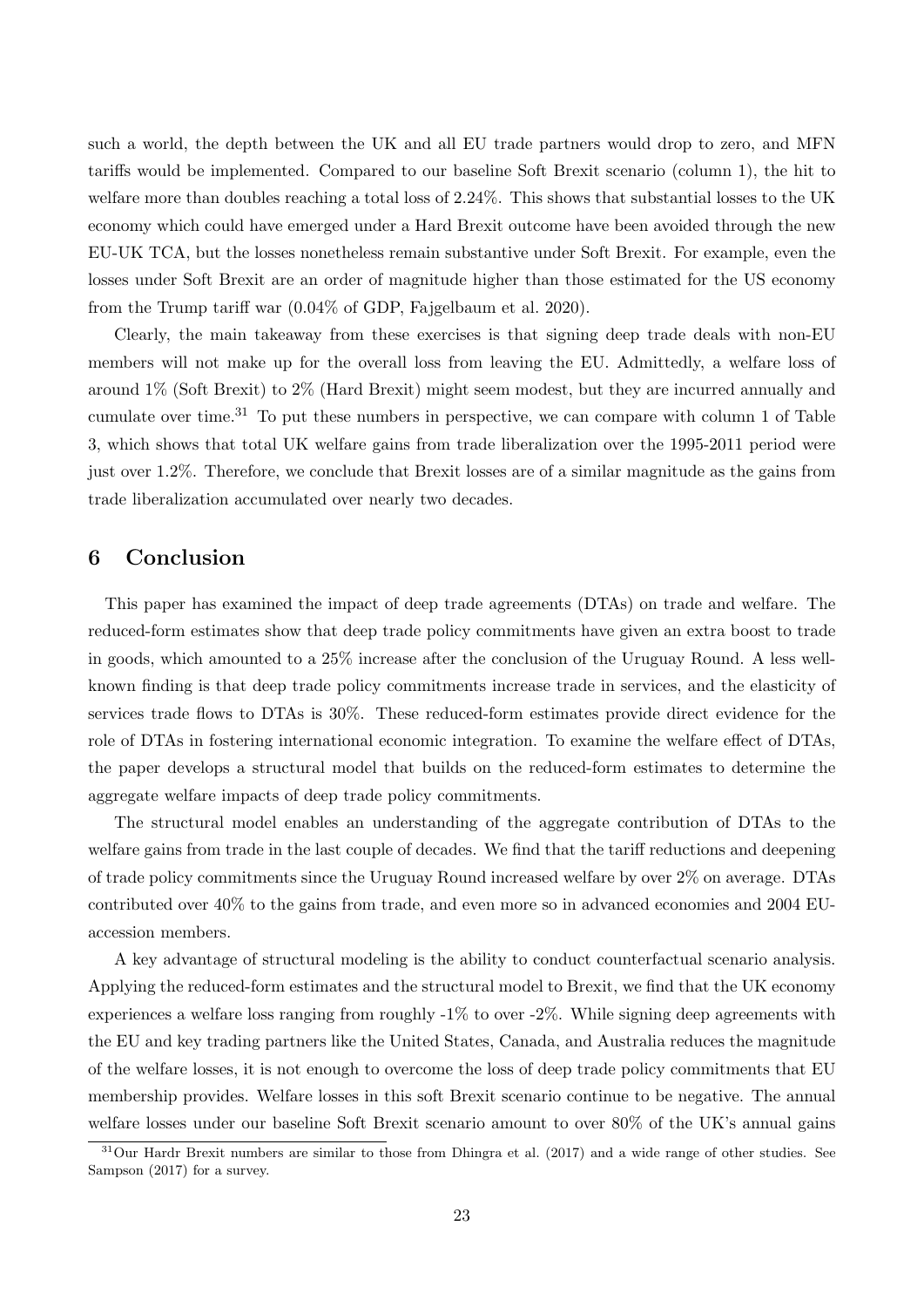from trade liberalization accumulated in the 16 years following the conclusion of the Uruguay Round.

This paper quantifies the trade and welfare gains from deep trade policy commitments. DTAs have contributed substantially to the overall gains from trade and continue to be important for many economies, particularly as tariffs have reached low levels. As trends towards deglobalization continue, precise quantification of the potential aggregate gains from deep trade agreements—as provided by this paper—is essential to enable a thorough assessment of alternative trade policies and their concomitant trade-offs.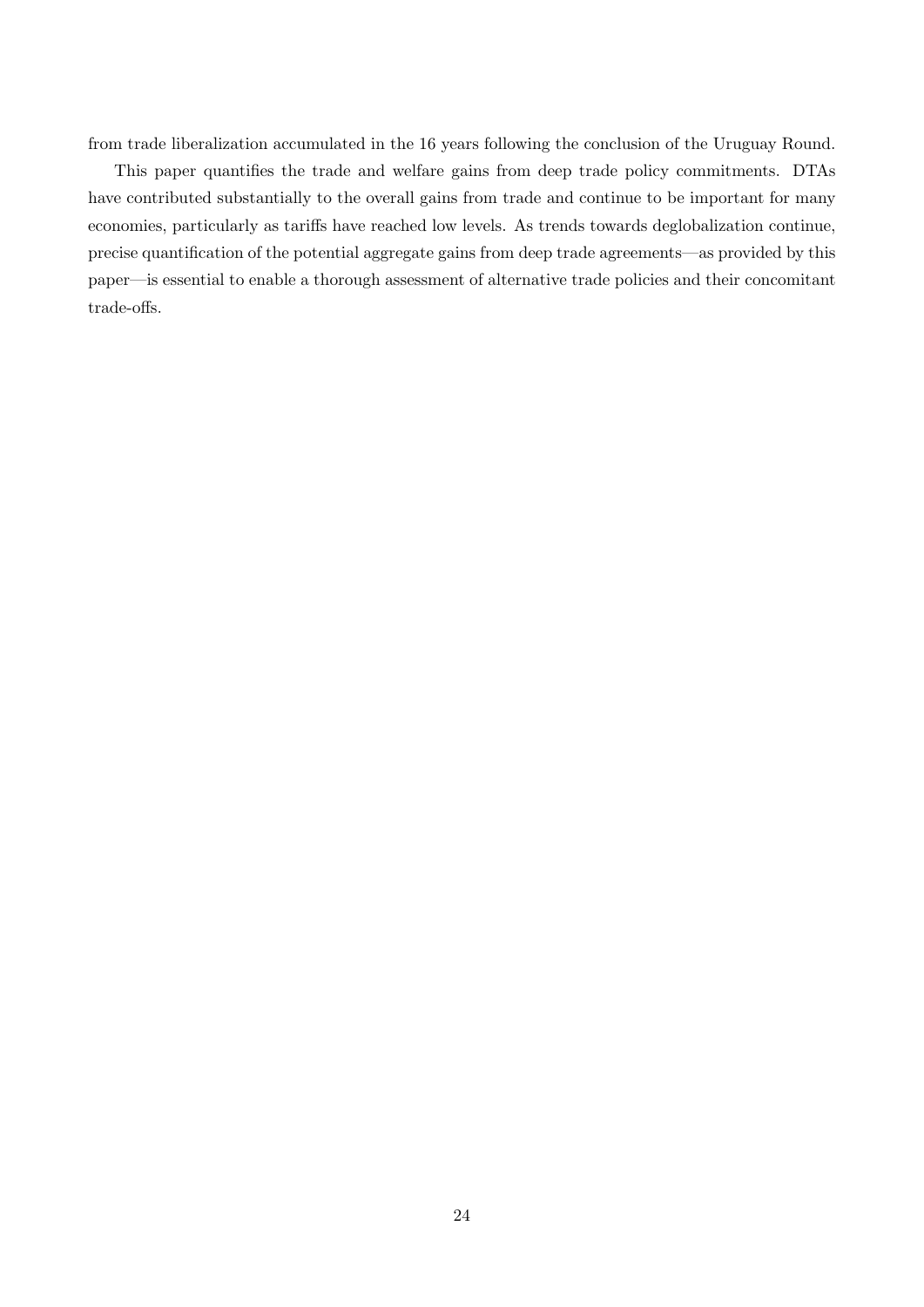## References

- <span id="page-24-9"></span>Anderson, J. E. and E. Van Wincoop (2003). Gravity with gravitas: A solution to the border puzzle. American Economic Review 93 (1), 170–192.
- <span id="page-24-12"></span>Anderson, J. E. and Y. V. Yotov (2016). Terms of trade and global efficiency effects of free trade agreements, 1990–2002. Journal of International Economics 99, 279–298.
- <span id="page-24-0"></span>Anderson, K. and W. Martin (2005). Agricultural trade reform and the Doha Development Agenda. The World Bank.
- <span id="page-24-11"></span>Arkolakis, C., A. Costinot, and A. Rodriguez-Clare (2012, February). New trade models, same old gains? American Economic Review 102 (1), 94–130.
- <span id="page-24-3"></span>Baier, S. L. and J. H. Bergstrand (2007). Do free trade agreements actually increase members' international trade? Journal of International Economics 71 (1), 72–95.
- <span id="page-24-4"></span>Baier, S. L., J. H. Bergstrand, and M. W. Clance (2017). Heterogeneous economic integration agreements' effects, gravity, and welfare. Unpublished manuscript.
- <span id="page-24-5"></span>Baier, S. L., J. H. Bergstrand, and M. Feng (2014). Economic integration agreements and the margins of international trade. Journal of International Economics 93 (2), 339–350.
- <span id="page-24-8"></span>Baldwin, R. (2008). Big-think regionalism: a critical survey.
- <span id="page-24-10"></span>Baldwin, R. and D. Taglioni (2006). Gravity for dummies and dummies for gravity equations. National Bureau of Economic Research Working Paper 12516 .
- <span id="page-24-7"></span>Borchert, I., B. Gootiiz, A. Grover Goswami, and A. Mattoo (2017). Services trade protection and economic isolation. The World Economy  $40(3)$ , 632–652.
- <span id="page-24-14"></span>Born, B., G. J. Müller, M. Schularick, and P. Sedláček (2019). The costs of economic nationalism: evidence from the brexit experiment. The Economic Journal 129(623), 2722–2744.
- <span id="page-24-6"></span>Breinlich, H., A. Soderbery, and G. C. Wright (2018). From selling goods to selling services: Firm responses to trade liberalization. American Economic Journal: Economic Policy  $10(4)$ , 79–108.
- <span id="page-24-13"></span>Caliendo, L., M. Dvorkin, and F. Parro (2019). Trade and labor market dynamics: General equilibrium analysis of the China trade shock. *Econometrica*  $87(3)$ , 741–835.
- <span id="page-24-2"></span>Caliendo, L. and F. Parro (2015). Estimates of the trade and welfare effects of NAFTA. The Review of Economic Studies 82 (1), 1–44.
- <span id="page-24-1"></span>Cline, W. R. (2004). Trade policy and global poverty. Peterson Institute.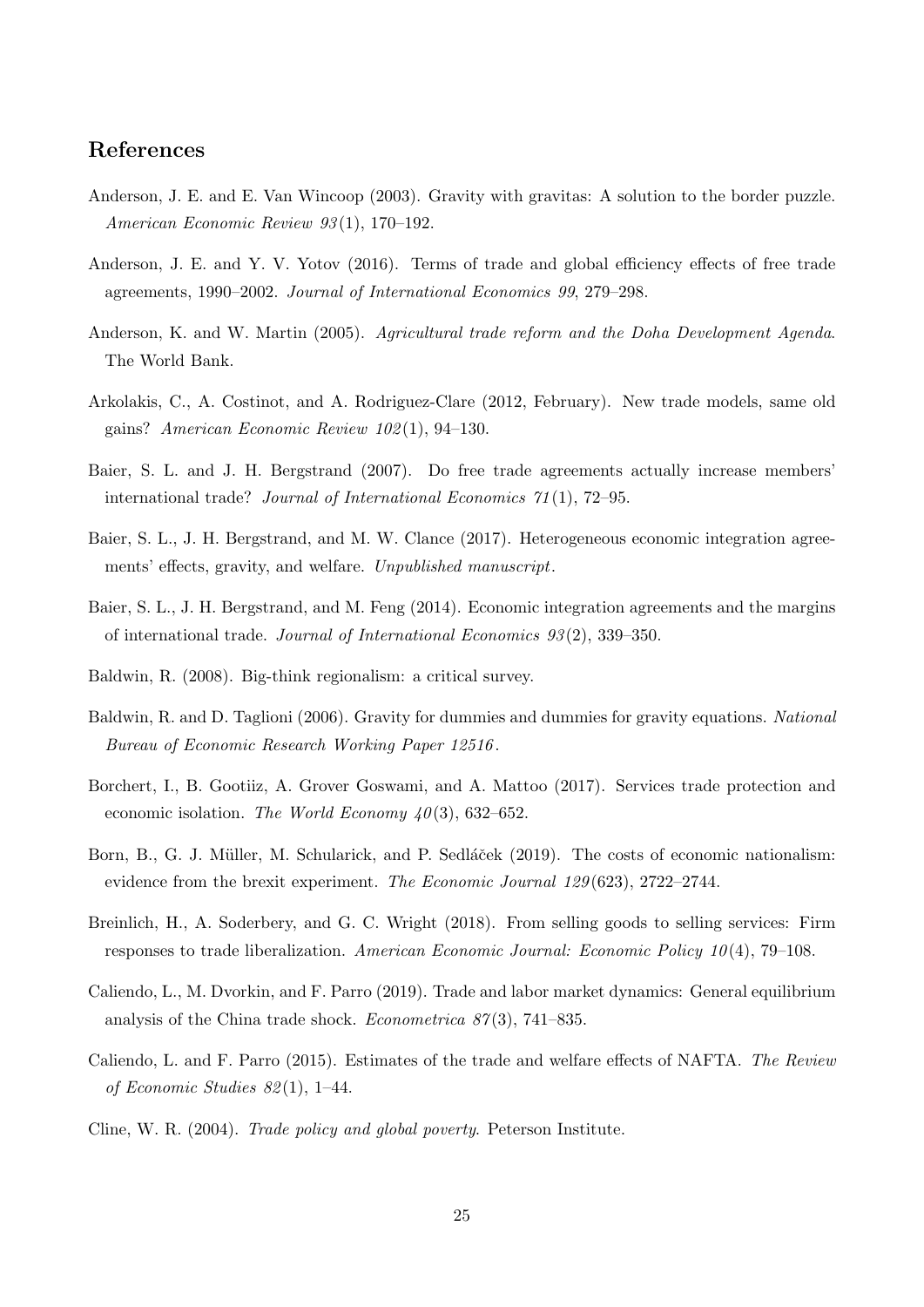- <span id="page-25-2"></span>Comerford, D. and J. V. Rodríguez Mora (2019). The gains from economic integration. Economic Policy 34 (98), 201–266.
- <span id="page-25-1"></span>Conconi, P., M. García-Santana, L. Puccio, and R. Venturini (2018). From final goods to inputs: the protectionist effect of rules of origin. American Economic Review 108 (8), 2335–65.
- <span id="page-25-9"></span>Correia, S., P. Guimarães, and T. Zylkin (2019). Verifying the existence of maximum likelihood estimates for generalized linear models.  $arXiv$  preprint  $arXiv:1903.01633$ .
- <span id="page-25-4"></span>Costa, R., S. Dhingra, and S. Machin (2019). Trade and worker deskilling. Technical report, National Bureau of Economic Research.
- <span id="page-25-0"></span>Costinot, A. and A. Rodríguez-Clare  $(2014)$ . Trade Theory with Numbers: Quantifying the Consequences of Globalization, Volume 4 of Handbook of International Economics, Chapter 0, pp. 197–261. Elsevier.
- <span id="page-25-6"></span>Damuri, Y. R. (2012). 21st century regionalism and production sharing practice.
- <span id="page-25-10"></span>Dekle, R., J. Eaton, and S. Kortum (2008). Global rebalancing with gravity: Measuring the burden of adjustment. *IMF Staff Papers*  $55(3)$ , 511–540.
- <span id="page-25-5"></span>Dhingra, S., H. Huang, G. Ottaviano, J. Paulo Pessoa, T. Sampson, and J. Van Reenen (2017). The costs and benefits of leaving the eu: trade effects. Economic Policy 32 (92), 651–705.
- <span id="page-25-11"></span>Dix-Carneiro, R., J. P. Pessoa, R. M. Reyes-Heroles, and S. Traiberman (2021). Globalization, trade imbalances and labor market adjustment. Technical report, National Bureau of Economic Research.
- <span id="page-25-8"></span>Egger, P., M. Larch, and Y. Yotov (2020). Gravity-model estimation with time-interval data: Revisiting the impact of free trade agreements.
- <span id="page-25-13"></span>Fajgelbaum, P. D., P. K. Goldberg, P. J. Kennedy, and A. K. Khandelwal (2020). The return to protectionism. The Quarterly Journal of Economics 135(1), 1–55.
- <span id="page-25-3"></span>Felbermayr, G., B. Heid, M. Larch, and E. Yalcin (2015). Macroeconomic potentials of transatlantic free trade: A high resolution perspective for europe and the world. *Economic Policy 30* (83), 491– 537.
- <span id="page-25-12"></span>Goldberg, P. K., A. K. Khandelwal, N. Pavcnik, and P. Topalova (2010). Imported intermediate inputs and domestic product growth: Evidence from India. The Quarterly journal of economics  $125(4)$ , 1727–1767.
- <span id="page-25-7"></span>Head, K. and T. Mayer (2014). Gravity equations: Workhorse, toolkit, and cookbook. In E. H. Gita Gopinath and K. Rogoff (Eds.), Handbook of International Economics, Volume 4 of Handbook of International Economics, pp. 131 – 195. Elsevier.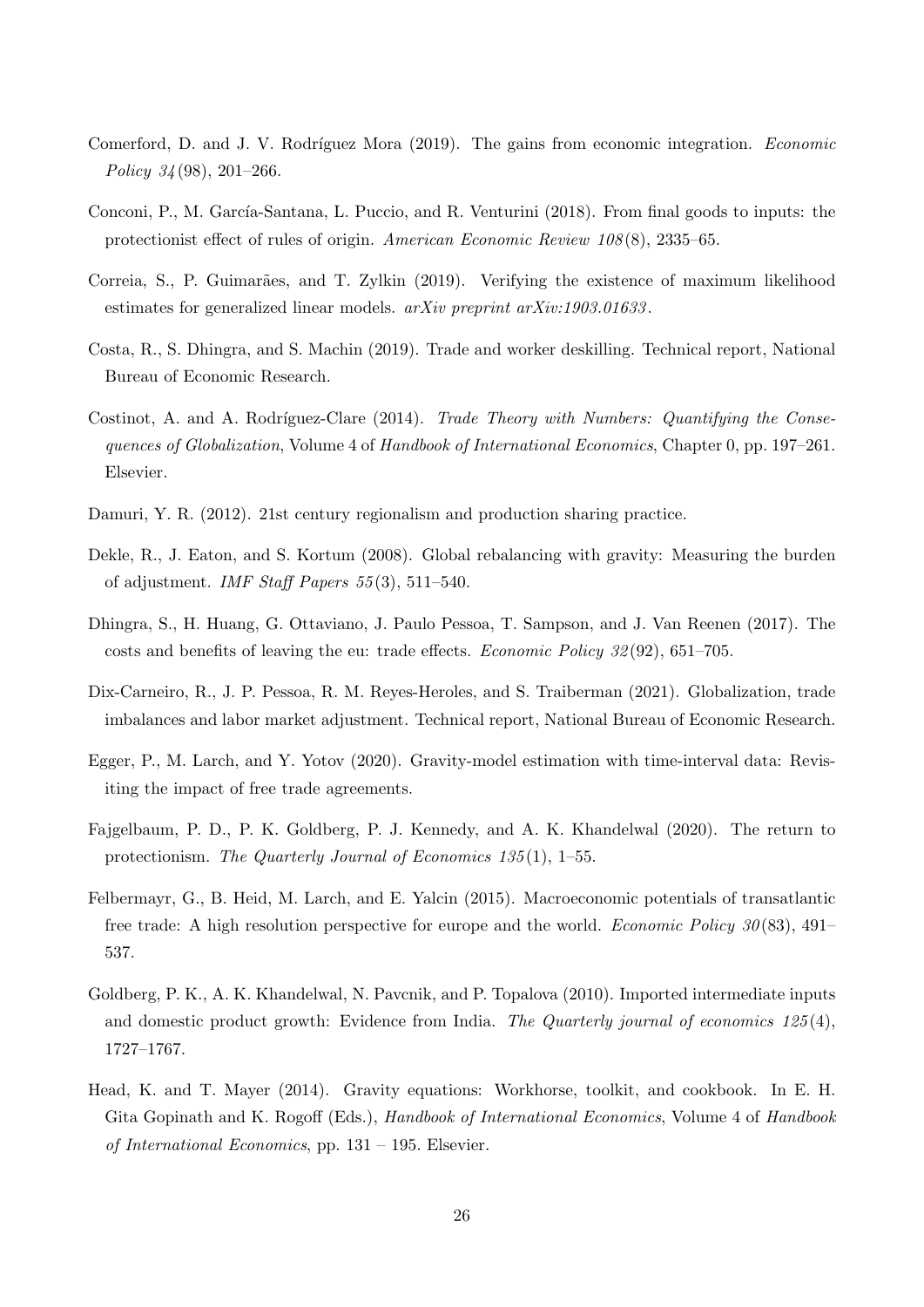<span id="page-26-0"></span>Hertel, T. W. (1997). Global trade analysis: modeling and applications. Cambridge university press.

- <span id="page-26-9"></span>HM Treasury (2016). HM Treasury analysis: The long-term economic impact of EU membership and the alternatives. Parliament by the Chancellor of the Exchequer by command of Her Majesty, April.
- <span id="page-26-5"></span>Hofmann, C., A. Osnago, and M. Ruta (2017). Horizontal depth: A new database on the content of preferential trade agreements. World Bank Working Paper 7981 .
- <span id="page-26-1"></span>Kehoe, T. J., P. S. Pujolas, and J. Rossbach (2017). Quantitative trade models: Developments and challenges. Annual Review of Economics 9, 295–325.
- <span id="page-26-10"></span>Kierzenkowski, R., N. Pain, E. Rusticelli, and S. Zwart (2016). The economic consequences of Brexit. OECD Economic Policy Papers, No. 16 .
- <span id="page-26-11"></span>Laget, E., A. Osnago, N. Rocha, and M. Ruta (2018). Deep agreements and global value chains. World Bank Working Paper 8491 .
- <span id="page-26-4"></span>Limão, N. (2016). Preferential trade agreements. Handbook of Commercial Policy 1, 279–367.
- <span id="page-26-6"></span>Mattoo, A., A. Mulabdic, and M. Ruta (2017). Trade creation and trade diversion in deep agreements. World Bank Working Paper 8206 .
- <span id="page-26-3"></span>Mayer, T., V. Vicard, and S. Zignago (2019). The cost of non-europe, revisited. Economic Policy  $34(98)$ , 145–199.
- <span id="page-26-7"></span>Mulabdic, A., A. Osnago, and M. Ruta (2017). Deep integration and UK-EU trade relations. World Bank working paper 7947 .
- <span id="page-26-8"></span>Orefice, G. and N. Rocha (2014). Deep integration and production networks: An empirical analysis. The World Economy  $37(1)$ , 106-136.
- <span id="page-26-15"></span>Sampson, T. (2017). Brexit: the economics of international disintegration. *Journal of Economic* perspectives 31 (4), 163–84.
- <span id="page-26-14"></span>Samuelson, P. A. (1954). The pure theory of public expenditure. The review of economics and statistics 36 (4), 387–389.
- <span id="page-26-12"></span>Silva, J. S. and S. Tenreyro (2006). The log of gravity. The Review of Economics and Statistics 88 (4), 641–658.
- <span id="page-26-13"></span>Silva, J. S. and S. Tenreyro (2011). Further simulation evidence on the performance of the poisson pseudo-maximum likelihood estimator. Economics Letters 112 (2), 220–222.
- <span id="page-26-2"></span>Steinberg, J. B. (2019). Brexit and the macroeconomic impact of trade policy uncertainty. Journal of International Economics 117, 175–195.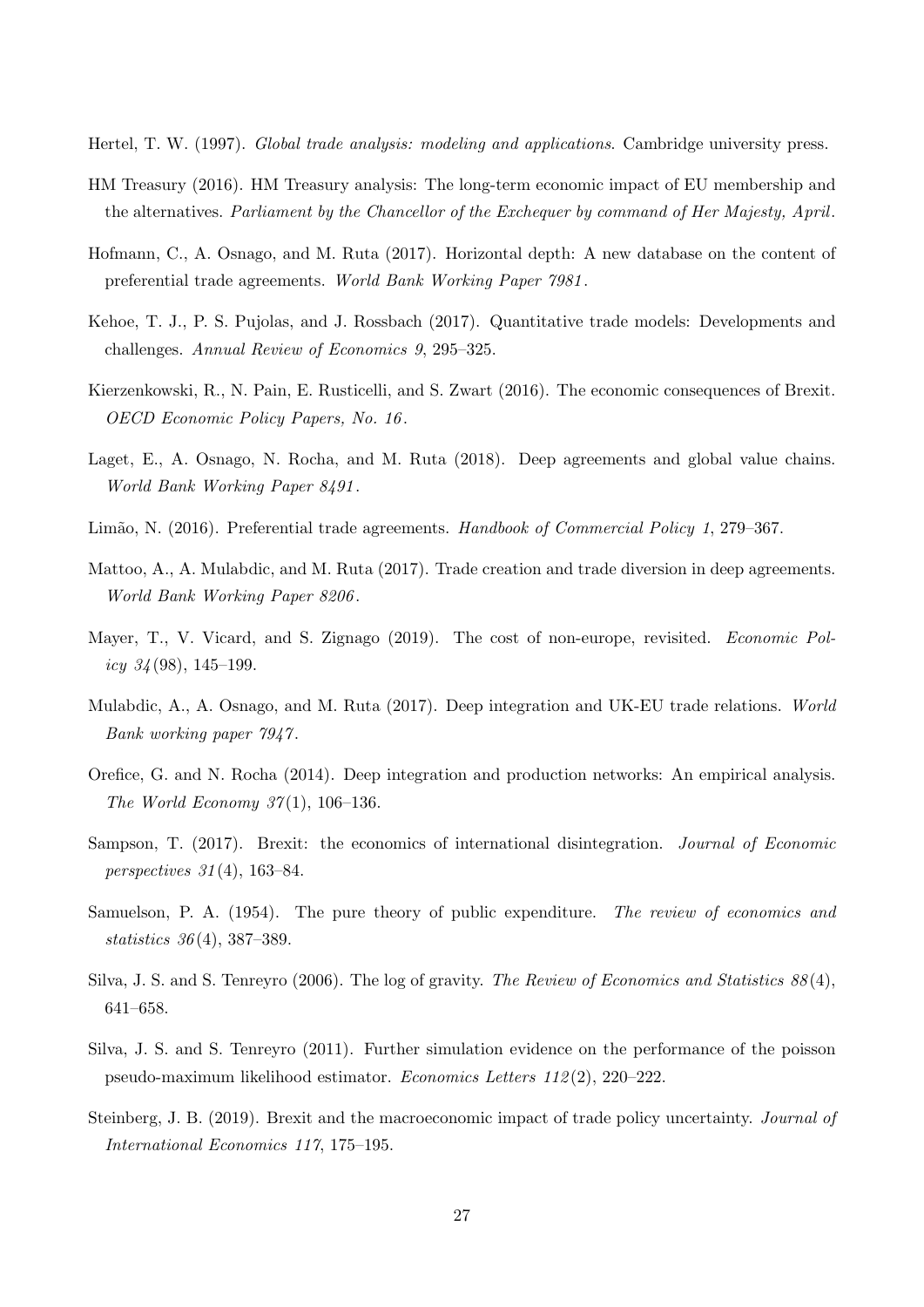- <span id="page-27-0"></span>Timmer, M. P., E. Dietzenbacher, B. Los, R. Stehrer, and G. J. Vries (2015). An illustrated user guide to the World Input–Output Database: The case of global automotive production. Review of International Economics 23 (3), 575–605.
- <span id="page-27-2"></span>Tombe, T. and X. Zhu (2019). Trade, migration, and productivity: A quantitative analysis of China . American Economic Review 109 (5), 1843–72.
- <span id="page-27-1"></span>Yotov, Y. V., R. Piermartini, J.-A. Monteiro, and M. Larch (2016). An advanced guide to trade policy analysis: The structural gravity model. World Trade Organization Geneva.
- <span id="page-27-3"></span>Yu, M. (2015). Processing trade, tariff reductions and firm productivity: Evidence from Chinese firms. The Economic Journal 125 (585), 943–988.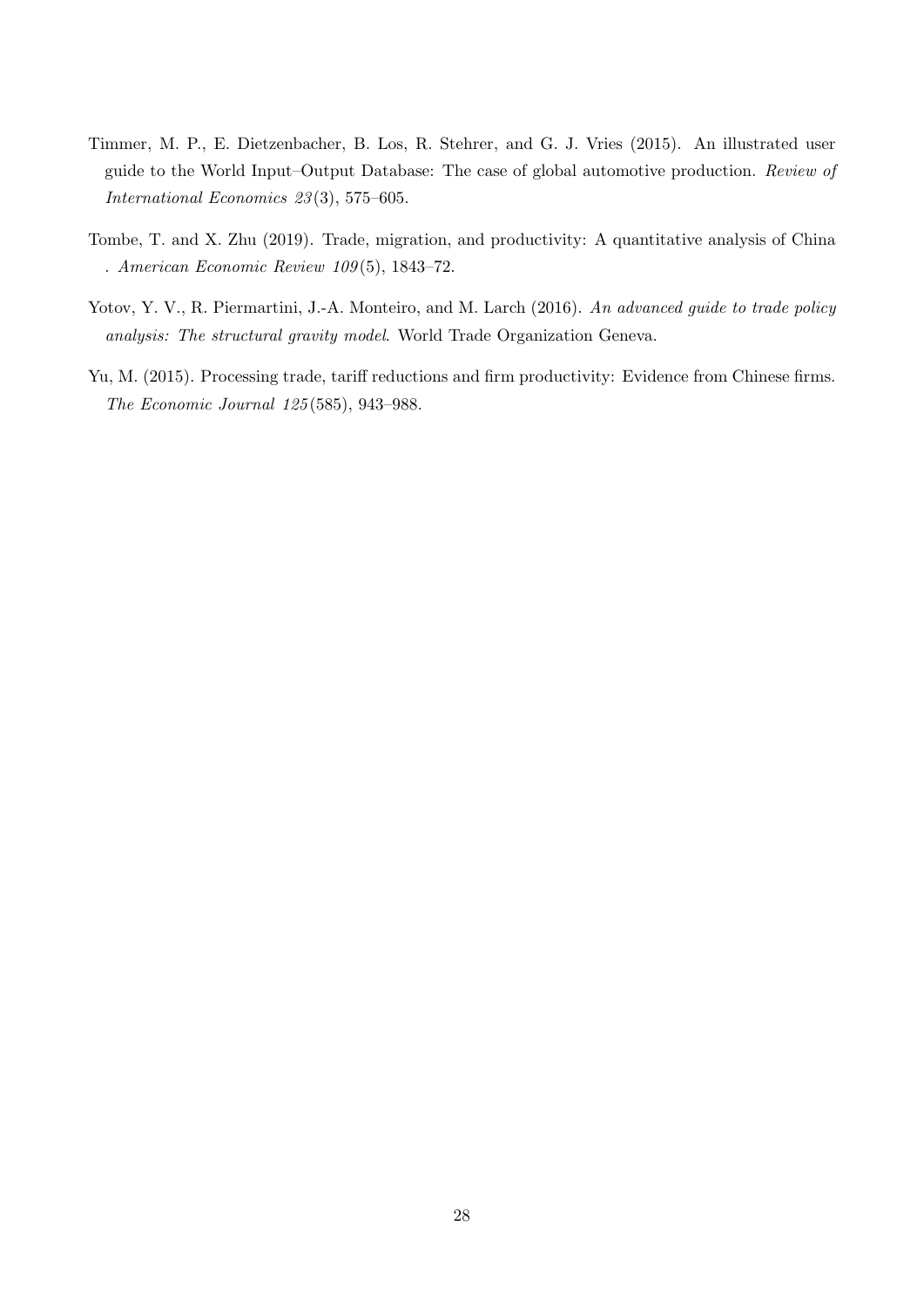# Appendix 1 Reduced-form robustness

<span id="page-28-0"></span>

|                     |            |                   |               |             | $\mathbf{\cdot}$<br>ີູ |            |
|---------------------|------------|-------------------|---------------|-------------|------------------------|------------|
|                     | (1a)       | (1b)              | (2a)          | (2b)        | (3a)                   | (3b)       |
|                     |            | Aggregate Exports | Goods Exports |             | Services Exports       |            |
| $CoreAll_{ijt}$     | $0.307***$ |                   | $0.164***$    |             | $0.220***$             |            |
|                     | (0.025)    |                   | (0.055)       |             | (0.035)                |            |
| $DepthAll_{iit}$    |            | $0.344***$        |               | $0.202***$  |                        | $0.232***$ |
|                     |            | (0.022)           |               | (0.055)     |                        | (0.038)    |
| $ln(1+\tau_{ijt})$  |            |                   | $-0.266***$   | $-0.261***$ |                        |            |
|                     |            |                   | (0.038)       | (0.038)     |                        |            |
| FEs $(it, jt, ij)$  | Yes        | Yes               | Yes           | Yes         | Yes                    | Yes        |
| <b>Observations</b> | 27,200     | 27,200            | 26,434        | 26,434      | 27,200                 | 27,200     |

### Table A1: Additional provision category

Notes: This table shows the estimation results for equation [\(1\)](#page-7-1) for aggregate gross exports, goods exports, and services exports. Data is for years 1995-2011 (annual). We now include provisions which are weakly legally enforceable, i.e., do not include dispute settlement. RoW aggregate excluded. SEs clustered by  $ij$ -pair are in parentheses. \*, \*\*, and \*\*\* denote statistical significance at the 10, 5, and 1% levels, respectively.

## Table A2: 2-year intervals

<span id="page-28-1"></span>

|                     | (1a)       | (1b)              | $\rm (1c)$ | (2a)        | (2b)          | (2c)        | (3a)       | (3b)             | $^{(3c)}$  |  |
|---------------------|------------|-------------------|------------|-------------|---------------|-------------|------------|------------------|------------|--|
|                     |            | Aggregate Exports |            |             | Goods Exports |             |            | Services Exports |            |  |
| $EIA_{ijt}$         | $0.304***$ |                   |            | $0.108**$   |               |             | $0.223***$ |                  |            |  |
|                     | (0.024)    |                   |            | (0.048)     |               |             | (0.038)    |                  |            |  |
| $Core_{ijt}$        |            | $0.341***$        |            |             | $0.162***$    |             |            | $0.280***$       |            |  |
|                     |            | (0.025)           |            |             | (0.055)       |             |            | (0.041)          |            |  |
| $Depth_{ijt}$       |            |                   | $0.379***$ |             |               | $0.199***$  |            |                  | $0.295***$ |  |
|                     |            |                   | (0.022)    |             |               | (0.056)     |            |                  | (0.042)    |  |
| $ln(1+\tau_{ijt})$  |            |                   |            | $-0.290***$ | $-0.283***$   | $-0.280***$ |            |                  |            |  |
|                     |            |                   |            | (0.037)     | (0.037)       | (0.036)     |            |                  |            |  |
| FEs $(it, jt, ij)$  | Yes        | Yes               | Yes        | Yes         | Yes           | Yes         | Yes        | Yes              | Yes        |  |
| <b>Observations</b> | 14,400     | 14,400            | 14,400     | 13,917      | 13,917        | 13.917      | 14,400     | 14,400           | 14,400     |  |

Notes: This table shows the estimation results for equation [\(1\)](#page-7-1) for aggregate gross exports, goods exports, and services exports. Data is for years 1995-2011 in two-year intervals. RoW aggregate excluded. SEs clustered by  $ij$ -pair are in parentheses. \*, \*\*, and \*\*\* denote statistical significance at the 10, 5, and 1% levels, respectively.

#### Table A3: 4-year intervals

<span id="page-28-2"></span>

|                     |            | <b>Aggregate Exports</b> |            |             | Goods Exports |             |            | Services Exports |            |
|---------------------|------------|--------------------------|------------|-------------|---------------|-------------|------------|------------------|------------|
|                     | (1a)       | (1b)                     | (1c)       | (2a)        | (2b)          | (2c)        | (3a)       | (3b)             | (3c)       |
| $EIA_{ijt}$         | $0.357***$ |                          |            | $0.087*$    |               |             | $0.223***$ |                  |            |
|                     | (0.022)    |                          |            | (0.046)     |               |             | (0.046)    |                  |            |
| $Core_{ijt}$        |            | $0.414***$               |            |             | $0.148***$    |             |            | $0.274***$       |            |
|                     |            | (0.024)                  |            |             | (0.054)       |             |            | (0.050)          |            |
| $Depth_{ijt}$       |            |                          | $0.458***$ |             |               | $0.176***$  |            |                  | $0.279***$ |
|                     |            |                          | (0.024)    |             |               | (0.056)     |            |                  | (0.051)    |
| $ln(1+\tau_{ijt})$  |            |                          |            | $-0.348***$ | $-0.340***$   | $-0.339***$ |            |                  |            |
|                     |            |                          |            | (0.034)     | (0.034)       | (0.033)     |            |                  |            |
| FEs $(it, jt, ij)$  | Yes        | Yes                      | Yes        | Yes         | Yes           | Yes         | Yes        | Yes              | Yes        |
| <b>Observations</b> | 8,000      | 8,000                    | 8,000      | 7,677       | 7,677         | 7.677       | 8,000      | 8,000            | 8,000      |

<span id="page-28-3"></span>Notes: This table shows the estimation results for equation [\(1\)](#page-7-1) for aggregate gross exports, goods exports, and services exports. Data is for years 1995-2011 in four-year intervals. RoW aggregate excluded. SEs clustered by ij-pair are in parentheses. \*, \*\*, and \*\*\* denote statistical significance at the 10, 5, and 1% levels, respectively.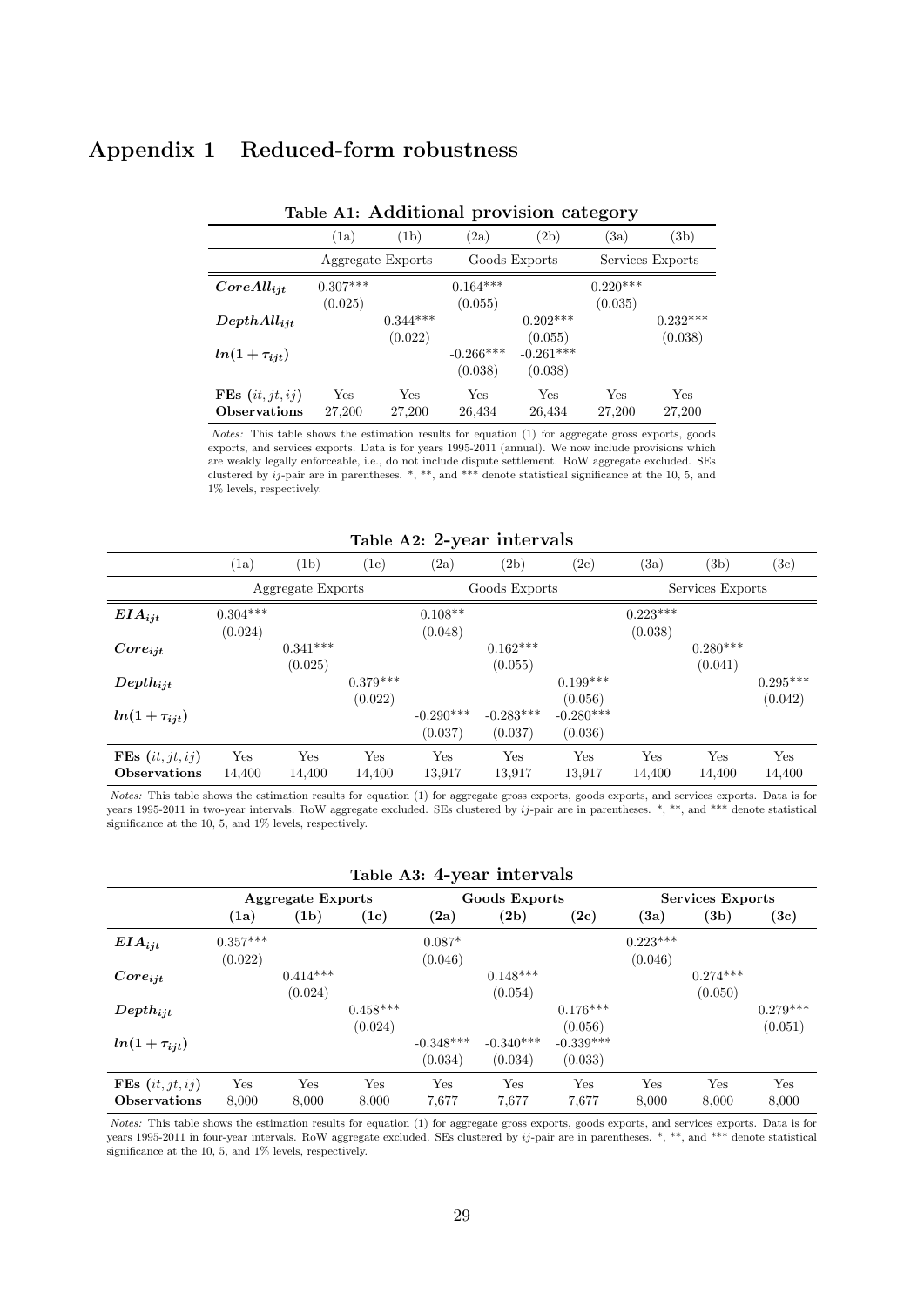# Appendix 2 WIOD Regions and Sectors

<span id="page-29-0"></span>

| <b>WIOD</b>     | <b>WIOD</b>                 | $\frac{1}{2}$<br>Quantitative model |
|-----------------|-----------------------------|-------------------------------------|
| Region          | Code                        | aggregation                         |
|                 |                             |                                     |
| Australia       | AUS                         | $_{\mathrm{AUS}}$                   |
| Austria         | <b>AUT</b>                  | <b>AUT</b>                          |
| Belgium         | BEL                         | BEL                                 |
| <b>Brazil</b>   | BRA                         | BRA                                 |
| Canada          | CAN                         | $_{\rm CAN}$                        |
| China           | CHN                         | CHN                                 |
| Denmark         | DNK                         | DNK                                 |
| Finland         | FIN                         | FIN                                 |
| France          | FRA                         | FRA                                 |
| Germany         | DEU                         | DEU                                 |
| Greece          | $_{\rm GRC}$                | $_{\rm GRC}$                        |
| Hungary         | HUN                         | HUN                                 |
| India           | <b>IND</b>                  | IDN                                 |
| Indonesia       | IDN                         | <b>IND</b>                          |
| Ireland         | $_{\rm IRL}$                | IRL                                 |
| Italy           | <b>ITA</b>                  | <b>ITA</b>                          |
| Japan           | $_{\rm JPN}$                | $_{\rm JPN}$                        |
| Korea           | KOR                         | KOR                                 |
| Mexico          | MEX                         | MEX                                 |
| Netherlands     | NLD                         | NLD                                 |
| Poland          | POL                         | POL                                 |
| Portugal        | PRT                         | $\rm{PRT}$                          |
| Romania         | ROU                         | ROU                                 |
| Russia          | RUS                         | RUS                                 |
| Spain           | <b>ESP</b>                  | <b>ESP</b>                          |
| Sweeden         | <b>SWE</b>                  | $_{\rm SWE}$                        |
| Taiwan          | TWN                         | TWN                                 |
| Turkey          | TUR                         | TUR                                 |
| United Kingdom  | $_{\rm GBR}$                | $_{\rm GBR}$                        |
| United States   | USA                         | <b>USA</b>                          |
| Bulgaria        | $_{\rm BGR}$                |                                     |
| Cyprus          | <b>CYP</b>                  |                                     |
| Czech Republic  | $_{\rm CZE}$                |                                     |
| Estonia         | <b>EST</b>                  |                                     |
| Latvia          | LVA                         |                                     |
| Lithuania       | $\mathop{\rm LTU}\nolimits$ | RoW                                 |
| Luxembourg      | LUX                         |                                     |
| Malta           | MLT                         |                                     |
| Slovak Republic | SVK                         |                                     |
| Slovenia        | <b>SVN</b>                  |                                     |
| Rest of World   | $_{\rm Row}$                |                                     |

Table A4: WIOD economies and aggregation

Notes: We aggregate economies shown in columns 1 and 2 into those in column 3 for the estimation of the quantitative model.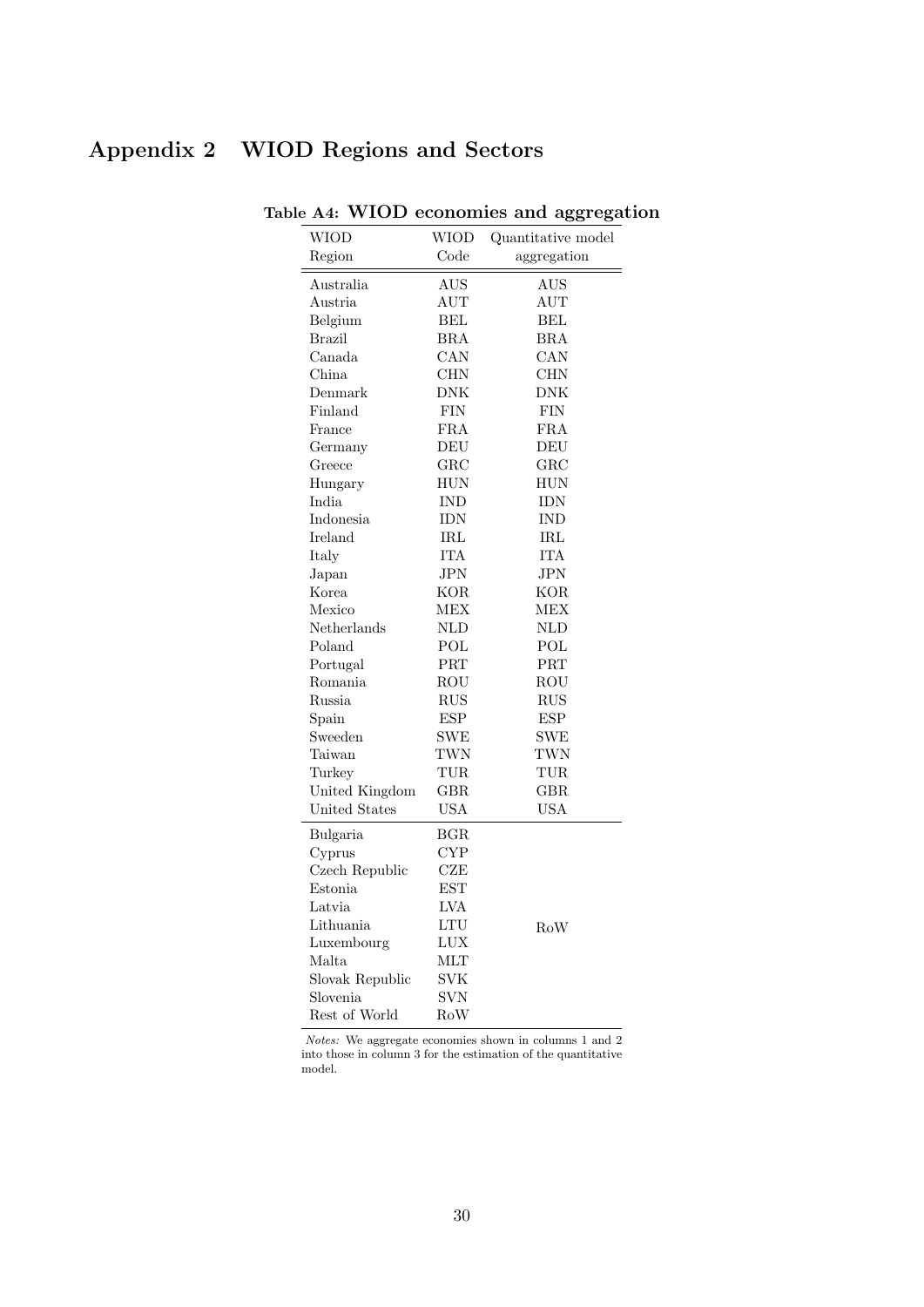<span id="page-30-0"></span>

| Aggregate Sectors<br>Services<br>Services<br>Services<br>Services<br>Services<br>Services<br>Services<br>Services<br>Services<br>Services<br>Services<br>Services<br>Services<br>Services<br>Services<br>Services<br>Goods<br>Goods<br>Goods<br>Goods<br>Goods<br>$\rm Goods$<br>Goods<br>Goods<br>Goods<br>$\operatorname{Good}$<br>Goods<br>Goods<br>Goods<br>Goods<br>Goods<br>(Goods vs.<br>Elasticity<br>Trade<br>15.72<br>51.08<br>10.83<br>5.56<br>2.55<br>4.75<br>$1.66\,$<br>0.07<br>2.76<br>66.7<br>1.52<br>$10.6\,$<br>0.37<br>8.11<br>rC<br>LC.<br>LC.<br>IJ<br>ro ro ro<br>rorororororo<br>مد<br>r.<br>Detailed Sector<br>Aggregation<br>12<br>16<br>22<br>23<br>2587<br>29<br>$\overline{10}$<br>13<br>$\overline{15}$<br>17<br>$\frac{8}{2}$<br>19<br>$\Omega$<br>24<br>28<br>14<br>$\overline{21}$<br>30<br>$\Box$<br>$\overline{3}$<br>$\circ$<br>مد<br>అ<br>$\infty$<br>$\mathbf{\Omega}$<br>ಌ<br>↤<br>L<br>Retail Trade, Except of Motor Vehicles and Motorcycles; Repair of Household Goods<br>Sale, Maintenance and Repair of Motor Vehicles and Motorcycles; Retail Sale of Fuel<br>Wholesale Trade and Commission Trade, Except of Motor Vehicles and Motorcycles<br>Other Supporting and Auxiliary Transport Activities; Activities of Travel Agencies<br>Public Admin and Defence; Compulsory Social Security<br><b>WIOD</b> Sector<br>Renting of M&Eq and Other Business Activities<br>Description<br>Other Community, Social and Personal Services<br>Pulp, Paper, Paper Printing and Publishing<br>Persons<br>Fishing<br>Coke, Refined Petroleum and Nuclear Fuel<br>Wood and Products of Wood and Cork<br>Private Households with Employed<br>Basic Metals and Fabricated Metal<br>Agriculture, Hunting, Forestry and<br>Chemicals and Chemical Products<br>Electricity, Gas and Water Supply<br>Electrical and Optical Equipment<br>Leather, Leather and Footwear<br>Manufacturing, Nec; Recycling<br>Post and Telecommunications<br>Textiles and Textile Products<br>Food, Beverages and Tobacco<br>Other Non-Metallic Mineral<br>Financial Intermediation<br>Health and Social Work<br>Hotels and Restaurants<br>Mining and Quarrying<br>Real Estate Activities<br>Transport Equipment<br>Rubber and Plastics<br>Inland Transport<br>Water Transport<br>Machinery, Nec<br>Air Transport<br>Construction<br>Education<br>Sector<br>25<br>29<br>$30\,$<br>34<br>35<br>$\overline{10}$<br>$\overline{12}$<br>13<br>14<br>$\overline{15}$<br>16<br>$\overline{17}$<br>$\frac{8}{18}$<br>$\overline{19}$<br>$\Omega$<br>22<br>23<br>$^{24}$<br>26<br>28<br>32<br>33<br>27<br>$\Box$<br>$\overline{c}$<br>$\overline{31}$<br>S<br>IJ<br>$\circ$<br>$\infty$<br>$\circ$<br>$\mathbf{\Omega}$<br>↤<br>$\overline{ }$ | MIOD | sector<br>and<br>sectors, trade elasticities<br>Table A5: WIOD | aggregation used in analysis |          |
|----------------------------------------------------------------------------------------------------------------------------------------------------------------------------------------------------------------------------------------------------------------------------------------------------------------------------------------------------------------------------------------------------------------------------------------------------------------------------------------------------------------------------------------------------------------------------------------------------------------------------------------------------------------------------------------------------------------------------------------------------------------------------------------------------------------------------------------------------------------------------------------------------------------------------------------------------------------------------------------------------------------------------------------------------------------------------------------------------------------------------------------------------------------------------------------------------------------------------------------------------------------------------------------------------------------------------------------------------------------------------------------------------------------------------------------------------------------------------------------------------------------------------------------------------------------------------------------------------------------------------------------------------------------------------------------------------------------------------------------------------------------------------------------------------------------------------------------------------------------------------------------------------------------------------------------------------------------------------------------------------------------------------------------------------------------------------------------------------------------------------------------------------------------------------------------------------------------------------------------------------------------------------------------------------------------------------------------------------------------------------------------------------------------------------------------------------------------------------------------------------------------------------------------------------------------------------------------------------------------------------------------------------------------------------------------------------------------------------------------------|------|----------------------------------------------------------------|------------------------------|----------|
|                                                                                                                                                                                                                                                                                                                                                                                                                                                                                                                                                                                                                                                                                                                                                                                                                                                                                                                                                                                                                                                                                                                                                                                                                                                                                                                                                                                                                                                                                                                                                                                                                                                                                                                                                                                                                                                                                                                                                                                                                                                                                                                                                                                                                                                                                                                                                                                                                                                                                                                                                                                                                                                                                                                                              |      |                                                                |                              | Services |
|                                                                                                                                                                                                                                                                                                                                                                                                                                                                                                                                                                                                                                                                                                                                                                                                                                                                                                                                                                                                                                                                                                                                                                                                                                                                                                                                                                                                                                                                                                                                                                                                                                                                                                                                                                                                                                                                                                                                                                                                                                                                                                                                                                                                                                                                                                                                                                                                                                                                                                                                                                                                                                                                                                                                              |      |                                                                |                              |          |
|                                                                                                                                                                                                                                                                                                                                                                                                                                                                                                                                                                                                                                                                                                                                                                                                                                                                                                                                                                                                                                                                                                                                                                                                                                                                                                                                                                                                                                                                                                                                                                                                                                                                                                                                                                                                                                                                                                                                                                                                                                                                                                                                                                                                                                                                                                                                                                                                                                                                                                                                                                                                                                                                                                                                              |      |                                                                |                              |          |
|                                                                                                                                                                                                                                                                                                                                                                                                                                                                                                                                                                                                                                                                                                                                                                                                                                                                                                                                                                                                                                                                                                                                                                                                                                                                                                                                                                                                                                                                                                                                                                                                                                                                                                                                                                                                                                                                                                                                                                                                                                                                                                                                                                                                                                                                                                                                                                                                                                                                                                                                                                                                                                                                                                                                              |      |                                                                |                              |          |
|                                                                                                                                                                                                                                                                                                                                                                                                                                                                                                                                                                                                                                                                                                                                                                                                                                                                                                                                                                                                                                                                                                                                                                                                                                                                                                                                                                                                                                                                                                                                                                                                                                                                                                                                                                                                                                                                                                                                                                                                                                                                                                                                                                                                                                                                                                                                                                                                                                                                                                                                                                                                                                                                                                                                              |      |                                                                |                              |          |
|                                                                                                                                                                                                                                                                                                                                                                                                                                                                                                                                                                                                                                                                                                                                                                                                                                                                                                                                                                                                                                                                                                                                                                                                                                                                                                                                                                                                                                                                                                                                                                                                                                                                                                                                                                                                                                                                                                                                                                                                                                                                                                                                                                                                                                                                                                                                                                                                                                                                                                                                                                                                                                                                                                                                              |      |                                                                |                              |          |
|                                                                                                                                                                                                                                                                                                                                                                                                                                                                                                                                                                                                                                                                                                                                                                                                                                                                                                                                                                                                                                                                                                                                                                                                                                                                                                                                                                                                                                                                                                                                                                                                                                                                                                                                                                                                                                                                                                                                                                                                                                                                                                                                                                                                                                                                                                                                                                                                                                                                                                                                                                                                                                                                                                                                              |      |                                                                |                              |          |
|                                                                                                                                                                                                                                                                                                                                                                                                                                                                                                                                                                                                                                                                                                                                                                                                                                                                                                                                                                                                                                                                                                                                                                                                                                                                                                                                                                                                                                                                                                                                                                                                                                                                                                                                                                                                                                                                                                                                                                                                                                                                                                                                                                                                                                                                                                                                                                                                                                                                                                                                                                                                                                                                                                                                              |      |                                                                |                              |          |
|                                                                                                                                                                                                                                                                                                                                                                                                                                                                                                                                                                                                                                                                                                                                                                                                                                                                                                                                                                                                                                                                                                                                                                                                                                                                                                                                                                                                                                                                                                                                                                                                                                                                                                                                                                                                                                                                                                                                                                                                                                                                                                                                                                                                                                                                                                                                                                                                                                                                                                                                                                                                                                                                                                                                              |      |                                                                |                              |          |
|                                                                                                                                                                                                                                                                                                                                                                                                                                                                                                                                                                                                                                                                                                                                                                                                                                                                                                                                                                                                                                                                                                                                                                                                                                                                                                                                                                                                                                                                                                                                                                                                                                                                                                                                                                                                                                                                                                                                                                                                                                                                                                                                                                                                                                                                                                                                                                                                                                                                                                                                                                                                                                                                                                                                              |      |                                                                |                              |          |
|                                                                                                                                                                                                                                                                                                                                                                                                                                                                                                                                                                                                                                                                                                                                                                                                                                                                                                                                                                                                                                                                                                                                                                                                                                                                                                                                                                                                                                                                                                                                                                                                                                                                                                                                                                                                                                                                                                                                                                                                                                                                                                                                                                                                                                                                                                                                                                                                                                                                                                                                                                                                                                                                                                                                              |      |                                                                |                              |          |
|                                                                                                                                                                                                                                                                                                                                                                                                                                                                                                                                                                                                                                                                                                                                                                                                                                                                                                                                                                                                                                                                                                                                                                                                                                                                                                                                                                                                                                                                                                                                                                                                                                                                                                                                                                                                                                                                                                                                                                                                                                                                                                                                                                                                                                                                                                                                                                                                                                                                                                                                                                                                                                                                                                                                              |      |                                                                |                              |          |
|                                                                                                                                                                                                                                                                                                                                                                                                                                                                                                                                                                                                                                                                                                                                                                                                                                                                                                                                                                                                                                                                                                                                                                                                                                                                                                                                                                                                                                                                                                                                                                                                                                                                                                                                                                                                                                                                                                                                                                                                                                                                                                                                                                                                                                                                                                                                                                                                                                                                                                                                                                                                                                                                                                                                              |      |                                                                |                              |          |
|                                                                                                                                                                                                                                                                                                                                                                                                                                                                                                                                                                                                                                                                                                                                                                                                                                                                                                                                                                                                                                                                                                                                                                                                                                                                                                                                                                                                                                                                                                                                                                                                                                                                                                                                                                                                                                                                                                                                                                                                                                                                                                                                                                                                                                                                                                                                                                                                                                                                                                                                                                                                                                                                                                                                              |      |                                                                |                              |          |
|                                                                                                                                                                                                                                                                                                                                                                                                                                                                                                                                                                                                                                                                                                                                                                                                                                                                                                                                                                                                                                                                                                                                                                                                                                                                                                                                                                                                                                                                                                                                                                                                                                                                                                                                                                                                                                                                                                                                                                                                                                                                                                                                                                                                                                                                                                                                                                                                                                                                                                                                                                                                                                                                                                                                              |      |                                                                |                              |          |
|                                                                                                                                                                                                                                                                                                                                                                                                                                                                                                                                                                                                                                                                                                                                                                                                                                                                                                                                                                                                                                                                                                                                                                                                                                                                                                                                                                                                                                                                                                                                                                                                                                                                                                                                                                                                                                                                                                                                                                                                                                                                                                                                                                                                                                                                                                                                                                                                                                                                                                                                                                                                                                                                                                                                              |      |                                                                |                              |          |
|                                                                                                                                                                                                                                                                                                                                                                                                                                                                                                                                                                                                                                                                                                                                                                                                                                                                                                                                                                                                                                                                                                                                                                                                                                                                                                                                                                                                                                                                                                                                                                                                                                                                                                                                                                                                                                                                                                                                                                                                                                                                                                                                                                                                                                                                                                                                                                                                                                                                                                                                                                                                                                                                                                                                              |      |                                                                |                              |          |
|                                                                                                                                                                                                                                                                                                                                                                                                                                                                                                                                                                                                                                                                                                                                                                                                                                                                                                                                                                                                                                                                                                                                                                                                                                                                                                                                                                                                                                                                                                                                                                                                                                                                                                                                                                                                                                                                                                                                                                                                                                                                                                                                                                                                                                                                                                                                                                                                                                                                                                                                                                                                                                                                                                                                              |      |                                                                |                              |          |
|                                                                                                                                                                                                                                                                                                                                                                                                                                                                                                                                                                                                                                                                                                                                                                                                                                                                                                                                                                                                                                                                                                                                                                                                                                                                                                                                                                                                                                                                                                                                                                                                                                                                                                                                                                                                                                                                                                                                                                                                                                                                                                                                                                                                                                                                                                                                                                                                                                                                                                                                                                                                                                                                                                                                              |      |                                                                |                              |          |
|                                                                                                                                                                                                                                                                                                                                                                                                                                                                                                                                                                                                                                                                                                                                                                                                                                                                                                                                                                                                                                                                                                                                                                                                                                                                                                                                                                                                                                                                                                                                                                                                                                                                                                                                                                                                                                                                                                                                                                                                                                                                                                                                                                                                                                                                                                                                                                                                                                                                                                                                                                                                                                                                                                                                              |      |                                                                |                              |          |
|                                                                                                                                                                                                                                                                                                                                                                                                                                                                                                                                                                                                                                                                                                                                                                                                                                                                                                                                                                                                                                                                                                                                                                                                                                                                                                                                                                                                                                                                                                                                                                                                                                                                                                                                                                                                                                                                                                                                                                                                                                                                                                                                                                                                                                                                                                                                                                                                                                                                                                                                                                                                                                                                                                                                              |      |                                                                |                              |          |
|                                                                                                                                                                                                                                                                                                                                                                                                                                                                                                                                                                                                                                                                                                                                                                                                                                                                                                                                                                                                                                                                                                                                                                                                                                                                                                                                                                                                                                                                                                                                                                                                                                                                                                                                                                                                                                                                                                                                                                                                                                                                                                                                                                                                                                                                                                                                                                                                                                                                                                                                                                                                                                                                                                                                              |      |                                                                |                              |          |
|                                                                                                                                                                                                                                                                                                                                                                                                                                                                                                                                                                                                                                                                                                                                                                                                                                                                                                                                                                                                                                                                                                                                                                                                                                                                                                                                                                                                                                                                                                                                                                                                                                                                                                                                                                                                                                                                                                                                                                                                                                                                                                                                                                                                                                                                                                                                                                                                                                                                                                                                                                                                                                                                                                                                              |      |                                                                |                              |          |
|                                                                                                                                                                                                                                                                                                                                                                                                                                                                                                                                                                                                                                                                                                                                                                                                                                                                                                                                                                                                                                                                                                                                                                                                                                                                                                                                                                                                                                                                                                                                                                                                                                                                                                                                                                                                                                                                                                                                                                                                                                                                                                                                                                                                                                                                                                                                                                                                                                                                                                                                                                                                                                                                                                                                              |      |                                                                |                              |          |
|                                                                                                                                                                                                                                                                                                                                                                                                                                                                                                                                                                                                                                                                                                                                                                                                                                                                                                                                                                                                                                                                                                                                                                                                                                                                                                                                                                                                                                                                                                                                                                                                                                                                                                                                                                                                                                                                                                                                                                                                                                                                                                                                                                                                                                                                                                                                                                                                                                                                                                                                                                                                                                                                                                                                              |      |                                                                |                              |          |
|                                                                                                                                                                                                                                                                                                                                                                                                                                                                                                                                                                                                                                                                                                                                                                                                                                                                                                                                                                                                                                                                                                                                                                                                                                                                                                                                                                                                                                                                                                                                                                                                                                                                                                                                                                                                                                                                                                                                                                                                                                                                                                                                                                                                                                                                                                                                                                                                                                                                                                                                                                                                                                                                                                                                              |      |                                                                |                              |          |
|                                                                                                                                                                                                                                                                                                                                                                                                                                                                                                                                                                                                                                                                                                                                                                                                                                                                                                                                                                                                                                                                                                                                                                                                                                                                                                                                                                                                                                                                                                                                                                                                                                                                                                                                                                                                                                                                                                                                                                                                                                                                                                                                                                                                                                                                                                                                                                                                                                                                                                                                                                                                                                                                                                                                              |      |                                                                |                              |          |
|                                                                                                                                                                                                                                                                                                                                                                                                                                                                                                                                                                                                                                                                                                                                                                                                                                                                                                                                                                                                                                                                                                                                                                                                                                                                                                                                                                                                                                                                                                                                                                                                                                                                                                                                                                                                                                                                                                                                                                                                                                                                                                                                                                                                                                                                                                                                                                                                                                                                                                                                                                                                                                                                                                                                              |      |                                                                |                              |          |
|                                                                                                                                                                                                                                                                                                                                                                                                                                                                                                                                                                                                                                                                                                                                                                                                                                                                                                                                                                                                                                                                                                                                                                                                                                                                                                                                                                                                                                                                                                                                                                                                                                                                                                                                                                                                                                                                                                                                                                                                                                                                                                                                                                                                                                                                                                                                                                                                                                                                                                                                                                                                                                                                                                                                              |      |                                                                |                              |          |
|                                                                                                                                                                                                                                                                                                                                                                                                                                                                                                                                                                                                                                                                                                                                                                                                                                                                                                                                                                                                                                                                                                                                                                                                                                                                                                                                                                                                                                                                                                                                                                                                                                                                                                                                                                                                                                                                                                                                                                                                                                                                                                                                                                                                                                                                                                                                                                                                                                                                                                                                                                                                                                                                                                                                              |      |                                                                |                              |          |
|                                                                                                                                                                                                                                                                                                                                                                                                                                                                                                                                                                                                                                                                                                                                                                                                                                                                                                                                                                                                                                                                                                                                                                                                                                                                                                                                                                                                                                                                                                                                                                                                                                                                                                                                                                                                                                                                                                                                                                                                                                                                                                                                                                                                                                                                                                                                                                                                                                                                                                                                                                                                                                                                                                                                              |      |                                                                |                              |          |
|                                                                                                                                                                                                                                                                                                                                                                                                                                                                                                                                                                                                                                                                                                                                                                                                                                                                                                                                                                                                                                                                                                                                                                                                                                                                                                                                                                                                                                                                                                                                                                                                                                                                                                                                                                                                                                                                                                                                                                                                                                                                                                                                                                                                                                                                                                                                                                                                                                                                                                                                                                                                                                                                                                                                              |      |                                                                |                              |          |
|                                                                                                                                                                                                                                                                                                                                                                                                                                                                                                                                                                                                                                                                                                                                                                                                                                                                                                                                                                                                                                                                                                                                                                                                                                                                                                                                                                                                                                                                                                                                                                                                                                                                                                                                                                                                                                                                                                                                                                                                                                                                                                                                                                                                                                                                                                                                                                                                                                                                                                                                                                                                                                                                                                                                              |      |                                                                |                              |          |
|                                                                                                                                                                                                                                                                                                                                                                                                                                                                                                                                                                                                                                                                                                                                                                                                                                                                                                                                                                                                                                                                                                                                                                                                                                                                                                                                                                                                                                                                                                                                                                                                                                                                                                                                                                                                                                                                                                                                                                                                                                                                                                                                                                                                                                                                                                                                                                                                                                                                                                                                                                                                                                                                                                                                              |      |                                                                |                              |          |
|                                                                                                                                                                                                                                                                                                                                                                                                                                                                                                                                                                                                                                                                                                                                                                                                                                                                                                                                                                                                                                                                                                                                                                                                                                                                                                                                                                                                                                                                                                                                                                                                                                                                                                                                                                                                                                                                                                                                                                                                                                                                                                                                                                                                                                                                                                                                                                                                                                                                                                                                                                                                                                                                                                                                              |      |                                                                |                              |          |
|                                                                                                                                                                                                                                                                                                                                                                                                                                                                                                                                                                                                                                                                                                                                                                                                                                                                                                                                                                                                                                                                                                                                                                                                                                                                                                                                                                                                                                                                                                                                                                                                                                                                                                                                                                                                                                                                                                                                                                                                                                                                                                                                                                                                                                                                                                                                                                                                                                                                                                                                                                                                                                                                                                                                              |      |                                                                |                              |          |

 $\ddot{\cdot}$  $\ddot{\cdot}$  $\rightarrow$ ł,  $\cdots$ l, ŀ,  $\overline{\phantom{a}}$  $\ddot{ }$  $\frac{1}{2}$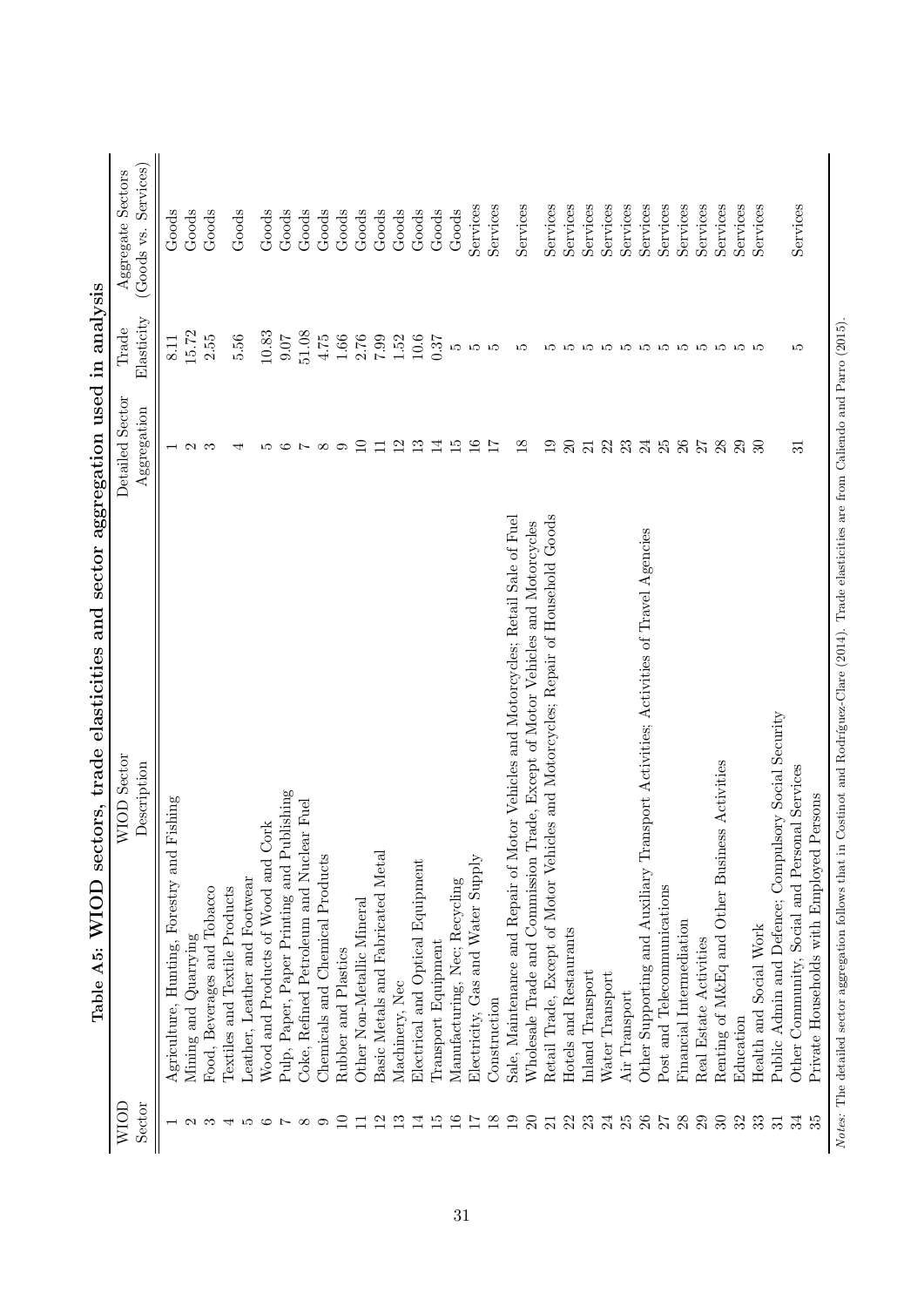## Appendix 3 Additional welfare results

This appendix presents additional welfare results, whereby we present values associated with columns 2-5 of Table [3.](#page-18-0) As discussed in the main text, a general feature of this type of exercise is that the sum of the decomposition effects is typically larger than the total effect (corresponding to column 1 of Table [3\)](#page-18-0). This is explained by the fact that the baseline model accounts for a high-dimensional shock representing changes in both tariffs and DTAs. During the model simulation, these two components interact with one another, generating general equilibrium effects running in potentially different directions. When included in isolation, this potential interaction is not present.[32](#page-31-0)

<span id="page-31-0"></span> $32$ For other studies for which decomposition effects exhibit this feature, see [Dhingra et al.](#page-25-5) [\(2017\)](#page-25-5) and [Tombe and Zhu](#page-27-2) [\(2019\)](#page-27-2).